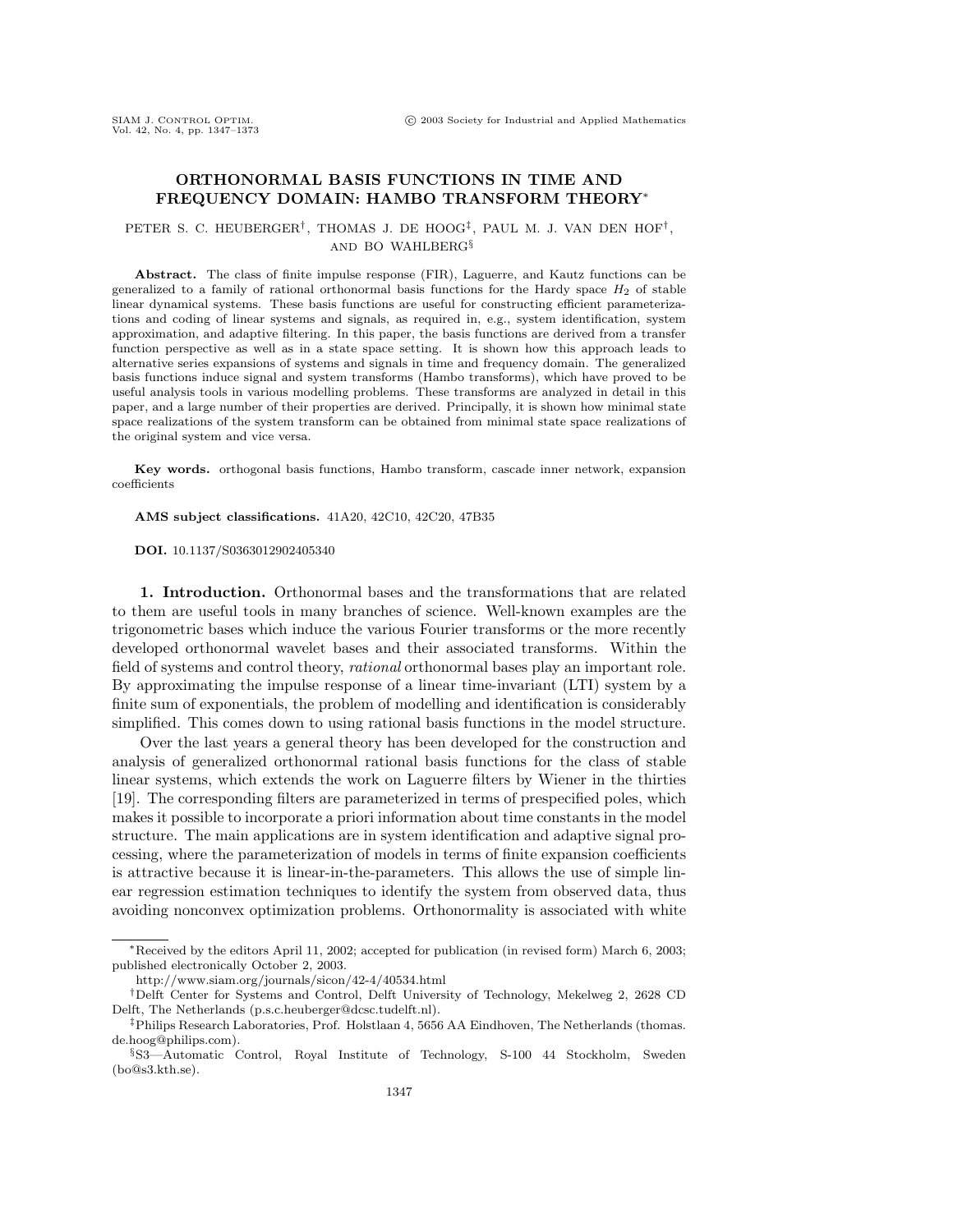noise input signals. However, the special shift structure of generalized orthonormal basis functions gives a certain Toeplitz structure for general quasi-stationary input signals, which can be utilized to construct efficient algorithms and to derive statistical performance results. The use of orthogonal basis functions has also resulted in intuitive expressions for the variance of estimated transfer functions and noise models. Here the basis functions and related reproducing kernels are used to analyze and simplify complicated variance expressions. See [46, 27, 28] for the most recent contributions. For the field of adaptive filtering, see, for instance, [2, 9, 21].

The application potentials of orthogonal basis functions go beyond the areas of system identification and adaptive signal processing. Many problems in circuit theory, signal processing, telecommunication, systems and control theory, estimation, and optimization theory benefit from an efficient representation or parameterization of particular classes of signals/systems. See, for instance, [31, 5] for applications in audio processing and [24, 23, 36] for the use of orthogonal basis functions in nonlinear modelling and estimation.

By exploiting prior knowledge of the object (signal/system) to be described, a decomposition of signals/systems in terms of flexibly chosen orthogonal (independent) components leads to efficient and robust estimation and prediction algorithms. Orthogonality is the key principle in linear estimation; see [16]. Orthogonal filters, which correspond to orthogonal rational functions, are of capital importance in filter design and robust filter implementation, as discussed in, e.g., [32].

In this paper a comprehensive account is given of the unitary transforms that result when considering series expansion representations of signals and systems in terms of a special class of generalized rational orthonormal basis functions, the so-called Hambo<sup>1</sup> functions. This transform generalizes the  $Z$ - and the Laguerre transforms and will be shown to have very intriguing structural properties. Preliminary results on this transform have appeared earlier in the analysis of system identification algorithms [39], in system approximation [13], and in minimal partial realization [37, 8]. In these papers, the transform results were shown to be instrumental in the statistical analysis of system identification and in solving partial realization problems. The present paper is the first to give a comprehensive account of the development and the properties of the considered transform, including analysis and algorithms in state space form.

The technique of transformation, or, equivalently, the choice of an alternative domain of representation, has been used successfully for the solution of a wide range of problems in various scientific areas; cf. Laplace and Fourier transformations in the fields of system and control theory or signal processing. It is expected that the transformation which is proposed in this paper and that has the powerful property that it can be adapted to the dynamics of a specific problem will open new possibilities for the solution of a broad class of problems.

The remainder of the paper is constructed as follows. First, in section 2, the considered basis functions will be specified and reviewed. After considering series expansion expressions in section 3, the related signal and system transforms are presented in section 4. In section 5, the constituting expressions for calculating the transforms are presented. Additional properties are discussed in section 6, while in section 7 some extensions are briefly indicated.

<sup>&</sup>lt;sup>1</sup>The word Hambo originated as an acronym for Hankel matrix based orthogonality. In the remainder of the paper, these Hambo functions will also be referred to as generalized basis functions.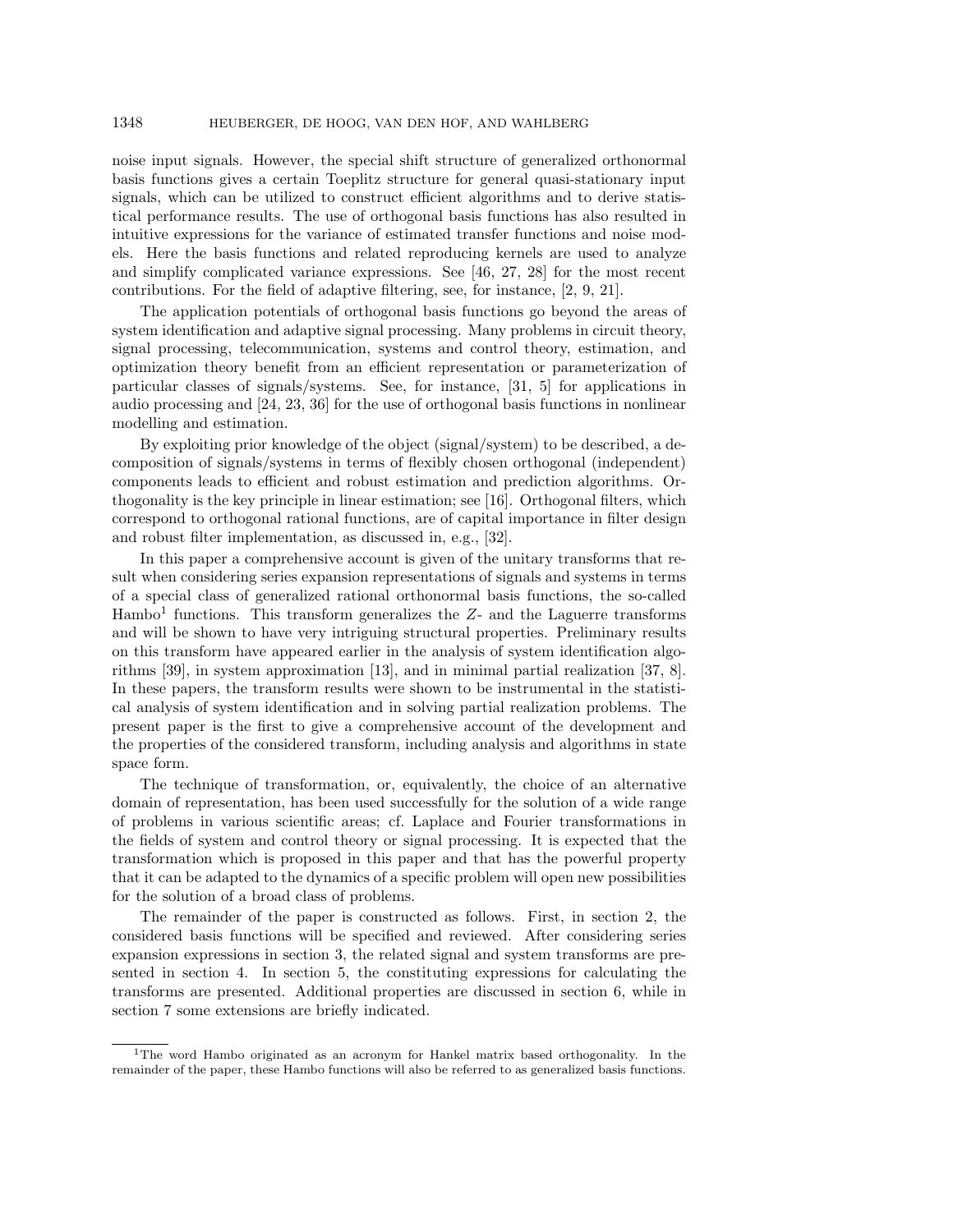Notation**.**

- $A^T, \overline{A}, A^*$  Transpose, respectively, complex conjugate and complex conjugate transpose of the matrix A.
	- T Unit circle.
- $L_2^{p \times m}(\mathbb{T})$  Hilbert space of complex matrix functions of dimension  $p \times m$  that are square integrable on the unit circle. The superscript  $p \times m$  will be suppressed if  $p = m = 1.$ 
	- $H_2^{p \times m}$  Hardy space of all functions which are analytic in the exterior of the unit disc such that<sup>2</sup>

$$
\lim_{r \to 1} \frac{1}{2\pi} \int_0^{2\pi} \text{Trace}(f(re^{i\omega})) f(re^{i\omega})^*) d\omega < \infty.
$$

 $RH_2^{p\times m}$  Subspace of *rational* transfer functions of  $H_2^{p\times m}$ .

- $H_2^{\perp}$  The orthogonal complement of  $H_2$  in  $L_2$ .
- $H_{2-}^{p\times m}$  The same as  $H_2^{p\times m}$ , with the restriction that the functions must be zero at infinity (i.e.,  $f_0 = 0$ ).
- $RH^{p\times m}_{2-}$  Subspace of *rational* transfer functions of  $H^{p\times m}_{2-}$ .
	- $\ell_2^n(J)$  The space of square summable vector sequences, of vector dimension n, where J denotes the index set of the sequence. The superscript n will be omitted if  $n=1$ . Exercise to the matrice of the matrice of the matrice of  $\frac{1}{2\pi i} \int_0^{2\pi}$
	- $\langle F, G \rangle$  Inner product of F and G in  $L_2^{p \times m}(\mathbb{T})$ :

$$
\frac{1}{2\pi i} \int_0^{2\pi} \text{Trace}\{F^T(e^{i\omega})\overline{G(e^{i\omega})}\}d\omega.
$$

- $x, G$  Inner product of  $Y$  and  $G$  in  $L_2$  (ii)<br> $\frac{1}{2\pi i} \int_0^{2\pi} \text{Trace}\{F(x, y) \text{ Inner product of } x \text{ and } y \text{ in } \ell_2^n(J): \sum$  $\sum_{k\in J} x^T(k)\overline{y(k)}.$
- $\frac{1}{2\pi i} \int_0^{2\pi}$ <br> $\langle x, y \rangle$  Inner product of x and y in  $\ell$ <br>[x, y]  $\ell_2$  Matrix "inner product"  $\sum$  $\sum_{k\in J} x(k)y^{T}(k)$ , with  $x \in \ell_2^{n \times p}(J)$ ,  $y \in \ell_2^{m \times p}(J)$ .
- $\llbracket X,Y \rrbracket$  L<sub>2</sub> Matrix "inner product"  $\frac{1}{2\pi i} \oint X(z)Y^*(1/z) \frac{dz}{z}$ , with  $X \in L_2^{n \times p}(\mathbb{T})$ ,  $Y \in$  $L_2^{m \times p}(\mathbb{T}).^3$ 
	- $\mathbf{P}_X$  Orthogonal projection onto the subspace X.
		- **e**<sub>i</sub> ith canonical Euclidean basis (column) vector.
		- q shift operator; for  $x \in \ell_2$ ,  $n \in \mathbb{Z}$ :  $(q^n x)(t) = x(t+n)$ .

In this paper,  $\ell_2$  signals will be generally denoted by small characters, whereas capitals will be used for their Z-transforms, i.e.,  $x(t)$ , respectively,  $X(z)$ . Expansion coefficients of a signal in a nonstandard basis are characterized with the ˘ symbol, **e**<sub>*i*</sub> th can<br>
q shift op<br>
In this pap<br>
capitals will be<br>
coefficients of a<br>
as in  $x(t) = \sum$  $\sum_k \breve{x}(k) f_k(t)$ . By abuse of notation, systems and operators will generally be denoted with arguments; for instance,  $x(t)$ ,  $G(z)$  will denote elements of  $\ell_2$ , respectively,  $H_2$ .

Unless otherwise mentioned, the notion of orthonormality will be used with respect to the  $\ell_2$  or  $L_2$  inner products, as defined above.

**2. Basis construction.** In this section, we will present the basis functions under consideration, first in transfer function form, followed by an interpretation in a state space setting.

<sup>&</sup>lt;sup>2</sup>Here  $H_2$  is identified with the subspace of  $L_2$  with vanishing negative Fourier coefficients. More precisely, for  $F \in H_2$ ,  $F(z) = f(0) + f(1)z^{-1} + f(2)z^{-2} + \cdots$ , and  $\sum_{k=0}^{\infty} |f(k)|^2 < \infty$ .<br><sup>3</sup>Here  $Y^*(1/z) = \sum_k y(k)^* z^{-k}$ . <sup>3</sup>Here  $Y^*(1/z) = \sum_k y(k)^* z^{-k}$ .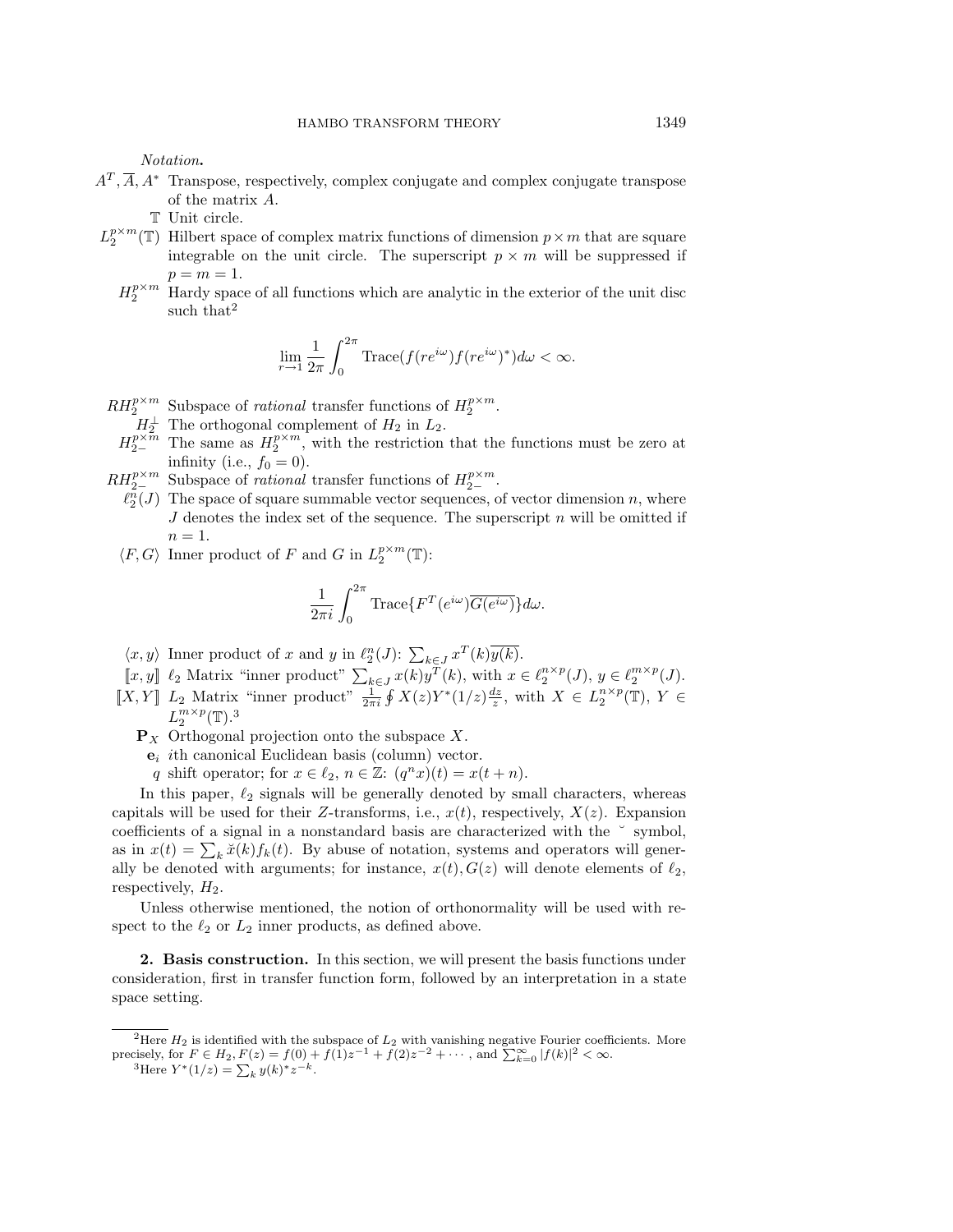**2.1. Transfer function approach.** The main idea of constructing rational orthonormal basis functions is to generate a set of orthonormal functions that have exponential decay. A straightforward approach to this problem is to orthonormalize the set of functions

(2.1) 
$$
F_{i,j}(z) = \frac{1}{(z - a_i)^j}, \quad i \in \mathbb{N}, \quad 1 \le j \le m_i,
$$

where the poles  $a_i$  can be any complex number with  $|a_i| < 1$ , such that  $a_i \neq a_k$ ,  $i \neq k$ , and where  $m_i$  is the multiplicity of pole  $a_i$ . Obviously any rational function in  $H_{2-}$  can be described as a weighted sum of these functions if the poles  $a_i$  are chosen<br>appropriately appropriately.

PROPOSITION 2.1. Application of the Gram–Schmidt procedure to the sequence of functions, given by  $(2.1)$ , yields the orthonormal functions

(2.2) 
$$
\Phi_k(z) = \frac{\sqrt{1 - |\xi_k|^2}}{z - \xi_k} \prod_{j=1}^{k-1} \frac{1 - \bar{\xi}_j z}{z - \xi_j}, \quad k \in \mathbb{N},
$$
  
where  $\xi_{N_i + l} = a_i, 1 \le l \le m_i$ , with  $N_i = \sum_{j=1}^{i-1} m_j$ .

According to [45], this sequence of orthonormal functions was originally derived in the 1920s by Takenaka [38] and Malmquist [20] and will henceforth be referred to as the Takenaka–Malmquist functions. In the 1950s, the continuous-time version of these functions was derived by Kautz [18] in the context of network synthesis. They emerged again in the work of Ninness and Gustafsson [26] in the context of system identification. See also [4]. Orthonormality of these functions can easily be established using residue calculus. A more fundamental question is whether the orthonormal set is complete in  $H_{2-}$ . The following result, already given in [38] and [20], gives necessary and sufficient conditions for completeness.

PROPOSITION 2.2. Let  $\{\xi_k\}_{k\in\mathbb{N}}$  be such that  $|\xi_k| < 1$  for all  $k \in \mathbb{N}$ . The set of Takenaka–Malmquist functions  $\{\Phi_k(z)\}_{k\in\mathbb{N}}$ , as given in  $(2.2)$ , is complete in  $H_{2-}$  if and only if

(2.3) 
$$
\sum_{k=1}^{\infty} (1 - |\xi_k|) = \infty.
$$

In other words, if the sequence of poles does not converge to the unit circle "too fast," then the set of Takenaka–Malmquist functions constitutes an orthonormal basis for H<sup>2</sup>−. Until the early 1990s, only special cases of these functions have been used extensively, especially in the context of system identification and signal processing. Of these special cases, the pulse and Laguerre functions are the best known examples. Consider the case where for all  $k, \xi_k = a \in \mathbb{R}$ , with  $|a| < 1$ . The corresponding basis functions are the discrete Laguerre functions

(2.4) 
$$
\Phi_k(z) = \frac{\sqrt{1-a^2}}{z-a} \left[ \frac{1-az}{z-a} \right]^{k-1}
$$

that reduce to the pulse functions  $\Phi_k(z) = z^{-k}$  for  $a = 0$ .

A second special case that is discussed in detail in this paper considers the situation where all poles are taken in a repetitive manner from a finite set  $\{\xi_1, \xi_2, \ldots, \xi_{n_b}\}\,$ such that  $\xi_{k \cdot n_b+j} = \xi_j$ , where  $k \in \mathbb{N}$  and  $j = 1, \ldots, n_b$ . When the poles appear in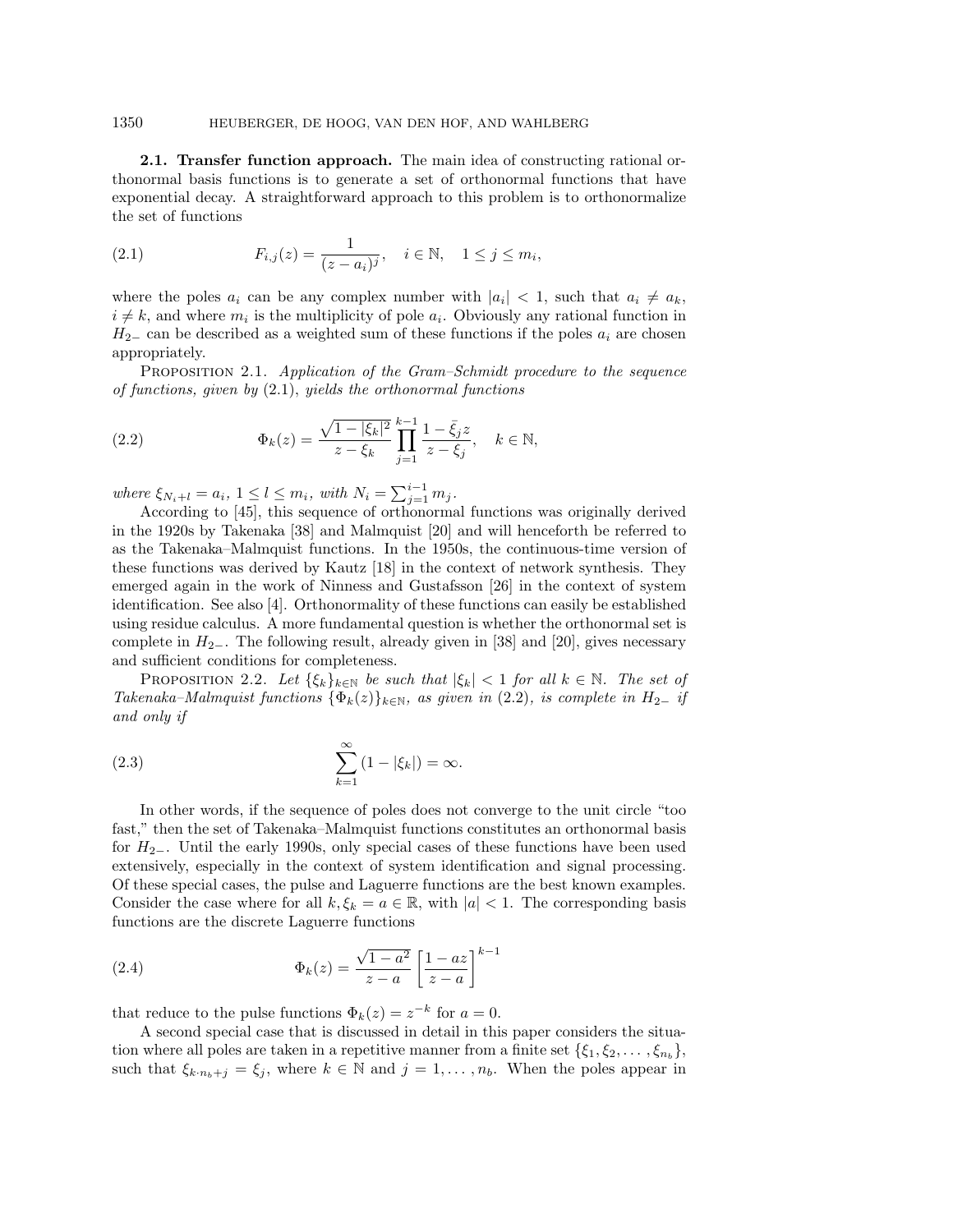complex conjugate pairs, this results in the class of so-called generalized orthonormal basis functions, or Hambo functions [13]. For ease of notation, we introduce the inner HAMBO TRANSFORM THEORY 1351<br>complex conjugate pairs, this results in the class of so-called generalized orthonormal<br>basis functions, or Hambo functions [13]. For ease of notation, we introduce the inner<br>(stable all-pass)  $\Phi_{n_b+1}(z) = \frac{\sqrt{1-|\xi_1|^2}}{z-\xi_1}$  $\frac{1-\vert \zeta_1 \vert}{z-\zeta_1}G_b(z)=\Phi_1(z)G_b(z)$ , and it is easy to see that an equivalent relation holds for the next functions,  $\Phi_{n_b+j}(z)=\Phi_j(z)G_b(z), j \in \mathbb{N}$ . From these relations it is straightforward to derive the so-called generalized shift property:

$$
\Phi_{k \cdot n_b + j}(z) = \Phi_j(z) G_b^{k-1}(z), \quad k \in \mathbb{N}, \quad j = 1, \dots, n_b.
$$

For convenience of notation, these functions are often grouped into vector functions

it is straightforward to derive the so-called generalized shift property:  
\n
$$
\Phi_{k \cdot n_b+j}(z) = \Phi_j(z) G_b^{k-1}(z), \quad k \in \mathbb{N}, \quad j = 1, ..., n_b.
$$
\nFor convenience of notation, these functions are often grouped into vect(2.5) 
$$
V_k(z) = \begin{bmatrix} \Phi_{(k-1) \cdot n_b+1}(z) & \Phi_{(k-1) \cdot n_b+2}(z) & \cdots & \Phi_{k \cdot n_b}(z) \end{bmatrix}^T,
$$

in which case the shift property comes down to  $V_k(z) = V_1(z)G_b^{k-1}(z)$ . This shift property will be of paramount importance in the remainder of this paper.

In the context of system approximation and identification, it is often desired that the system responses are real-valued, and for that reason it will be advantageous to restrict the basis functions to being real-valued as well. Ninness and Gustafsson [26] showed that if the poles appear in complex conjugate pole pairs, all basis functions can be made real-valued by a simple unitary transformation of the set of basis functions.

**2.2. State space interpretation.** An alternative way to interpret or derive these basis functions employs state space models. Consider a (single input) stable state space model

(2.6) 
$$
x(t+1) = Ax(t) + Bu(t).
$$

The function  $V(z) = [zI - A]^{-1}B$  is the transfer function from the input  $u(t)$  to the states  $x(t)$ . Now assume that the input signal  $u(t)$  is a zero mean white noise process with variance 1, i.e.,  $\mathbb{E}\{u(t)u(t+k)\} = \delta_k$ . The state covariance matrix  $P =$  $\mathbb{E}\{x(t)x^{T}(t)\}\$  satisfies the Lyapunov equation  $P = APA^{T} + BB^{T}$ . P also equals the so-called controllability Gramian of the state space model. The reason why we are interested in the state covariance matrix is that  $E{u$ (<br>  $E{u}$ (apun<br>
mian<br>
ance<br>  $\frac{1}{2\pi i}$  β

(2.7) 
$$
P = \frac{1}{2\pi i} \oint_{\mathbb{T}} V(z) V^{T}(1/z) \frac{dz}{z} = [V, V].
$$

The basic idea now is to find a new state space realization for which the state covariance equals the identity matrix,  $P = I$ . The corresponding input to state transfer functions will then be orthonormal and will span the same space as the original functions, as only linear transformations are considered. A state space realization for which  $P = I$  is called input balanced [22].

In order to extend this resulting finite set of orthonormal functions, we consider the class of square inner functions, i.e., stable transfer functions  $G_b(z)$  that satisfy

$$
G_b(z)G_b^T\left(\frac{1}{z}\right) = I.
$$

It was shown in [33] that square inner functions can be realized by so-called orthogonal state space realizations; i.e., they satisfy  $G_b(z) = D + C(zI - A)^{-1}B$ , where

$$
G_b(z)G_b^T\left(\frac{1}{z}\right) = I.
$$
  
It was shown in [33] that square inner functions can be realized by so-ca!  
state space realizations; i.e., they satisfy  $G_b(z) = D + C(zI - A)^{-1}B$ ,  
(2.8) 
$$
\begin{bmatrix} A & B \\ C & D \end{bmatrix}^T \begin{bmatrix} A & B \\ C & D \end{bmatrix} = \begin{bmatrix} A & B \\ C & D \end{bmatrix} \begin{bmatrix} A & B \\ C & D \end{bmatrix}^T = I.
$$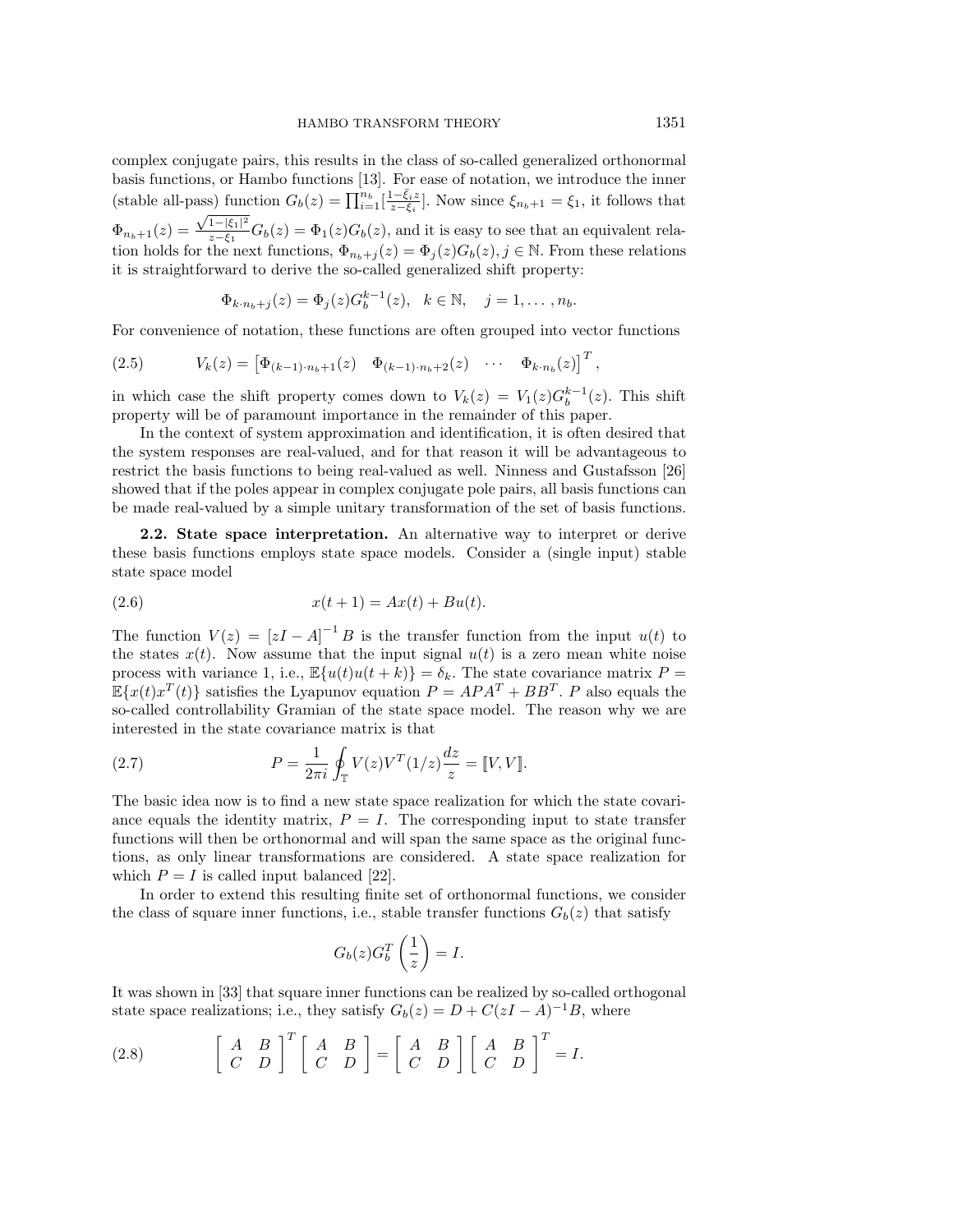From this orthogonality property, it directly follows that the controllability Gramian P and the observability Gramian Q, which are defined as  $P = APA^{T} + BB^{T}$  and  $Q = A^TQA + C^TC$ , satisfy  $P = Q = I$ , and so realizations with this property are balanced in the sense of [22]. Thus it follows that the input-to-state functions (i.e., the elements of  $V(z) = [zI - A]^{-1}B$  ) are mutually orthonormal with respect to the  $H_{2-}$  inner product (assuming  $G_b(z)$  is scalar).

Example 2.3. We consider first and second order inner functions.

- *1.* Let  $G_b(z) = \frac{1-a z}{z-a}$ , with  $|a| < 1$ . Then  $\{a, \sqrt{1-a^2}, \sqrt{1-a^2}, -a\}$  is a balanced realization for  $G_b$ , and the input to state transfer is  $\frac{\sqrt{1-a^2}}{z-a}$ , the first Laguerre function with pole in a.
- 2. Let  $G_b(z) = \frac{-cz^2 + b(c-1)z+1}{z^2 + b(c-1)z-c}$  with some real-valued b, c satisfying  $|c|, |b| < 1$ . A balanced realization (see, e.g., [39]) results in  $V(z) = \frac{\sqrt{1-c^2}}{z^2 + b(c-1)z-c}[(z-b)$ . realization for  $G_b$ , and the input to state transfer is  $\frac{\sqrt{1-a^2}}{z-a}$ , the first Laguerre<br>function with pole in a.<br>Let  $G_b(z) = \frac{-cz^2 + b(c-1)z+1}{z^2 + b(c-1)z-c}$  with some real-valued b, c satisfying  $|c|, |b| < 1$ .<br>A balanced  $\sqrt{(1-b^2)}$ <sup>T</sup>, which represents the first two functions of the so-called 2-parameter Kautz construction.

On the other hand, when given an arbitrary pair  $(A, B)$  with controllability Gramian  $P = I$ , it is easy to show that there exist matrices  $(C, D)$  such that the transfer function  $G(z) = D + C(zI - A)^{-1}B$  is an inner function [12]. Note that this realization is automatically balanced.

Hence, when the state space approach is used to create orthonormal functions, these functions can be considered as the input-to-state functions of a balanced realization of an inner function.

A second result from [33] as indicated in [3] is that for two inner functions  $G_i(z) \in$  $H_2$   $(i = 1, 2)$ , with corresponding balanced realizations  $(A_i, B_i, C_i, D_i)$ , the product  $G_2(z)G_1(z)$  has a balanced realization  $(A, B, C, D)$  with a A second result from [33] as indicated in [3] is that for two<br>  $H_2$  (*i* = 1, 2), with corresponding balanced realizations (*A<sub>i</sub>*, *I*<br>  $G_2(z)G_1(z)$  has a balanced realization (*A*, *B*, *C*, *D*) with<br>
(2.9)  $\begin{bmatrix} A & B$ 

(2.9) 
$$
\left[\begin{array}{c|c} A & B \\ \hline C & D \end{array}\right] = \left[\begin{array}{cc|c} A_1 & 0 & B_1 \\ B_2C_1 & A_2 & B_2D_1 \\ \hline D_2C_1 & C_2 & D_2D_1 \end{array}\right]
$$

For any input signal  $u(t)$ , the state sequence  $x(t)$  related to this realization can be decomposed by  $x(t)=[x_1(t) \quad x_2(t)]^T$ , where  $x_1(t)$  is the state trajectory related to the realization of  $G_1(z)$  separately:

$$
x_1(t) = [qI - A_1]^{-1}B_1u(t)
$$
 and  $x_2(t) = [qI - A_2]^{-1}B_2G_1(q)u(t)$ .

Here  $q$  denotes the shift operator, as defined in our notation.

In other words, there exists a recursive structure, where concatenating inner functions provide an increasing number of state functions that are orthogonal to each other  $x_1(t) = [qI - A_1]^{-1}B_1u(t)$  and  $x_2(t)$  =<br>Here q denotes the shift operator, as defined in our not<br>In other words, there exists a recursive structure, wh<br>tions provide an increasing number of state functions that<br>with respe  $\sum_t x_k^T(t) \overline{x_j(t)} = \delta_{kj}$  or, equivalently,  $\frac{1}{2\pi i}$  $\int_0^{2\pi} X_k^T(e^{i\omega}) \overline{X_j(e^{i\omega})} d\omega = \delta_{kj}$ . This leads to the following construction.

PROPOSITION 2.4. Given a sequence of inner functions  $G_i(z)$ ,  $i = 1, 2, \ldots$ , each with balanced realization  $(A_i, B_i, C_i, D_i)$ , the collection of functions  $\{X_i(z), i =$  $1, 2, \ldots$  with

$$
X_1(z) = [zI - A_1]^{-1}B_1,
$$
  $X_i(z) = [zI - A_i]^{-1}B_iG_1(z)G_2(z) \cdots G_{i-1}(z),$ 

is mutually orthonormal.

With this property and the balanced realizations of Example 2.3, it is straightforward to rederive the Takenaka–Malmquist functions (2.2) as well as the Laguerre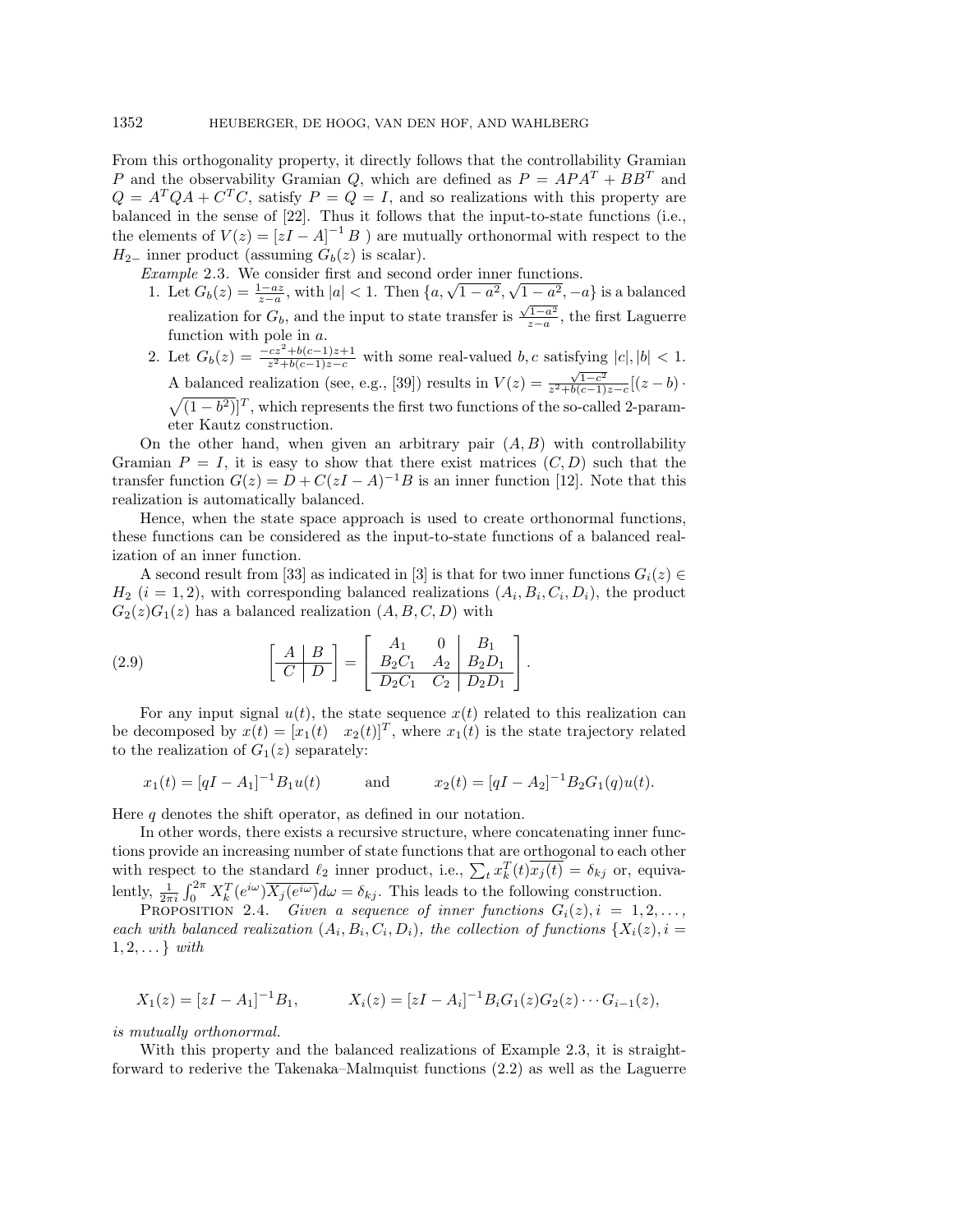functions and the Hambo functions (see (2.5)). Both approaches lead to the same class of functions. Hence the completeness condition (2.3) is valid for both approaches. The special case of Proposition 2.4, where all  $G_i(z)$  are equal to the same second order inner function with a complex conjugate pole pair (see Example 2.3 2) is known in the literature as the 2-parameter Kautz construction [42, 14, 26].

**3. Related bases and series expansions.** Since the Takenaka–Malmquist functions constitute a basis for  $H_{2-}$ , a basis for the related space  $\ell_2(N)$  follows by considering the inverse Z-transform, which is isomorphic. With  $\{\phi_k(t)\}\$ the impulse the literature as the 2-parameter Kautz construction [42, 14, 26].<br>
3. Related bases and series expansions. Since the Takenaka–Malmquist<br>
functions constitute a basis for  $H_{2-}$ , a basis for the related space  $\ell_2(\mathbb{N})$ functions  $\{\phi_k(t)\}\$  will constitute an orthonormal basis for  $\ell_2(\mathbb{N})$ . Note that these basis functions exhibit the property that they can incorporate system dynamics in a very general way. One can construct inner functions from any given set of poles, and thus the resulting basis can incorporate dynamics of any complexity, combining, e.g., both fast and slow dynamics in damped and resonant modes. Considering the Takenaka–Malmquist basis functions, for any system  $H(z) \in H_{2-}$  or signal  $y(t) \in \ell_2(\mathbb{N})$ , there exist unique series expansions:<br>
(3.1a)  $H(z) = \sum_{k=1}^$ Malmquist basis functions, for any system  $H(z) \in H_{2-}$  or signal  $y(t) \in \ell_2(\mathbb{N})$ , there exist unique series expansions:

exist unique series expansions:

\n
$$
(3.1a) \quad H(z) = \sum_{k=1}^{\infty} \langle H, \Phi_k \rangle \Phi_k(z),
$$
\n
$$
(3.1b) \quad y(t) = \sum_{k=1}^{\infty} \langle y, \phi_k \rangle \phi_k(t).
$$

(3.1b) 
$$
y(t) = \sum_{k=1}^{\infty} \langle y, \phi_k \rangle \phi_k(t).
$$

In the remainder of this paper, attention will be focused on the Hambo functions, as introduced in section 2.1, i.e., the subclass of Takenaka–Malmquist functions where the basis poles are taken in a repetitive manner from a finite set  $\{\xi_1,\ldots,\xi_{n_b}\}.$  When these poles  $\{\xi_i\}_{i=1}^{n_b}$  are stable, i.e.,  $|\xi_i| < 1$ , it follows from Proposition 2.2 that the set of Hambo functions constitutes a basis for  $H_{2-}$ . In what follows, we will also assume that the basis poles appear in complex conjugate pairs only. Furthermore, we will primarily consider the real-rational form of these functions that results from the application of Proposition 2.4, using a real-valued state space realization of the inner function Fax in complete<br>ational form<br> $\text{sing a real-}$ <br> $G_b(z) = \prod^{n_b}$ 

(3.2) 
$$
G_b(z) = \prod_{i=1}^{n_b} \frac{1 - \bar{\xi}_i z}{z - \xi_i}.
$$

DEFINITION 3.1. Let  $G_b(z)$  be a real-rational inner function, with real-valued minimal balanced realization  $(A_b, B_b, C_b, D_b)$ . Let for  $k \in \mathbb{N}$  the vector functions  $V_k(z)$  be defined as  $V_k(z) = [zI - A_b]^{-1} B_b G_b^{k-1}(z)$ . Then the collection of all scalar elements of the vectors  $V_k(z)$ ,  $\Phi_{k,i}(z) = e_i^T V_k(z)$ ,  $k \in \mathbb{N}$ ,  $1 \le i \le n_b$ , is referred to as a Hambo basis of H<sub>2</sub>−. The corresponding vectors with basis functions for  $\ell_2(\mathbb{N})$  will be denoted by  $\{v_k(t)\}.$ 

It is straightforward to recognize the shift structure in the functions  $v_k(t)$ :

(3.3a) 
$$
v_{k+1}(t) = G_b(q) \cdot v_k(t), \quad k = 1, 2, \dots,
$$

(3.3b) 
$$
v_1(t) = A_b^{t-1} B_b.
$$

For the class of Hambo functions, based on an inner function  $G_b(z)$ , the series expansions (3.1) can be rewritten such that the vector structure is maintained: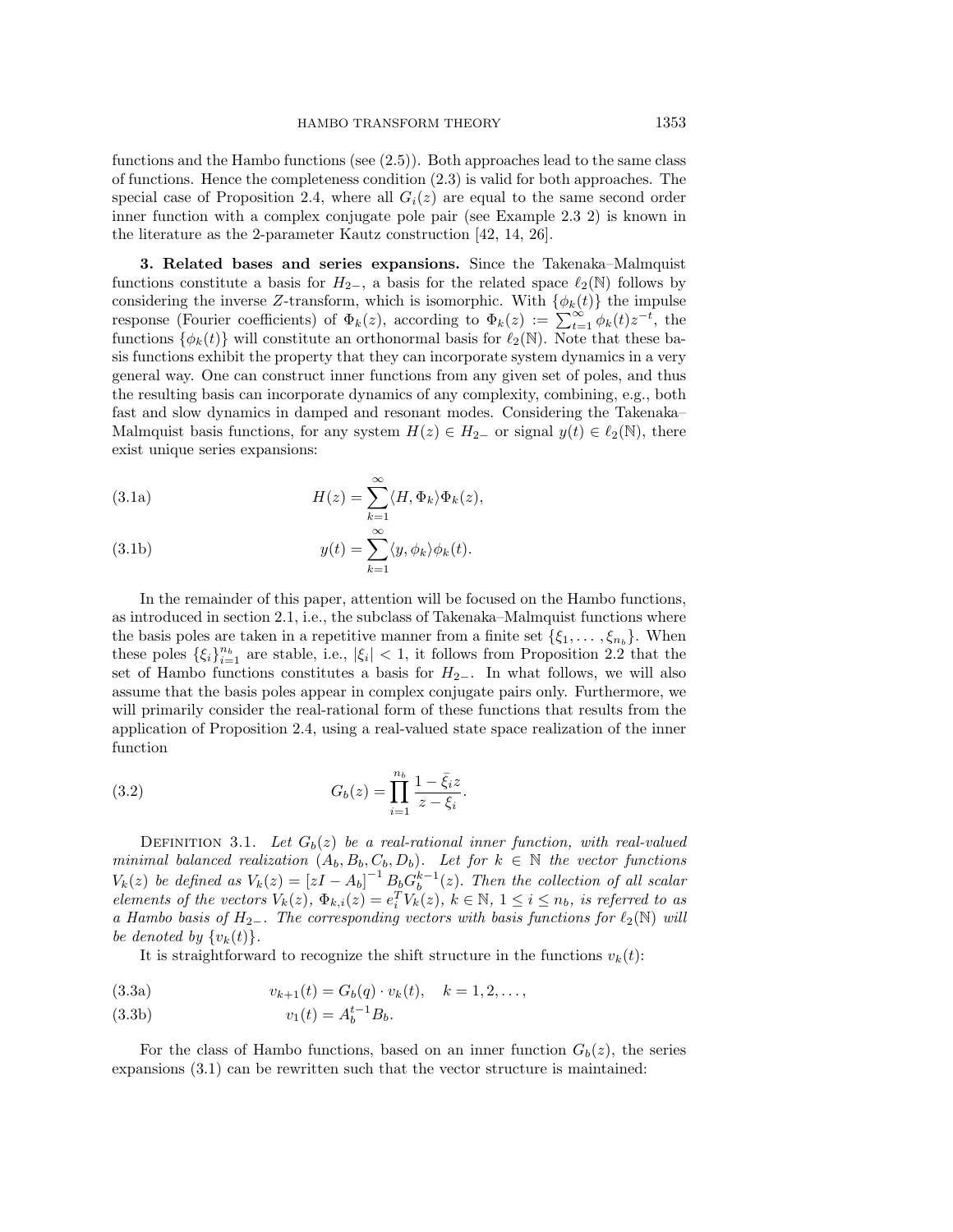1354 HEUBERGER, DE HOOG, VAN DEN HOF, AND WAHLBERG

1354  
\nHEUBERGER, DE HOOG, VAN DEN HOF, AND WAH

\n(3.4a)

\n
$$
H(z) = \sum_{k=1}^{\infty} \breve{h}^{T}(k) V_{k}(z), \quad \breve{h}(k) = [V_{k}, H],
$$
\n(3.4b)

\n
$$
y(t) = \sum_{k=1}^{\infty} \breve{y}^{T}(k) v_{k}(t), \quad \breve{y}(k) = [v_{k}, y].
$$

(3.4b) 
$$
y(t) = \sum_{k=1}^{\infty} \check{y}^{T}(k)v_{k}(t), \quad \check{y}(k) = [v_{k}, y].
$$

The vector coefficient sequence  $\ddot{y} = {\{\ddot{y}(k)\}}_{k \in \mathbb{N}}$  in (3.4) is called the Hambo signal transform of y. This transform will play a fundamental role in this paper. A formal definition will be given in section 4. The next proposition shows that the Parseval identity holds for this transform.

PROPOSITION 3.2 (Parseval's identity). For any pair  $x(t), y(t) \in \ell_2(\mathbb{N})$  and corresponding expansion coefficient sequences  $\breve{x}, \breve{y}$ , taken with respect to the basis vectors  $\{v_k(t)\}_{k\in\mathbb{N}}$  as in (3.4), it holds that  $\langle x, y \rangle = \langle \breve{x}, \breve{y} \rangle$ . ition will be given in<br>tity holds for this tra<br>PROPOSITION 3.2 (F<br>*onding expansion coe,*<br> $t$ )} $_{k \in \mathbb{N}}$  as in (3.4), it<br>*Proof.*  $\langle x, y \rangle = \llbracket \sum$ i in section 4. The next propositi<br>
ransform.<br>
(Parseval's identity). For any pair<br>
oefficient sequences  $\check{x}, \check{y}$ , taken with<br>
it holds that  $\langle x, y \rangle = \langle \check{x}, \check{y} \rangle$ .<br>  $\sum_k \check{x}^T(k)v_k, \sum_{k'} \check{y}^T(k')v_{k'} \rceil = \sum_{k'}$ 

Proof.  $\langle x, y \rangle = \llbracket \sum_k \breve{x}^T(k) v_k, \sum_{k'} \breve{y}^T(k') v_{k'} \rrbracket = \sum_k \sum_{k'} \breve{x}^T(k) \llbracket v_k, v_{k'} \rrbracket \breve{y}(k') =$  $_k \breve{x}^T(k)\breve{y}(k).$ 

**A** dual orthonormal basis of  $\ell_2^{n_b}(\mathbb{N})$ . One consequence of Proposition 3.2 is **A dual orthonormal basis of**  $\ell_2^{n_b}(\mathbb{N})$ . One consequence of Proposition 3.2 is<br>that an orthonormal basis of  $\ell_2^{n_b}(\mathbb{N})$  can be obtained by taking the signal transform<br>of the standard orthonormal basis function of the standard orthonormal basis functions of  $\ell_2(\mathbb{N})$ :  $\delta(t-k)$ ,  $k>0$ . The resulting basis functions  $w_l$  are given by

(3.5) 
$$
w_l(k) = [v_k(t), \delta(t-l)] = \sum_{t=1}^{\infty} v_k(t)\delta(t-l) = v_k(l).
$$

Therefore, we can state the following.

PROPOSITION 3.3 (dual orthonormal basis). Consider the basis function vectors  $v_k(t)$  with  $k \in \mathbb{N}$ , as defined in Definition 3.1. The vector functions  $w_t(k) \in \ell_2^{n_b}$ ,  $t \in \mathbb{N}$ , defined by  $w_t(k) = v_k(t)$ , constitute an orthonormal basis of the space  $\ell_2^{n_b}(\tilde{N})$ .

It turns out that—as is the case with  $v_k(t)$  (see (3.3))— these functions  $w_k(t)$  can be calculated using a shift structure.

PROPOSITION 3.4. Let  $G_b(z)$  be a scalar inner function with McMillan degree  $n_b > 0$ , having a minimal balanced realization  $(A_b, B_b, C_b, D_b)$ . Consider  $v_k(t), w_k(t)$ as before, and let  $N(z) = A_b + B_b[zI - D_b]^{-1}C_b$ . Then

(3.6a) 
$$
w_{k+1}(t) = N(q) \cdot w_k(t), \quad k = 1, 2, \dots,
$$

(3.6b) 
$$
w_1(t) = B_b D_b^{t-1},
$$

where the shift operator q operates on the time sequence  $w_k$ , i.e.,  $(qw_k)(t) = w_k(t+1)$ .

*Proof.* The proof uses the balanced state space realization  $(A_{k+1}, B_{k+1}, C_{k+1}, A)$  of  $G_k^{k+1}(z)$  (see (2.9)) where  $D_{k+1}$ ) of  $G_b^{k+1}(z)$  (see (2.9)), where

$$
A_{k+1} = \begin{bmatrix} A_b & 0 & \cdots & 0 \\ B_b C_b & A_b & 0 & \cdot & 0 \\ B_b D_b C_b & B_b C_b & \cdot & \cdot & 0 \\ \vdots & \vdots & \vdots & \ddots & \vdots \\ B_b D_b^{k-1} C_b & B_b D_b^{k-2} C_b & \cdots & B_b C_b & A_b \end{bmatrix},
$$
  
(3.7)  

$$
B_{k+1} = \begin{bmatrix} B_b \\ B_b D_b \\ B_b D_b^2 \\ \vdots \\ B_b D_b^k \end{bmatrix}.
$$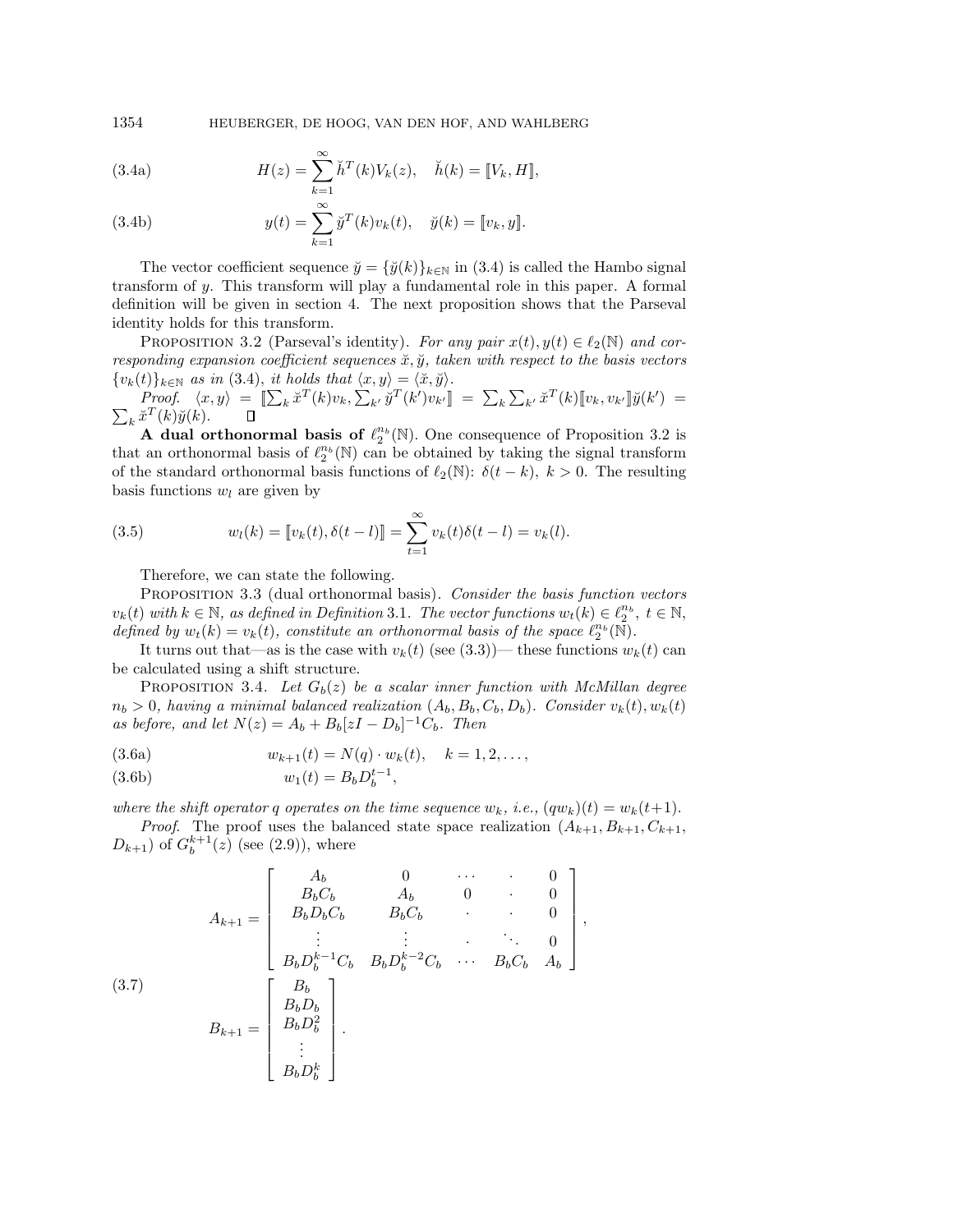It is straightforward that  $\lceil$  $B_b D_b^{t-1}$ . For  $t \geq 1$ 

is straightforward that 
$$
\left[v_1^T(t) \cdots v_{k+1}^T(t)\right]^T = A_{k+1}^{t-1} B_{k+1}, \text{ and hence } w_1(t) = b_b^{t-1}. \text{ For } t \ge 1
$$
  

$$
w_{k+1}(t+1) = v_{t+1}(k+1) = A_b v_{t+1}(k) + B_b C_b v_t(k) + \cdots + B_b D_b^{k-1} C_b v_1(k)
$$

$$
= A_b w_k(t+1) + \sum_{i=1}^t B_b D_b^{i-1} C_b w_k(t+1-i),
$$
ch proves the result. 
$$
\Box
$$
  
We will denote the Z-transform of the functions  $w_k(t)$  by  $W_k(z) := \sum_{t=1}^\infty w_k(t) z^{-t}$ ,

which proves the result.

while as a direct result of Proposition 3.4 it holds that  $W_k(z) = N^{k-1}(z) \cdot W_1(z)$ , with  $W_1(z) := (zI - D_b)^{-1}B_b$ . Note the duality between the functions  $G_b(z)$  and  $N(z)$ ,

which are simply related by ordering the state space realizations in reverse.<br>
As a consequence, for any strictly proper system  $\check{H}(z) \in H_{2-}^{n_b}$  or sign  $\ell_2^{n_b}[1,\infty)$ , there exist unique series expansions:<br>
(3.8)  $\$ As a consequence, for any strictly proper system  $H(z) \in H_{2-}^{n_b}$  or signal  $\check{y}(t) \in$  $\ell_2^{n_b}[1,\infty),$  there exist unique series expansions:

(3.8) 
$$
\check{H}(z) = \sum_{k=1}^{\infty} h(k)W_k(z), \quad h(k) = \langle \check{H}, W_k \rangle,
$$
  
\n(3.9) 
$$
\check{y}(t) = \sum_{k=1}^{\infty} y(k)w_k(t), \quad y(k) = \langle \check{y}, w_k \rangle.
$$

(3.9) 
$$
\breve{y}(t) = \sum_{k=1}^{\infty} y(k) w_k(t), \quad y(k) = \langle \breve{y}, w_k \rangle.
$$

In fact, these are exactly the inverses of the expansions given by (3.4).

**Extension to**  $L_2$ **. The bases for**  $H_{2-}$  **that we introduced can be extended to**  $L_2(\mathbb{T})$ , i.e., to include  $(H_{2-})^{\perp}$  (see, e.g., [1]). First observe that given a basis  $\{F_k(z)\}$ for  $H_{2-}$ ,  $\{z^{-1}F_k(\frac{1}{z})\}$  is a basis for  $(H_{2-})^{\perp}$ . In fact, given two bases for  $H_{2-}$ , say,  ${F_k(z)}$  and  ${G_k(z)}$ , the set of functions  ${F_k(z), z^{-1}G_k(\frac{1}{z}), k = 1, 2, ...}$  is a basis for  $H_{2-} \cup (H_{2-})^{\perp} = L_2(\mathbb{T})$ . Using an inner function  $G_b(z)$  with balanced realization  $(A_b, B_b, C_b, D_B)$ , the Hambo functions have been defined as  $\{V_1(z)G_b(z)^{k-1}, k \in \mathbb{N}\},$ where  $V_1(z) = [zI - A_b]^{-1}B$ . Another Hambo basis is created by  $\{U_1(z)G_b(z)^{k-1}, k \in$ N, where  $U_1(z) = [zI - A_b^T]^{-1}C_b^T$ . In line with the forgoing, it follows that  $\{z^{-1}U_1(\frac{1}{z})G_b^{k-1}(\frac{1}{z}), k \in \mathbb{N}\}\$ is a basis for  $H_{2-}^{\perp}$ . Now an interesting observation is given by the following lemma. where  $U_1(z) = |zI - A_b^L|^{-1}C_b^L$ . In line with the torgoing, it follows that  $U_1(\frac{1}{z})G_b^{k-1}(\frac{1}{z}), k \in \mathbb{N}$  is a basis for  $H_{2-}^{\perp}$ . Now an interesting observation is in by the following lemma.<br>LEMMA 3.5. Let  $G_b(z),$ 

LEMMA 3.5. Let  $G_b(z)$ ,  $V_1(z)$ ,  $U_1(z)$  be defined as above. Then  $U_1(z)$  and  $V_1(z)$ are related by  $z^{-1}U_1(\frac{1}{z}) = V_1(z)G_b(\frac{1}{z}).$ 

Substituting this relation in the expression  $U_1(\frac{1}{z})G_b(z)$  yields  $U_1(\frac{1}{z})G_b(z) = z[I - \frac{1}{z}]$ given by the following lemma.<br>
LEMMA 3.5. Let  $G_b(z)$ ,  $V_1(z)$ ,  $U_1(z)$  be defined as above.<br>
are related by  $z^{-1}U_1(\frac{1}{z}) = V_1(z)G_b(\frac{1}{z})$ .<br>
Proof. Using (2.9), it is easy to show that  $C_b^T G_b(z) = (I$ <br>
Substituting this re

COROLLARY 3.6. Let  $G_b(z)$  and  $V_1(z)$  be defined as above. The set  $\{V_1(z)G_b^k(z),\}$ CONOLEMNT 5.0. Let  $G_b(z)$  and  $V_1(z)$  be defined as doove. The set  $\{V_1(z)G_b(z), k \in J\}$  defines a basis, respectively, for  $H_{2-}$  if  $J = \mathbb{N}$ , for  $H_{2-}^{\perp}$  if  $J = \mathbb{Z} \setminus \mathbb{N}$ , and for  $L_2(\mathbb{T})$  if  $J=\mathbb{Z}$ .

Analogously the dual Hambo basis of  $H_{2-}^{n_b}$  can be complemented with a set of basis functions of  $H_{2-}^{n_b\perp}$  such that a basis of  $L_2^{n_b}(\mathbb{T})$  is obtained. A dual basis of  $H_{2-}^{n_b\perp}$ is given by the functions  $W_{-t}(z) = (N^T(\frac{1}{z}))^t W_0(z)$ ,  $t > 0$ , with  $W_0(z)$ ,  $W_1(z) = W$ ,  $\int_C T^h$  if  $J = \mathbb{Z} \setminus \mathbb{N}$ , and for  $L_2(\mathbb{T})$  if  $J = \mathbb{Z}$ .<br>Analogously the dual Hambo basis of  $H_{2-}^{n_b}$  can be complement  $C_b^T z^{-1}$   $(z^{-1} I - D_b^T)^{-1}$ . The vector  $W_0(z)$  can be related to  $W_1(z)$  (the first basis element of the dual basis of  $H_{2-}^{n_b}$ ) as follows.

LEMMA 3.7. With  $N(z)$  a square inner function with orthogonal realization  $(D_b,$  $(C_b, B_b, A_b)$  and  $W_1(z) = B_b(zI - D_b)^{-1}$ , it holds that  $W_0(z) = C_b^T z^{-1} (z^{-1} I D_b^T$ )<sup>-1</sup> =  $N^T(\frac{1}{z})W_1(z)$ .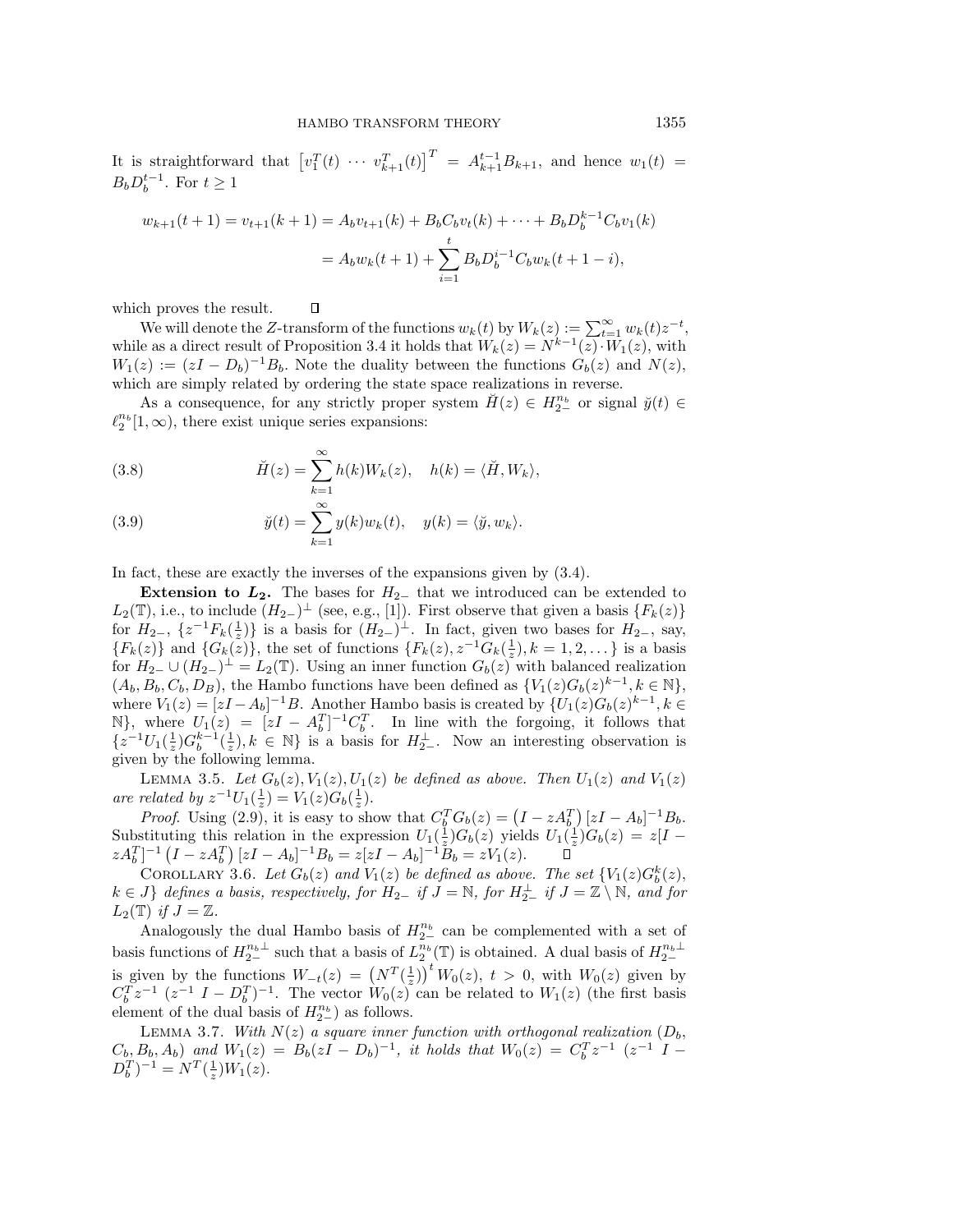Proof. The proof is similar to that of Lemma 3.5. It is straightforward to show that  $N(z)W_0(z) = W_1(z)$ , using the fact that  $N(z)$  is inner. П

As a consequence, the inner function  $N(z)$  generates a basis of  $L_2^{n_b}(\mathbb{T})$  in the same way that  $G_b$  generates a basis of  $L_2(\mathbb{T})$ . We use that  $N^T(\frac{1}{z})$  is the inverse of  $N(z)$ .

PROPOSITION 3.8. The set of vector functions  $\{\widetilde{W_k(z)}, k \in J\}$ , with  $\widetilde{W_k} \in$  $L_2^{n_b}(\mathbb{T})$ , defined as  $W_k(z) = N(z)^{k-1}B_b(zI - D_b)^{-1}$ , constitutes an orthonormal basis of  $H_{2-}^{n_b}$  if  $J = \mathbb{N}$ , of  $H_{2-}^{n_b \perp}$  if  $J = \mathbb{Z} \setminus \mathbb{N}$ , and of  $L_2^{n_b}(\mathbb{T})$  if  $J = \mathbb{Z}$ .

**4. Signal and operator transforms.** In this section, the fundamentals of the transform theory that underlies expansions in the generalized basis are given. It is an extension of the work that was started in [13, 39] and can be viewed as a generalization of the Laguerre transform theory for signals and systems that was developed in [30] and [29].

**4.1. Signals.** In the previous section, it was shown how  $\ell_2$  signals can be expanded in terms of general rational orthonormal basis functions that are generated by an inner function  $G_b(z)$  in balanced state space form.

It will turn out to be expedient to have a definition of the Hambo signal transform that also applies to multivariable signals. Also, we will need a definition that not only applies to the Hambo basis of  $\ell_2(\mathbb{N})$  but also to the Hambo bases of  $\ell_2(\mathbb{Z} \setminus \mathbb{N})$  and  $\ell_2(\mathbb{Z})$ , as discussed in section 3. Therefore, the definitions in this section will be given for  $\ell_2(J)$  signals, where J is either  $\mathbb{N}, \mathbb{Z}$  or  $\mathbb{Z} \setminus \mathbb{N}$ . It will turn out to be expedient to have a definition of the<br>also applies to multivariable signals. Also, we will need a<br>lies to the Hambo basis of  $\ell_2(\mathbb{N})$  but also to the Hambo<br> $\ell$ ), as discussed in section 3. Ther

Let a vector signal  $x(t) \in \ell_2^n(J)$  such that  $x(t) = [x_1(t) \ x_2(t) \ \cdots \ x_n(t)]^T$ .<br>
r signal  $x_i(t)$  can be expanded in the corresponding Hambo basis, yielding<br>
sion sequences  $\ddot{x}_i(k)$  which are elements of  $\ell_2^{n_b}(J)$ . Hence Each scalar signal  $x_i(t)$  can be expanded in the corresponding Hambo basis, yielding the expansion sequences  $\tilde{x}_i(k)$  which are elements of  $\ell_2^{n_b}(J)$ . Hence it holds that

(4.1) 
$$
x(t) = \sum_{k=1}^{\infty} \begin{bmatrix} \breve{x}_1(k) & \breve{x}_2(k) & \cdots & \breve{x}_n(k) \end{bmatrix}^T v_k(t) = \sum_{k \in J} \breve{x}^T(k) v_k(t).
$$

DEFINITION 4.1 (multivariable Hambo signal transform). Given a signal  $x(t) \in$  $\ell_2^n(J)$ , its Hambo signal transform is defined as the matrix sequence  $\{\breve{x}(k)\}_{k\in J}$ , with  $\breve{x}(k) \in \mathbb{R}^{n_b \times n}$  given by

$$
(4.2) \t\t\t \tilde{x}(k) = [v_k, x].
$$

Furthermore, we define the  $\lambda$ -domain representation of the Hambo signal transform as

$$
\check{x}(k) = [v_k, x].
$$
  
*main representation*  

$$
\check{X}(\lambda) = \sum_{k \in J} \check{x}(k) \lambda^{-k}.
$$

Note that  $\check{X}(\lambda)$  is simply the Z-transform of  $\check{x}(k)$  with Z replaced by  $\lambda$  to avoid confusion. As  $\check{X}(\lambda)$  is just a representation of the Hambo signal transform  $\check{x}(k)$  in an alternative domain, it is also commonly called the Hambo signal transform [13].

For purposes of calculation, we will also need a definition for the Hambo transform of a signal  $y(t) \in \ell_2^{1 \times n_b}$ . This is defined through Definition 4.1 by using  $x(t) = y^T(t)$ and defining

$$
\breve{Y}(\lambda) := \breve{X}^T(\lambda).
$$

With the multivariable signal transform as defined above, the following isomorphic relation holds.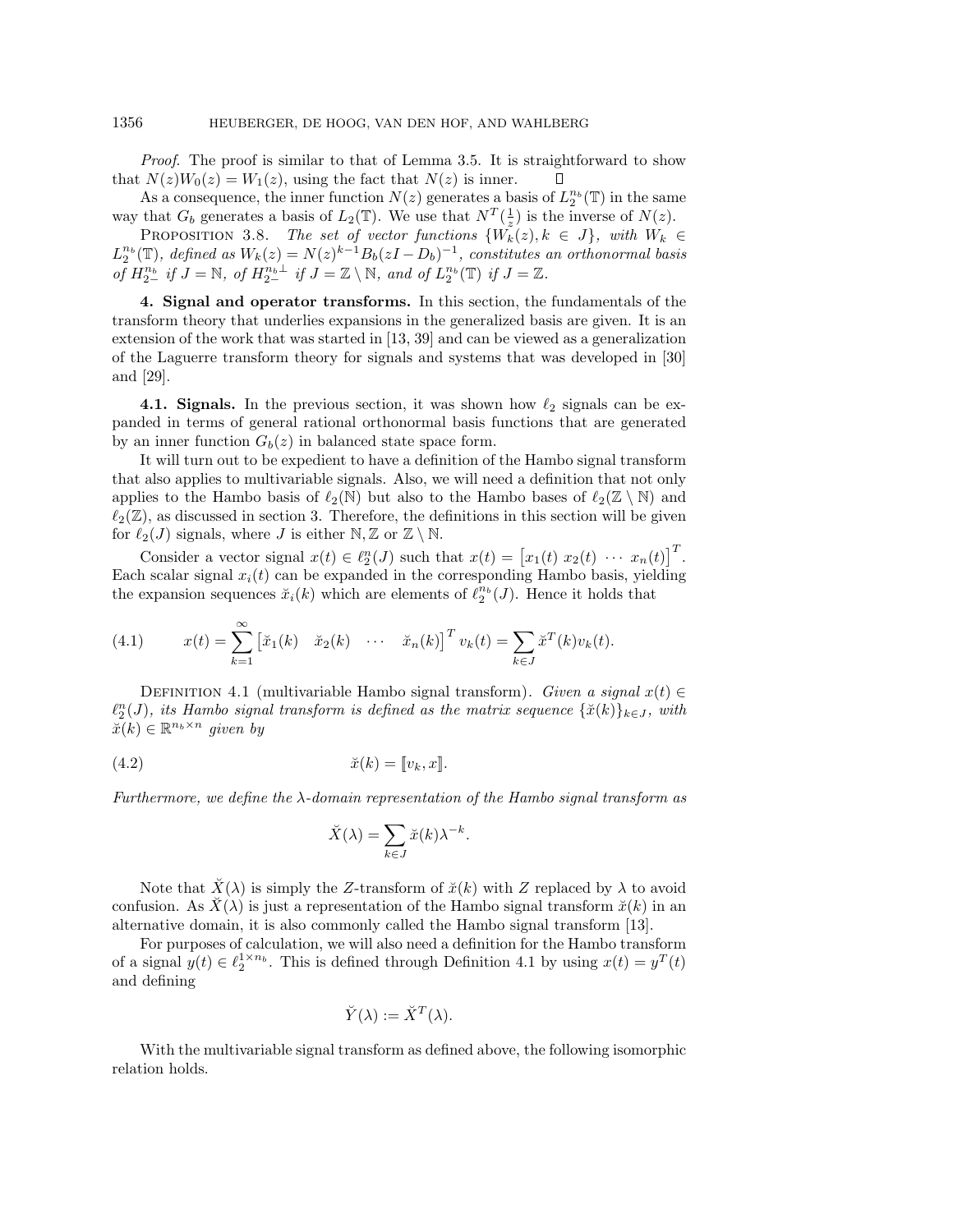PROPOSITION 4.2 (multivariable Hambo signal transform isomorphism). With  $X(z) \in L_2^{n_x}(\mathbb{T})$  and  $Y(z) \in L_2^{n_y}(\mathbb{T})$ , it holds that  $\llbracket X, Y \rrbracket = \llbracket \check{X}^T, \check{Y}^T \rrbracket$ .

*Proof.* The  $(i, j)$  element of  $\llbracket X, Y \rrbracket$  is equal to  $\langle X_i, Y_j \rangle$ . By the isomorphism of the Hambo signal transform for scalar signals, it holds that this is equal to  $\langle \check{X}_i, \check{Y}_j \rangle$ . Then, with  $\breve{X}(\lambda)$  and  $\breve{Y}(\lambda)$  as defined before, it follows that  $\llbracket X, Y \rrbracket = \frac{1}{2\pi}$  $\int_0^{2\pi} \breve{X}^T(e^{i\omega}) \overline{\breve{Y}(e^{i\omega})} d\omega$  $= [\![\breve{X}(\lambda) \!]^T, \breve{Y}^T(\lambda)]\!].$  $\Box$ 

**4.2. Systems.** A system  $G(z) \in L_2^n(\mathbb{T})$  is uniquely described by its impulse response  $\{g(k)\}\in \ell_2^n$ . We will use this property to define the *Hambo signal transform* 

of a system as the Hambo signal transform of the impulse response of the system.<br>
DEFINITION 4.3. Consider a system  $G(z) \in L_2^n(\mathbb{T})$  and a Hambo basis  $\{V_k(z)\}_k$ .<br>
The Hambo signal transform of  $G(z)$ , denoted as  $\check{G}(\lambda)$ DEFINITION 4.3. Consider a system  $G(z) \in L_2^n(\mathbb{T})$  and a Hambo basis  $\{V_k(z)\}_{k \in \mathbb{Z}}$ . The Hambo signal transform of  $G(z)$ , denoted as  $\tilde{G}(\lambda)$ , is defined as

$$
\breve{G}(\lambda) = \sum_{k=-\infty}^{\infty} \breve{g}(k) \lambda^{-k}, \quad where \quad \breve{g}(k) = [V_k, G].
$$

Example 4.4. Consider the Hambo signal transform of the basis function vector  $G(z) = V<sub>i</sub>(z)$ . Obviously, in this simple case, the expansion vector coefficients are given by  $\breve{g}(k) = \delta(k - j)I$ . Hence it holds that the Hambo signal transform of  $V_i(z)$ is equal to  $\lambda^{-j}I$ .

Another transform of the system  $G(z)$  that is closely related to the signal transform but essentially different is the so-called Hambo operator transform, which describes the relationship between the signal transforms of the input and output signals of a scalar stable and causal system.

DEFINITION 4.5 (Hambo operator transform). Consider a system  $G(z) \in H_2$ and a Hambo basis  ${V_k(z)}_{k\in\mathbb{N}}$ , associated with the inner function  $G_b(z)$ . We define scribes the relationship between the signal transforms of the<br>of a *scalar* stable and causal system.<br>DEFINITION 4.5 (Hambo operator transform). Consider<br>and a Hambo basis  $\{V_k(z)\}_{k \in \mathbb{N}}$ , associated with the inner fur b operator<br>  $eg_N$ , associat<br>
m of  $G(z)$ ,<br>  $\widetilde{G}(\lambda) = \sum_{n=1}^{\infty}$ 

(4.3) 
$$
\widetilde{G}(\lambda) = \sum_{\tau=0}^{\infty} M_{\tau} \lambda^{-\tau},
$$

(4.4) where 
$$
M_{\tau} = [V_1(z)G_b^{\tau}(z), V_1(z)G(z)].
$$

PROPOSITION 4.6. Consider signals  $u(t), y(t) \in \ell_2(\mathbb{N})$  and a system  $G(z) \in H_2$ (4.4) where  $M_{\tau} = [V_1(z)G_b^{\tau}(z), V_1(z)G(z)]$ .<br>
PROPOSITION 4.6. Consider signals  $u(t), y(t) \in \ell_2(\mathbb{N})$  and a system  $G(z) \in H_2$ <br>
such that  $y(t) = G(q)u(t)$ . With  $\widetilde{G}(\lambda)$  the Hambo operator transform of  $G(z)$ , it holds such that  $y(t) = G(q)u(t)$ . With  $\tilde{G}(\lambda)$  the Hambo operator transform of  $G(z)$ , it holds that  $\check{Y}(\lambda) = \tilde{G}(\lambda)\check{U}(\lambda)$ . PROPOSITION 4.6. Consider signals  $u(t), y(t) \in \ell_2(\mathbb{N})$  and a system  $G(z) \in H_2$ <br>such that  $y(t) = G(q)u(t)$ . With  $\widetilde{G}(\lambda)$  the Hambo operator transform of  $G(z)$ , it holds<br>that  $\check{Y}(\lambda) = \widetilde{G}(\lambda)\check{U}(\lambda)$ .<br>Proof. Let  $\check{u}($ 

*Proof.* Let  $\breve{u}(k), \breve{y}(k)$  be the expansion coefficients of  $u(t)$  and  $y(t)$ .  $\breve{y}(k)$  can be  $V_1 G_b^{j-1} G \ddagger \check{u}(j)$ . Consider the inner product term for the case where  $j \leq k$ . Use is made of the fact that the adjoint of  $G_b(z)$  by its inner property is equal to  $G_b^{-1}(z)$ . Hence  $\llbracket V_1 G_b^{k-1}, V_1 G_b^{j-1} G \rrbracket = \llbracket V_1 G_b^{k-j}, V_1 G \rrbracket$ . Now consider the inner product term for the case where  $j>k$ . Then, with the same argument, one finds that it holds that  $[V_1G_b^{k-1}, V_1G_b^{j-1}G] = [V_1, V_1G_b^{j-k}G]$ . This latter expression is equal to zero, which follows from the fact that the elements of the transfer function  $V_1(z)$  constitute an orthonormal set which exactly spans the orthogonal complement in  $H_2$  of the shiftinvariant subspace  $G_b(z)H_2$ . The right-hand side argument of the inner product is an element of that subspace. Applying the signal transform of Definition 4.1 to  $\breve{y}(k)$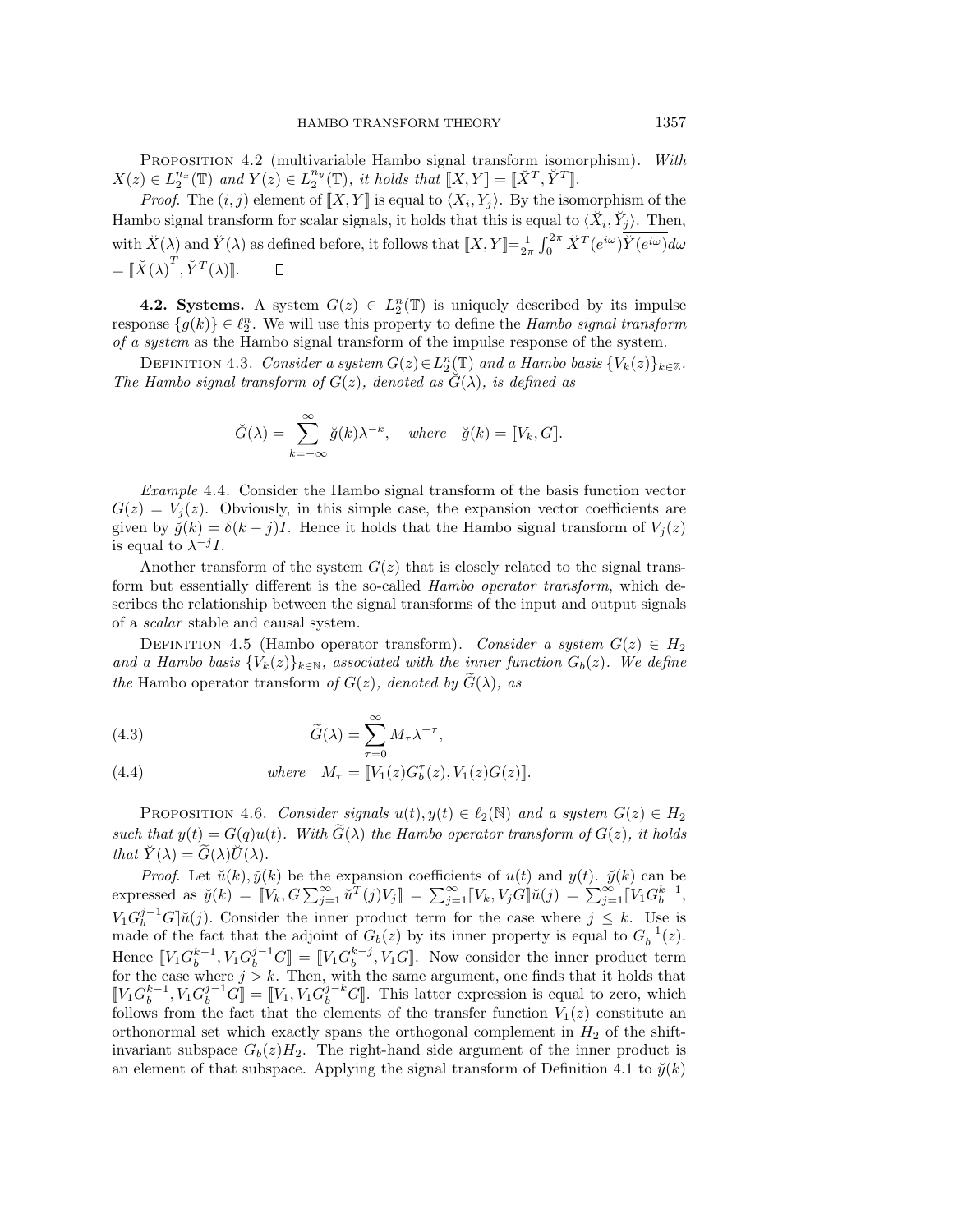(with  $J = N$ ) reveals that it holds that

1358 HEUBERGER, DE HOOG, VAN DEN HOF, AND WAHLBERG  
\n(with 
$$
J = \mathbb{N}
$$
) reveals that it holds that  
\n(4.5) 
$$
\tilde{Y}(\lambda) = \left(\sum_{\tau=0}^{\infty} M_{\tau} \lambda^{-\tau}\right) \check{U}(\lambda). \qquad \Box
$$
\nThe parameters  $M_{\tau}$  are matrices of dimension  $n_b \times n_b$ . They can be viewed as  
\nthe Markov parameters of the multivariable transfer function  $\tilde{G}(\lambda)$ . The expansion

The parameters  $M_{\tau}$  are matrices of dimension  $n_b \times n_b$ . They can be viewed as coefficients  $\{\breve{q}(k)\}\$  and the Markov parameters  $\{M_{\tau}\}\$ , as given by Definitions 4.3 and 4.5, are closely connected through a linear relation; see [37, 8, 7] for details. k)} and the Markov parameters  $\{M_{\tau}\}\$ <br>sely connected through a linear relation<br>o operator transform of the system  $G_b$ <br>for all  $U \in H_{2-}$  that<br> $G_b(z)U(z) = \sum^{\infty} u^T(k)V_k(z)G_b(z) = \sum^{\infty}$ 

The Hambo operator transform of the system  $G_b(z)$  has a particularly simple form. It holds for all  $U \in H_{2-}$  that

1. It holds for all 
$$
U \in H_{2-}
$$
 that

\n
$$
G_b(z)U(z) = \sum_{k=1}^{\infty} \check{u}^T(k)V_k(z)G_b(z) = \sum_{k=1}^{\infty} \check{u}^T(k)V_{k+1}(z).
$$
\nHence, with  $Y(z) = G_b(z)U(z) = \sum_{k=1}^{\infty} \check{y}^T(k)V_k(z)$ , it follows that  $\check{y}(k) = \check{u}(k-1)$ .

for  $k > 1$  and  $\ddot{y}(1) = 0$ . Therefore, it holds that  $M_1 = I$  and  $M_\tau = 0$  for all  $\tau \neq 1$ , and consequently

(4.6) 
$$
\widetilde{G}_b(\lambda) = \lambda^{-1} I.
$$

We can hence conclude that a multiplication with  $G_b(z)$  in the Z-domain corresponds to applying a canonical shift in the  $\lambda$ -domain.

Although the Hambo operator transform is defined only for SISO systems, there section.

is a simple multivariable case in which it can also be used. We will need it in the next<br>section.<br>PROPOSITION 4.7. Consider a signal  $u(t) \in \ell_2^m(J)$  and an SISO system  $G(z) \in$ <br> $H_2$ . Let  $y(t) \in \ell_2^m(J)$  be given by  $y(t) = G$ PROPOSITION 4.7. Consider a signal  $u(t) \in \ell_2^m(J)$  and an SISO system  $G(z) \in$  $H_2$ . Let  $y(t) \in \ell_2^m(J)$  be given by  $y(t) = G(q) \cdot I$  u(t). Then it holds that  $\breve{Y}(\lambda) =$ U(z) = POSITION 4.7. Consider a signal  $u(t) \in \ell$ <br>  $y(t) \in \ell_2^m(J)$  be given by  $y(t) = G(q) \cdot I$ <br>
(*f.* Denoting the elements of  $U(z)$  and  $Y(\l[*U*<sub>1</sub>(z) *U*<sub>2</sub>(z)  $\cdots U_m(z)$ ]<sup>T</sup> and  $Y(z) = \lceil \frac{1}{2} \rceil$$ 

*Proof.* Denoting the elements of  $U(z)$  and  $Y(z)$  as  $U_i(z)$  and  $Y_i(z)$  according to  $[Y_1(z) Y_2(z) \cdots Y_m(z)]^T$ , we have that  $Y_i(z) = G(z)U_i(z)$  for  $1 \leq i \leq m$ . Then the Hambo signal transform of  $Y_i(z)$ satisfies, by definition of the Hambo operator transform,  $\check{Y}_i(\lambda) = G(\lambda) \check{U}_i(\lambda)$ . The if and  $Y_i(z)$  according to<br>
i)  $\cdots$   $Y_m(z)$ <sup>T</sup>, we have<br>
ignal transform of  $Y_i(z)$ <br>  $\tilde{G}(\lambda)\tilde{U}_i(\lambda)$ . The result then follows from the fact that  $U_2(z) \cdots U_m(z)$ <sup>T</sup> and  $Y(z) = [Y_1(z) Y_2(z) \cdots$ <br>  $\mathcal{F}(z)U_i(z)$  for  $1 \leq i \leq m$ . Then the Hambo signa<br>
efinition of the Hambo operator transform,  $\check{Y}_i(\lambda)$ <br>
lows from the fact that<br>  $\check{Y}(\lambda) = [\check{Y}_1(\lambda) \quad \check{Y}_2(\lambda) \quad \cdots \quad \check{Y}_$ 

$$
\breve{Y}(\lambda) = \begin{bmatrix} \breve{Y}_1(\lambda) & \breve{Y}_2(\lambda) & \cdots & \breve{Y}_m(\lambda) \end{bmatrix} = \widetilde{G}(\lambda)\breve{U}(\lambda). \square
$$

**5. Operator transform expressions.** As shown, the Hambo operator transform of a system  $G(z) \in H_2$  is a causal LTI system. Furthermore, the transform of a rational transfer function is again rational. We will now derive expressions by which the operator transform can actually be computed. First it is shown that an expression **5. Operator transform expressions.** As shown, the Hambo operator transform of a system  $G(z) \in H_2$  is a causal LTI system. Furthermore, the transform of a rational transfer function is again rational. We will now derive e form of a system  $G(z) \in H_2$  is a causal LTI system. Furthermore, the transform of a rational transfer function is again rational. We will now derive expressions by which the operator transform can actually be computed. Fi basis of a state space realization of  $G(z)$ .

**5.1. Variable substitution property.** The Hambo operator transform, as defined in Definition 4.5, can be obtained from the original transfer function  $G(z) \in H_2$ by applying a variable substitution in its Laurent expansion, which is given by of  $G(z)$ .<br> **n** propert<sub>i</sub>,<br>
tained from<br>
ion in its La<br>  $G(z) = \sum_{n=1}^{\infty}$ 

(5.1) 
$$
G(z) = \sum_{\tau=0}^{\infty} g(\tau) z^{-\tau}.
$$

This variable substitution consists of a replacement of the shift operation  $z^{-1}$  by the causal linear time-invariant operator  $N(\lambda)$ .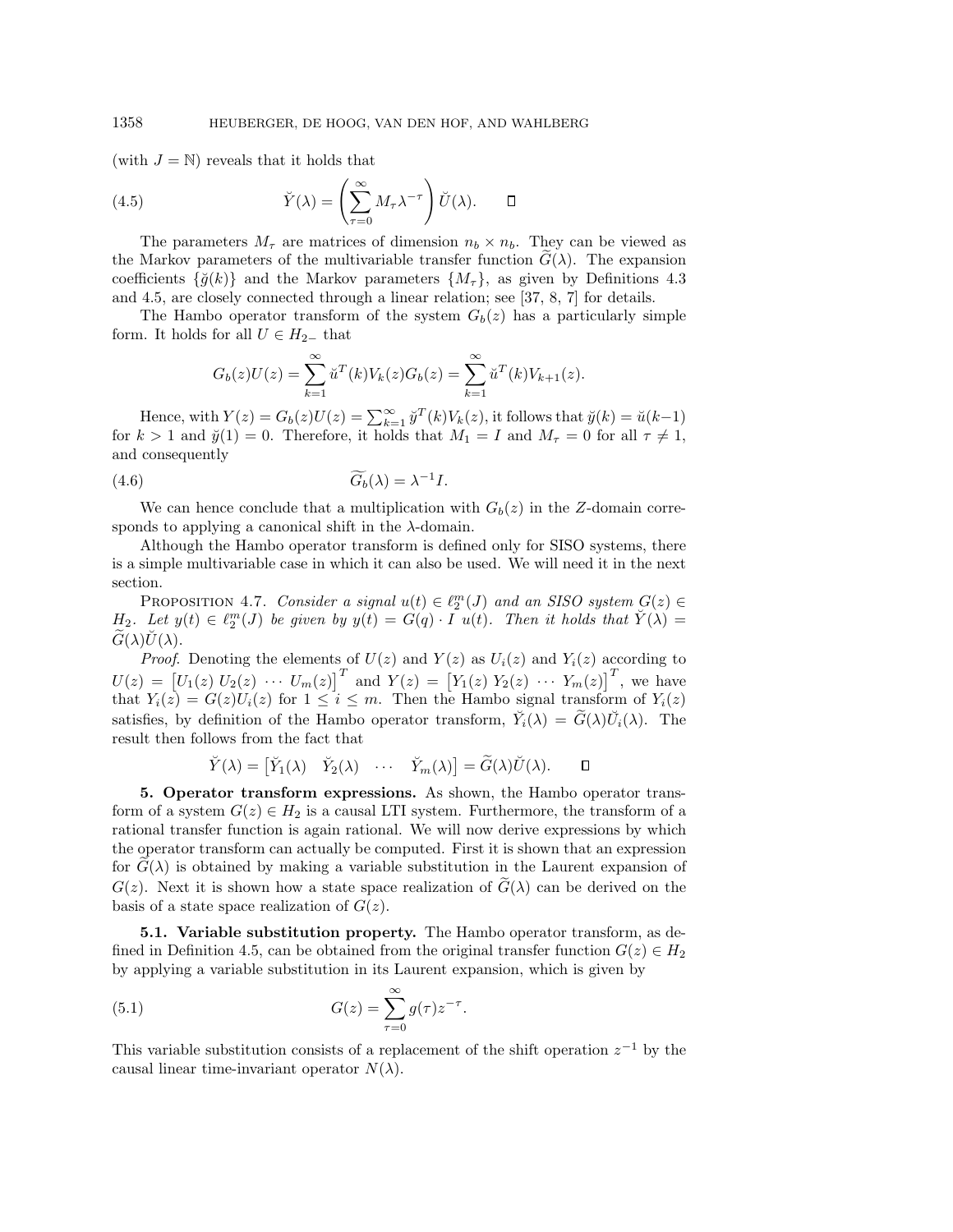PROPOSITION 5.1 (variable substitution property [39]). Let  $N(\lambda)$  be as in Propo-Sition 3.4. Then the Hambo operator transform  $\widetilde{G}(\lambda)$  of a given system  $G(z) \in H_2$  is<br>tion 3.4. Then the Hambo operator transform  $\widetilde{G}(\lambda)$  of a given system  $G(z) \in H_2$  is equal to e substitution<br>erator trans<br> $\widetilde{G}(\lambda) = \sum_{n=1}^{\infty}$ 

(5.2) 
$$
\widetilde{G}(\lambda) = \sum_{\tau=0}^{\infty} g(\tau) N^{\tau}(\lambda).
$$

(5.2)  $\tilde{G}(\lambda) = \sum_{\tau=0}^{\infty} g(\tau) N^{\tau}(\lambda)$ .<br>
With slight abuse of notation, (5.2) is sometimes stated as  $\tilde{G}(\lambda) = G(z)|_{z^{-1} = N(\lambda)}$ .<br>
An immediate consequence of Proposition 5.1 is that the operator transform of the<br>
cano An immediate consequence of Proposition 5.1 is that the operator transform of the canonical shift  $z^{-1}$  is equal to  $N(\lambda)$ . This means that a shift in the time domain corresponds to the application of the operator  $N(\lambda)$  in the signal transform domain. muting operators. A third consequence of Proposition 5.1 is the following relation between the Hambo signal transform and the Hambo operator transform. Another immediate consequence of this proposition is that  $N(\lambda)$  and  $\tilde{G}(\lambda)$  are commuting operators. A third consequence of Proposition 5.1 is the following relation between the Hambo signal transform and the Hambo o

COROLLARY 5.2. The Hambo signal transform  $G(\lambda)$  and Hambo operator transwith  $W_0(\lambda) \in H_2^{n_b \perp}$  equal to  $C_b^T \frac{1}{\lambda} (\frac{1}{\lambda} I - D_b^T)^{-1}$ , in accordance with Proposition 3.8. COROLLAF<br>form  $\widetilde{G}(\lambda)$  of<br>with  $W_0(\lambda) \in I$ <br>Proof. As<br>fies  $\widetilde{G}(\lambda) = \sum$ 

*Proof.* As the functions  $\{W_t(\lambda)\}_{t\in\mathbb{N}}$  constitute the dual Hambo basis,  $\check{G}(\lambda)$  satis- $\sum_{t=1}^{\infty} g(t)W_t(\lambda)$ , with  $g(t)$  the impulse response coefficients of  $G(z)$ . By form  $\widetilde{G}(\lambda)$  of a given system  $G(z) \in H_{2-}$  are related through  $\widetilde{G}(\lambda)$  is with  $W_0(\lambda) \in H_2^{n_b \perp}$  equal to  $C_b^T \frac{1}{\lambda} (\frac{1}{\lambda} I - D_b^T)^{-1}$ , in accordance with Proposition 3.4 and the fact that  $N(\lambda)$  is inne  $\sum_{t=1}^{\infty} g(t)N(\lambda)^t$ .  $N^{T}(\frac{1}{\lambda})W_{1}(\lambda)$ . By Lemma 3.7 and Proposition 5.1, it then follows that  $\check{G}(\lambda) = \sum_{\lambda} \chi_{\lambda}(\lambda) \chi_{\lambda}(\lambda)$  $\sum_{t=1}^{\infty} g(t)N(\lambda)^t$ he functions  $\{W_t(\lambda)\}_t$ <br>  $\sum_{t=1}^{\infty} g(t)W_t(\lambda)$ , with  $g(t)$ <br>
and the fact that  $N(\lambda)$ <br>  $W_0(\lambda) = \widetilde{G}(\lambda)W_0(\lambda)$ .  $G(\lambda) = \sum_{t=1}^{\infty} g(t)W_t(\lambda)$ , with  $g(t)$  the impulse response coefficients of  $G(z)$ . By obtained  $3.4$  and the fact that  $N(\lambda)$  is inner, we can write  $\tilde{G}(\lambda) = \sum_{t=1}^{\infty} g(t)N(\lambda)^t \cdot \frac{1}{\lambda}W_1(\lambda)$ . By Lemma 3.7 and Prop

means of a variable substitution:  $\mathcal{L}_{-1} g(t) N(\lambda)^t W_0(\lambda) = G(\lambda) W_0(\lambda).$   $\square$ <br>It was shown in [13] that, inversely,  $G(z)$  can also be obtained from  $\widetilde{G}(\lambda)$  by

(5.3) 
$$
G(z) = zV_1^T(z) \tilde{G}(\lambda)W_1(\lambda)\lambda \Big|_{\lambda^{-1} = G_b(z)}.
$$

Using the multivariable signal transform Definition 4.1 one can establish an isomorphic relation that involves the Hambo operator transform.

PROPOSITION 5.3 (Hambo operator transform isomorphism). Consider the Hambo basis of  $L_2(\mathbb{T})$ , generated by an inner function  $G_b(z)$ . Hence we have that  $V_k(z)$  $V_1(z)G_b(z)^{k-1}$  and  $W_k(\lambda) = N(\lambda)^{k-1}W_1(\lambda)$ . Then for all  $G_1(z), G_2(z) \in H_2$ ,  $k \in \mathbb{Z}$ , operator transform isom<br>
n inner function  $G_b(z)$ .<br>  $[(\lambda)^{k-1}W_1(\lambda)$ . Then for<br>  $[[V_kG_1, V_kG_2] = [\tilde{G}_1^T, \tilde{G}_2^T]$ basis of  $L_2(\mathbb{T})$ , generated by an inner function  $G_b(z)$ . Hence<br>  $V_1(z)G_b(z)^{k-1}$  and  $W_k(\lambda) = N(\lambda)^{k-1}W_1(\lambda)$ . Then for all  $G_1(z)$ <br>
(5.4)  $\llbracket V_k G_1, V_k G_2 \rrbracket = \llbracket \tilde{G}_1^T, \tilde{G}_2^T \rrbracket$ ,<br>
(5.5) and  $\langle G_1, G_2 \rangle = \langle \tilde$ 

(5.4) 
$$
\llbracket V_k G_1, V_k G_2 \rrbracket = \llbracket \widetilde{G}_1^T, \widetilde{G}_2^T \rrbracket,
$$

(5.5) and 
$$
\langle G_1, G_2 \rangle = \langle \widetilde{G}_1 W_k, \widetilde{G}_2 W_k \rangle.
$$

*Proof.* We will prove both assertions for the case  $k = 1$ . The other cases follow immediately from the inner property of  $G_b(z)$ , and  $N(\lambda)$ . By Proposition 4.2, it holds that  $[[V_1G_1, V_1G_2]] = [[(V_1G_1)^T, (V_1G_2)^T]$ . The elements of the vector  $V_1(z)G_k(z)$ ,  $k =$ 1, 2, are equal to  $G_k(z)\Phi_{1,i}(z), 1 \leq i \leq n_b$ , where  $\Phi_{1,i}(z)$  are the first  $n_b$  scalar basis functions. The Hambo signal transform of  $G_k(z)\Phi_{1,i}(z)$  is, by definition of the operaimmediately from the inner property of  $G_b(z)$ , a<br>that  $[\![V_1G_1, V_1G_2]\!] = [\![ (V_1G_1)^T, (V_1G_2)^T \!]$ . The  $\epsilon$ <br>1, 2, are equal to  $G_k(z)\Phi_{1,i}(z)$ ,  $1 \leq i \leq n_b$ , whe<br>functions. The Hambo signal transform of  $G_k(z)$ <br>tor transform tor transform, equal to  $\widetilde{G}_k(\lambda)\check{\Phi}_{1,i}(\lambda) = \widetilde{G}_k(\lambda)e_i^T\lambda^{-1}$ . By Definition 4.1, it then follows that  $[\![V_1G_1, V_1G_2]\!] = [\![(V_1G_1)^T, (V_1G_2)^T]\!]$ . The elements of the vector  $V_1(z)G_k(z)$ ,  $k$ <br>1, 2, are equal to  $G_k(z)\Phi_{1,i}(z)$ ,  $1 \leq i \leq n_b$ , where  $\Phi_{1,i}(z)$  are the first  $n_b$  scalar bas<br>functions. The Hambo signal tran  $\frac{1}{2}$ ]. The second assertion is proved as follows. It holds that  $\langle G_1, G_2 \rangle = \langle G_1 z^{-1}, G_2 z^{-1} \rangle =$  $\langle (G_1 \check{z}^{-1}), (G_2 \check{z}^{-1}) \rangle$ . The last equality follows from the isomorphism of the signal transform. Using the fact that  $W_1(\lambda)$  is the Hambo signal transform of  $z^{-1}$  and by definition of the Hambo operator transform, the result follows.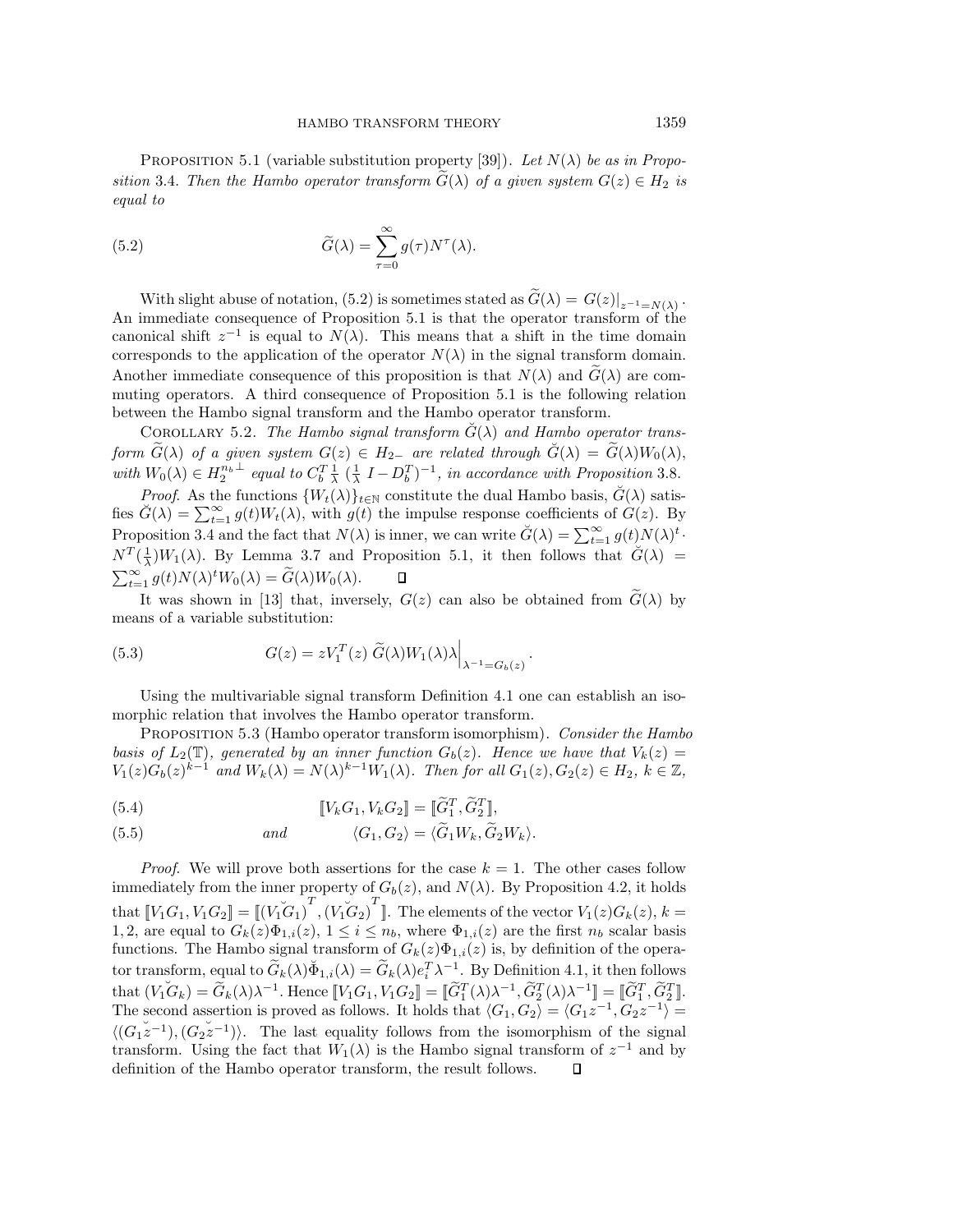## 1360 HEUBERGER, DE HOOG, VAN DEN HOF, AND WAHLBERG

**5.2. Hankel operator representations.** The Hankel operator associated with an LTI system  $G(z)$  can be represented in a number of ways, depending on the (orthonormal) coordinate systems that are used for the input and output signal spaces. The Hankel operator of a scalar system maps from  $\ell_2(-\infty,0]$  to  $\ell_2[1,\infty)$ . Usually, the canonical bases of these spaces are employed to represent the input and output signals. In that case, the Hankel operator can be represented as a Hankel matrix **H** that contains the Markov parameters  $g(k)$ ,  $k > 0$ , of  $G(z)$ , as  $\mathbf{H}_{i,j} = g(i+j-1)$ . Now thonormal)<br>The Hankel<br>the canonica<br>signals. In t<br>that contain<br>define  $\mathbf{y} = \begin{bmatrix} \end{bmatrix}$ coordinate systems tha<br>operator of a scalar sy<br>al bases of these spaces<br>that case, the Hankel of<br>s the Markov paramete<br> $y(1) y(2) \cdots$   $\begin{bmatrix} T \\ T \end{bmatrix}$ ,  $\mathbf{u} = \begin{bmatrix} 0 \\ 0 \\ 0 \end{bmatrix}$ ut are used for the input and output sit wistem maps from  $\ell_2(-\infty, 0]$  to  $\ell_2[1, \infty)$ ; are employed to represent the input perator can be represented as a Hank rs  $g(k), k > 0$ , of  $G(z)$ , as  $\mathbf{H}_{i,j} = g(i+u(0) u(-1) \cdots)^T$ .

$$
y = Hu.
$$

Alternative representations of the Hankel operator would be obtained if one were to use other orthonormal bases for the representation of the input and output signals. A particularly interesting case occurs when we use a Hambo basis for the output space  $\ell_2[1,\infty)$  and the complementary Hambo basis for  $\ell_2(-\infty,0]$  for the input space. Consider the expansion of the output signal  $y(t) \in \ell_2[1,\infty)$  and the input signal  $u(t) \in$  $\ell_2(-\infty,0]$  in terms of a Hambo basis. We then obtain the coefficients  $\ddot{y}(k) = [y, v_k]^T$ with  $k \in \mathbb{N}$  and  $\breve{u}(k) = [u, v_k]^T$  with  $k \in \mathbb{Z} \backslash \mathbb{N}$ . We collect these coefficients in column vectors  $\check{y}$ ,  $\check{u}$  defined as Consider the expansion of the output signal  $y(t) \in \ell_2[1, \infty)$ <br>  $\ell_2(-\infty, 0]$  in terms of a Hambo basis. We then obtain the<br>
with  $k \in \mathbb{N}$  and  $\check{u}(k) = [u, v_k]^T$  with  $k \in \mathbb{Z} \backslash \mathbb{N}$ . We collect<br>
vectors **y**, **u**  $u_2(\infty, 0]$  in terms of a Hambo basis. We then obtain the coen<br>
with  $k \in \mathbb{N}$  and  $\check{u}(k) = [u, v_k]^T$  with  $k \in \mathbb{Z} \backslash \mathbb{N}$ . We collect thes<br>
vectors **y**̆, **ŭ** defined as<br>
(5.7)  $\check{y}^T = [\check{y}^T(1) \ \check{y}^T(2) \ \check{y}$ 

(5.7) 
$$
\dot{\mathbf{y}}^T = \begin{bmatrix} \ddot{y}^T(1) & \ddot{y}^T(2) & \ddot{y}^T(3) & \cdots \end{bmatrix},
$$

(5.7) 
$$
\dot{\mathbf{y}}^T = [\dot{y}^T(1) \quad \dot{y}^T(2) \quad \dot{y}^T(3) \quad \cdots],
$$
  
(5.8) 
$$
\dot{\mathbf{u}}^T = [\ddot{u}^T(0) \quad \ddot{u}^T(-1) \quad \ddot{u}^T(-2) \quad \cdots].
$$
  
Defining the block row vectors  $\mathbf{v}_k$  with  $k \in \mathbb{Z}$  as  

$$
\left( v_k(1) \quad v_k(2) \quad v_k(3) \quad \cdots \right], \qquad k
$$

Defining the block row vectors **v**<sub>k</sub> with  $k \in \mathbb{Z}$  as

$$
\mathbf{v}_k = \begin{cases}\n\begin{bmatrix}\nv_k & \text{with } k \in \mathbb{Z} \text{ as} \\
v_k(1) & v_k(2) & v_k(3) & \cdots\n\end{bmatrix}, & k \ge 1, \\
\begin{bmatrix}\nv_k(0) & v_k(-1) & v_k(-2) & \cdots\n\end{bmatrix}, & k < 1, \\
\begin{bmatrix}\n\mathbf{v}_1^T & \mathbf{v}_2^T & \cdots\n\end{bmatrix}^T & \text{and } V_p = \begin{bmatrix}\n\mathbf{v}_0^T & \mathbf{v}_{-1}^T & \cdots\n\end{bmatrix}^T, \text{ we can write}\n\end{cases}
$$

 $$\mathbf v$$  and defining  $V_f = \left[$ 

(5.9) 
$$
\breve{\mathbf{y}} = \mathbf{V}_f \mathbf{y} \text{ and } \breve{\mathbf{u}} = \mathbf{V}_p \mathbf{u}.
$$

It is clear that the infinite dimensional matrices  $V_f$  and  $V_p$  are unitary (orthogonal) matrices as their rows are orthogonal vectors. It hence follows that we can also write  $\mathbf{y} = \mathbf{V}_f^T \tilde{\mathbf{y}}$  and  $\mathbf{u} = \mathbf{V}_p^T \tilde{\mathbf{u}}$ . Substituting this in (5.6) gives the relation  $\mathbf{V}_f^T \tilde{\mathbf{y}} =$  $\mathbf{HV}_{p}^{T}\ddot{\mathbf{u}}$ . Again using the fact that  $\mathbf{V}_{f}$  is orthogonal, this can be rephrased as  $\ddot{\mathbf{y}} = \widetilde{\mathbf{H}}\ddot{\mathbf{u}}$ , clear that the infinite dimensional matrices  $\mathbf{V}_f$  and  $\mathbf{V}_p$  are unitary (orthogonal) rices as their rows are orthogonal vectors. It hence follows that we can also e  $\mathbf{y} = \mathbf{V}_f^T \check{\mathbf{y}}$  and  $\mathbf{u} = \mathbf{V}_p^$ It is clear that the infinite dimensional matrices  $V_f$  and  $V_p$  are unitary (orthogonal)<br>matrices as their rows are orthogonal vectors. It hence follows that we can also<br>write  $\mathbf{y} = \mathbf{V}_f^T \tilde{\mathbf{y}}$  and  $\mathbf{u} = \mathbf{$ matrices as their rows are orthogonal vectors. It hence tollows that we can also<br>write  $\mathbf{y} = \mathbf{V}_f^T \mathbf{\check{y}}$  and  $\mathbf{u} = \mathbf{V}_p^T \mathbf{\check{u}}$ . Substituting this in (5.6) gives the relation  $\mathbf{V}_f^T \mathbf{\check{y}} = \mathbf{HV}_p^T \$ corresponding to the partitioning of  $\mathbf{\check{u}}$  and  $\mathbf{\check{y}}$ , then we find that the  $(i, j)$  block element **HV**<sup>T</sup><sub>L</sub><sup>T</sup>**u**. Again using the fact that  $V_f$  is orthogonal, this can be rephrased as  $\check{y} = H\check{u}$ , with  $\widetilde{H} = V_f H V_f^T$ . The matrix operator  $\widetilde{H}$  is an alternative representation of the Hankel operator of  $G(z$ with  $\mathbf{H} = \mathbf{V}_f \mathbf{H} \mathbf{V}_p^T$ . The matrix operator  $\mathbf{H}$  is an alternative representation of the<br>Hankel operator of  $G(z)$ . If we partition the matrix  $\tilde{\mathbf{H}}$  in blocks of dimension  $n_b \times n_b$ <br>corresponding to the following proposition. als  $\widetilde{\mathbf{H}}_{(i,j)} = \mathbf{v}_i \mathbf{H} \mathbf{v}_{-j+1}^T$ , with  $\mathbf{v}_k$  the vector representations of the basis functions s defined above. It is then clear that  $\widetilde{\mathbf{H}}_{(i,j)}$  is equal to the matrix inner product veen  $V_i(z)$ 

between  $V_i(z)$  and the Z-transform expression for the vector  $\mathbf{Hv}_{-j+1}^T$ . This leads to<br>the following proposition.<br>PROPOSITION 5.4. Let  $\tilde{\mathbf{H}}$  be the matrix representation of the Hankel operator of<br>a system  $G(z)$ a system  $G(z) \in H_2$ , in terms of a Hambo basis associated with an inner function PROPOSITION 5.4. Let  $\tilde{H}$  be the matrix representation of the Hankel operator of a system  $G(z) \in H_2$ , in terms of a Hambo basis associated with an inner function  $G_b(z)$ , such that  $\check{y} = \tilde{H}\check{u}$ , where  $\check{y}$  and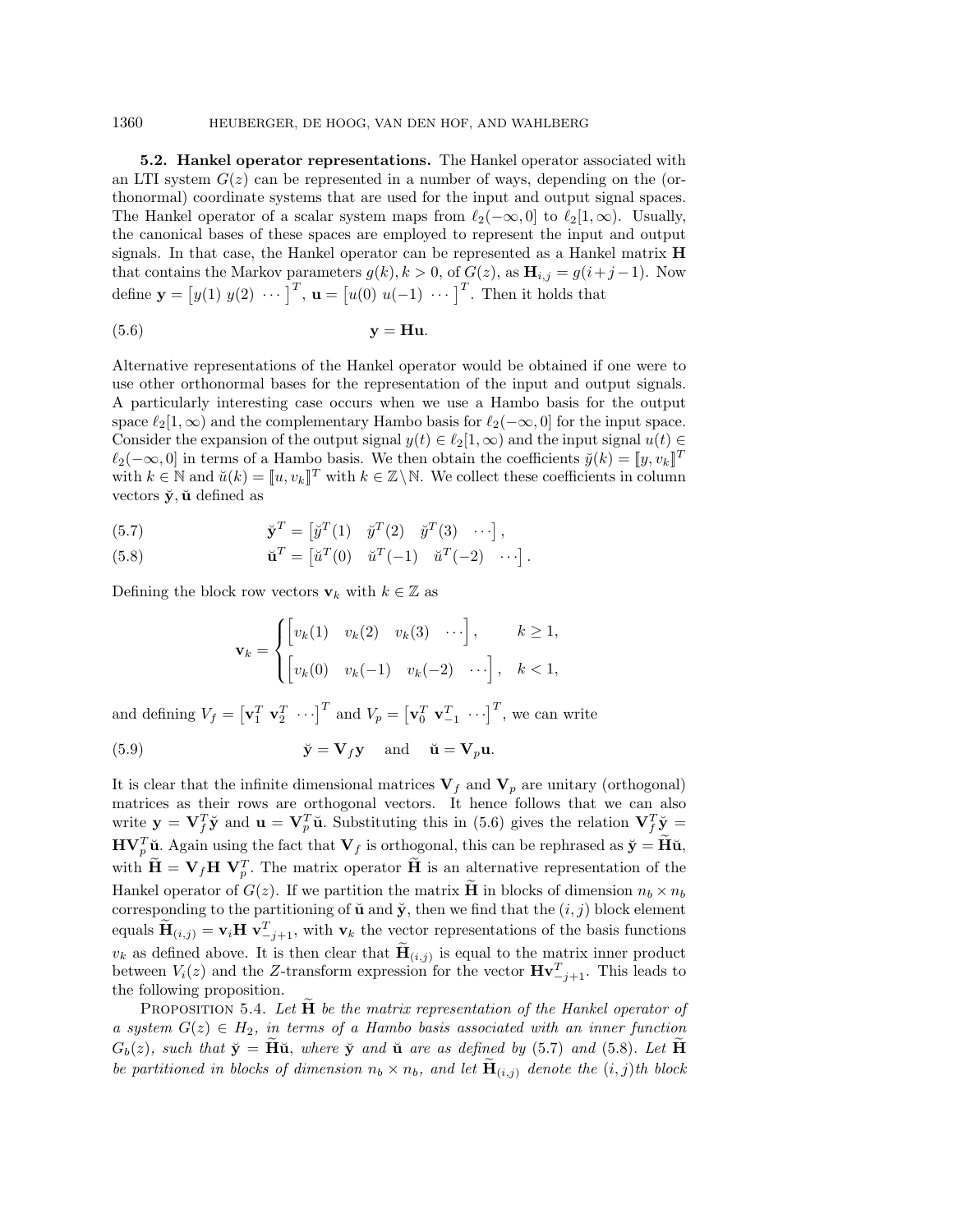element. Then it holds that  $\mathbf{H}_{(i,j)} = M_{i+j-1}$ , where  $M_k$  represents the kth Markov parameter of  $\tilde{G}(\lambda)$ , as defined in (4.4).

*Proof.* By definition of the Hankel map, the term  $\mathbf{Hv}^T_{-j+1}$  is the output of the system  $G(z)$  in response to the input  $v_{-j+1} \in \ell_2^{n_b}(-\infty, 0]$ , restricted to the space of future signals  $\ell_2^{n_b}[1,\infty)$ . In Z-transform notation, this output can be expressed as  $\mathbf{P}_{H_{2-}^{n_b}}G(z)V_{-j+1}^T(z) = \mathbf{P}_{H_{2-}^{n_b}}G(z)G_b^{-j}V_1^T(z)$ . The last equality follows from the fact that  $V_k(z) = G_b^{k-1}(z)V_1(z)$  for all  $k \in \mathbb{Z}$ . It then follows that  $\widetilde{\mathbf{H}}_{(i,j)} =$ of the Hankel map, the term  $\mathbf{H} \mathbf{v}_{-j+1}^T$  is the output of onse to the input  $v_{-j+1} \in \ell_2^{n_b}(-\infty, 0]$ , restricted to the  $[1,\infty)$ . In Z-transform notation, this output can be ex-<br> $v_{-1}(z) = \mathbf{P}_{H_2^{n_b}} G(z) G_b^{-j} V$  $[V_i, \mathbf{P}_{H_2^{n_b}}GG_b^{-j}V_1] = [G_b^{i-1}V_1, GG_b^{-j}V_1]$ . Because  $G_b(z)$  is inner, this expression  $\begin{split} \mathbb{P}_{H^{n_b}_{2}} G(z) V^T_{-j+1}(z), \ \text{the fact that } V_k(z) = G^{k-1}_b (V_i, \mathbf{P}_{H^{n_b}_{2}} G G_b^{-j} V_1] = [G^{i-1}_b] \ \text{simplices to } \widetilde{\mathbf{H}}_{(i,j)} = [G^{i+j-1}_b] \end{split}$  $b_b^{i+j-1}V_1, GV_1],$  which is equal to  $M_{i+j-1}$ , as was established earlier; see (4.4). fact that  $V_k(z) = G_b^{n-1}(z)V_1(z)$  for all  $k \in \mathbb{Z}$ . It then follows that  $\mathbf{H}_{(i,j)} = \mathbf{P}_{H_2^{n_b}}GG_b^{-j}V_1 \mathbb{I} = [G_b^{i-1}V_1, GG_b^{-j}V_1]$ . Because  $G_b(z)$  is inner, this expression blifies to  $\widetilde{\mathbf{H}}_{(i,j)} = [G_b^{i+j-1}V_1, GV_$  $[V_i, \mathbf{P}_{H_2^{n_b}}GG_b^{-j}V_1] = [G_b^{i-1}V_1, GG_b^{-j}V_1]$ . Because  $G_b(z)$  is inner, this expression<br>simplifies to  $\widetilde{\mathbf{H}}_{(i,j)} = [G_b^{i+j-1}V_1, GV_1]$ , which is equal to  $M_{i+j-1}$ , as was established<br>earlier; see (4.4).  $\square$ <br>Propo

One consequence of this observation is that Hankel singular values and the McMillan degree are invariant under Hambo operator transformation.

**5.3. State space expressions for the Hambo operator transform and its inverse.** In this section, we will derive the expressions by which a minimal realization of the Hambo operator transform can be obtained from a minimal state space realization of the original system and vice versa. The derivation is based on the isomorphic relation that exists between such state space realizations. We will first establish this relation. Consider the (block) Hankel matrix representation **H** of the Hankel operator of an LTI system  $G(z)$ . It is a well-known result from realization theory that any full rank decomposition  $\mathbf{H} = \mathbf{\Gamma} \mathbf{\Delta}$  corresponds to a minimal realization of  $G(z)$ [15, 17]. That is, there exists a minimal realization  $(A, B, C, D)$  of  $G(z)$  such that **relatic**<br>relatic<br>ator o<br>*any* fi<br>[15, 1'<br>**Γ** = [ on. Consider the (block) Hankel matrix<br>f an LTI system  $G(z)$ . It is a well-kindler rank decomposition  $\mathbf{H} = \mathbf{\Gamma} \mathbf{\Delta}$  correction  $\mathbf{H} = \mathbf{\Gamma} \mathbf{\Delta}$  correction  $\mathbf{H} = \mathbf{\Gamma} \mathbf{\Delta}$  correction  $C^T$  (CA)<sup>T</sup> (CA<sup>2</sup> e realizations. We will first establish this<br>ix representation **H** of the Hankel oper-<br>nown result from realization theory that<br>esponds to a minimal realization of  $G(z)$ <br>realization  $(A, B, C, D)$  of  $G(z)$  such that<br> $B \overline{AB} \$ functions  $\Gamma(z) \in H_{2-}^n$  and  $\Delta(z) \in H_{2-}^{n-1}$  as  $\Gamma = \begin{bmatrix} C^T & (CA)^T & (CA^2)^T & \cdots \end{bmatrix}^T$  and  $\Delta = \begin{bmatrix} B & AB & A^2B \end{bmatrix}$ <br>functions  $\Gamma(z) \in H_{2-}^n$  and  $\Delta(z) \in H_{2-}^n^{\perp}$  as<br> $\Gamma(z) = \sum_{r=0}^{\infty} CA^{k-1}z^{-k} = C(zI - A)^{-1}, \qquad \Delta(z) = \sum_{r=0}^{\infty}$ 

$$
\Gamma(z) = \sum_{k=1}^{\infty} C A^{k-1} z^{-k} = C(zI - A)^{-1}, \qquad \Delta(z) = \sum_{k=0}^{\infty} A^k B z^k = z^{-1} (z^{-1} I - A)^{-1} B.
$$

The following lemma establishes an important relation between these functions and their counterparts in the transform domain.

LEMMA 5.5. Consider a system  $G(z) \in RH_2$  with minimal realization  $(A, B, C, D)$ . Let  $\Gamma(z)$  and  $\Delta(z)$  be defined as  $\Gamma(z) = C(zI - A)^{-1}$ ,  $\Delta(z) = z^{-1} (z^{-1} I - A)^{-1} B$ . Then the Hambo operator transform  $\widetilde{G}(\lambda)$  of  $G(z)$  has a minimal state space realization  $(\tilde{A}, \tilde{B}, \tilde{C}, \tilde{D})$  such that it holds that

(5.10) 
$$
\tilde{C}(\lambda I - \tilde{A})^{-1} = \check{\Gamma}^{T}(\lambda) \quad and \quad \lambda^{-1} (\lambda^{-1} I - \tilde{A})^{-1} \tilde{B} = \check{\Delta}^{T}(\lambda),
$$

where  $\check{\Gamma}(\lambda)$  and  $\check{\Delta}(\lambda)$  are the (multivariable) Hambo signal transforms of  $\Gamma(z)$ , respectively  $\Delta(z)$ , as defined in Definition 4.3. (b)  $\tilde{C}(\lambda I - \tilde{A})^{-1} = \check{\Gamma}^T(\lambda)$  and  $\lambda^{-1} (\lambda^{-1} I - \tilde{A})^{-1} \tilde{B} = \check{\Delta}^T(\lambda)$ ,<br>
For  $\check{\Gamma}(\lambda)$  and  $\check{\Delta}(\lambda)$  are the (multivariable) Hambo signal transforms of  $\Gamma(z)$ , retively  $\Delta(z)$ , as defined in Definition 4.3.<br>

ization  $(\tilde{A}, \tilde{B}, \tilde{C}, \tilde{D})$  has a preimage  $G(z)$  with minimal realization  $(A, B, C, D)$  such that  $(5.10)$  holds. *Conversely, any Hambo operator transform*  $\tilde{G}(\lambda)$  *with minimal state space realization*  $(\tilde{A}, \tilde{B}, \tilde{C}, \tilde{D})$  has a preimage  $G(z)$  *with minimal realization*  $(A, B, C, D)$  *such that* (5.10) *holds.*<br>*Proof.* From

Proof. From the analysis in the previous section, it follows that, given a full rank *ization*  $(\tilde{A}, \tilde{B}, \tilde{C}, \tilde{D})$  has a preimage  $G(z)$  with minimal realization  $(A, B, C, D)$  such that (5.10) holds.<br>*Proof.* From the analysis in the previous section, it follows that, given a full rank factorization  $\$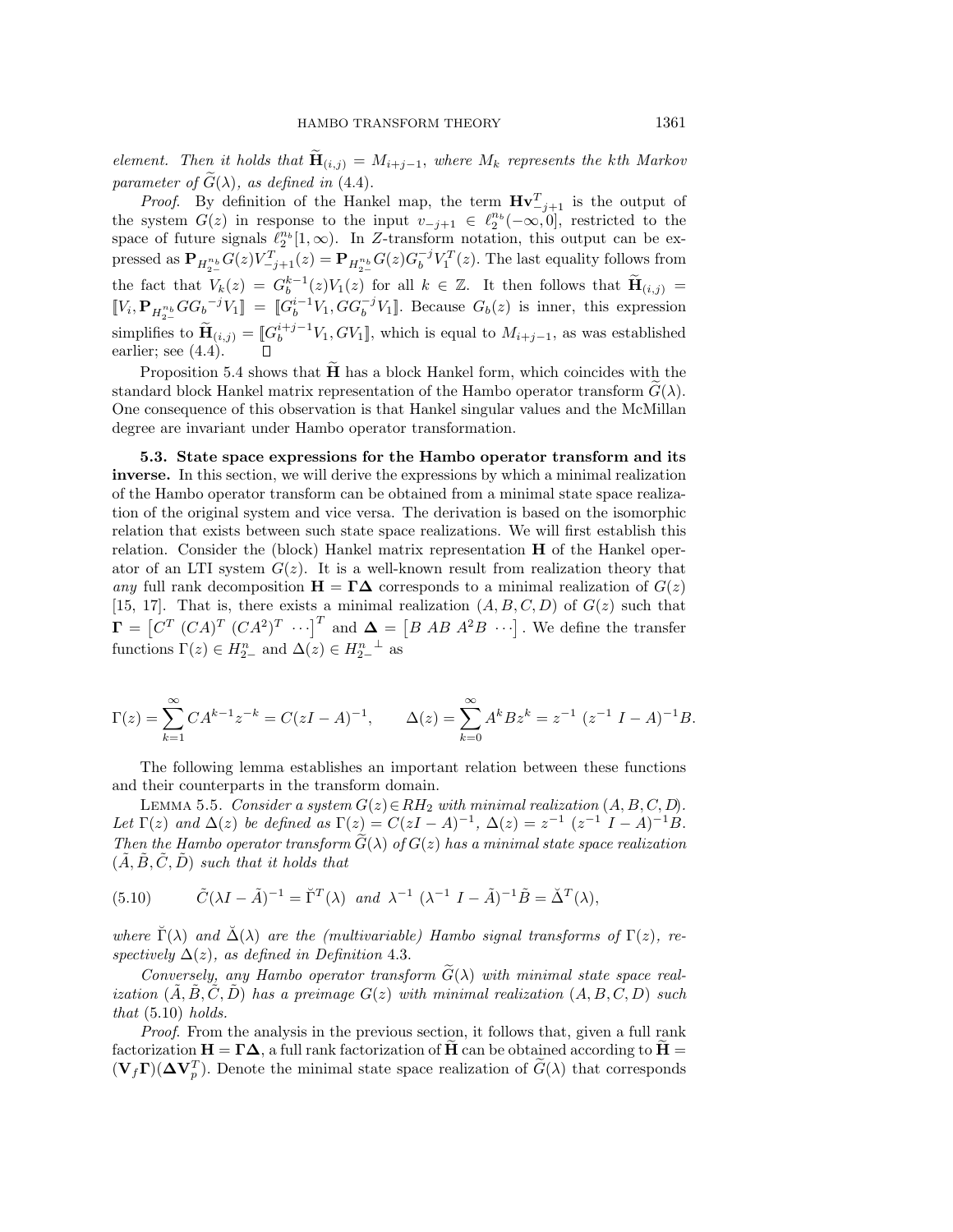to this realization by  $(\tilde{A}, \tilde{B}, \tilde{C}, \tilde{D})$ . We then denote  $(\mathbf{V}_f \mathbf{\Gamma})_{(k)} = \tilde{C} \tilde{A}^{k-1}, k \geq 1$ , and  $(\boldsymbol{\Delta} \mathbf{V}^T_p)_{(-k)} = \tilde{A}^k \tilde{B}, k \geq 0$ . It holds that  $(\mathbf{V}_f \mathbf{\Gamma})_{(k)} = \mathbf{v}_k \mathbf{\Gamma}, k \geq 1$ , and  $(\boldsymbol{\Delta} \mathbf{V}^T_p)_{(k)} =$  $\Delta \mathbf{v}_k^T$ ,  $k < 1$ . With  $\Gamma(z)$  and  $\Delta(z)$  as defined above, we then see that

$$
(\mathbf{V}_f \mathbf{\Gamma})_{(k)} = [\![\Gamma^T(z), V_k(z)]\!], \quad k \ge 1, \quad \text{and} \quad (\mathbf{\Delta} \mathbf{V}_p^T)_{(k)} = [\![\Delta(z), V_k(z)]\!], \quad k < 1,
$$

where the last equation holds under the assumption that the realization of  $\Delta(z)$ is real. This shows, using (4.2), that  ${(\mathbf{V}_f \mathbf{\Gamma})_{(k)}}$  and  ${(\mathbf{\Delta V}_p^T)_{(k)}}$  constitute the multivariable Hambo signal transforms of  $\Gamma^{T}(z)$  and  $\Delta(z)$ , respectively. Since any minimal realization of  $G(z)$  corresponds to a full rank factorization of **H**, the first part of the lemma is proven. The last statement of the lemma follows from the fact that the Hambo signal transform is a bijective map.  $\Box$ 

Lemma 5.5 is a very powerful result as it permits us to derive very compact expressions for computing the Hambo operator transform and its inverse, using the isomorphism relation for the multivariable Hambo signal transform given in Proposition 4.2.

Suppose that the realizations  $(A, B, C, D)$  and  $(\tilde{A}, \tilde{B}, \tilde{C}, \tilde{D})$  are linked to each other via the Hambo signal transform as described in Lemma 5.5. Let us denote the controllability Gramians associated with these realizations as  $X_c$  and  $X_c$  and the observability Gramians as  $X_o$  and  $X_o$ , respectively. Then, by the Hambo signal transform isomorphism, it holds for the functions  $\Gamma(z)$  and  $\Delta(z)$  that

(5.11) 
$$
X_o = [\![\Gamma^T(z), \Gamma^T(z)]\!] = [\![\check{\Gamma}^T(\lambda), \check{\Gamma}^T(\lambda)]\!] = \tilde{X}_o,
$$

(5.12) 
$$
X_c = [\![\Delta(z), \Delta(z)]\!] = [\![\check{\Delta}(\lambda), \check{\Delta}(\lambda)]\!] = \tilde{X}_c.
$$

Using the Hambo signal transform isomorphism, we can now establish a matrix inner product expression for the realization  $(\tilde{A}, \tilde{B}, \tilde{C}, \tilde{D})$ , as follows. ign<br>n f<br>*W*<br>*ian* 

PROPOSITION 5.6. With  $\Gamma(z)$  and  $(\tilde{A}, \tilde{B}, \tilde{C}, \tilde{D})$  as defined in Lemma 5.5 and  $X_o$ the controllability Gramian of this realization, it holds that

(5.13) 
$$
\begin{bmatrix} X_o & 0 \ 0 & I \end{bmatrix} \begin{bmatrix} \tilde{A} & \tilde{B} \\ \tilde{C} & \tilde{D} \end{bmatrix} = \left[ \begin{bmatrix} \Gamma^T(z)G_b(z) \\ V_1(z) \end{bmatrix}, \begin{bmatrix} \Gamma^T(z) \\ V_1(z)G(z) \end{bmatrix} \right].
$$
*Proof.* The system  $\tilde{G}^T(\lambda)$  is described by the equation

$$
\begin{bmatrix} X(\lambda)\lambda \\ Y(\lambda) \end{bmatrix} = \begin{bmatrix} \tilde{A}^T & \tilde{C}^T \\ \tilde{B}^T & \tilde{D}^T \end{bmatrix} \begin{bmatrix} X(\lambda) \\ U(\lambda) \end{bmatrix}.
$$

It holds that

$$
\left[\begin{bmatrix} X(\lambda) \\ U(\lambda) \end{bmatrix}, \begin{bmatrix} X(\lambda)\lambda \\ Y(\lambda) \end{bmatrix}\right] = \left[\begin{bmatrix} X(\lambda) \\ U(\lambda) \end{bmatrix}, \begin{bmatrix} X(\lambda) \\ U(\lambda) \end{bmatrix}\right] \left[\begin{bmatrix} \tilde{A} & \tilde{B} \\ \tilde{C} & \tilde{D} \end{bmatrix}.
$$

Let the input  $u(t)$  be equal to  $e_i\delta(t)$ , with  $e_i$  the *i*th Euclidean basis vector of  $\mathbb{R}^{n_b}$ . Let the input  $u(t)$  be equal to  $e_i o(t)$ , with  $e_i$  the till Euclidean basis vector of  $\mathbb{R}^{\infty}$ .<br>
Then  $X(\lambda) = [\lambda I - \tilde{A}^T]^{-1} \tilde{C}^T e_i = \Gamma(\lambda) e_i$ , and by Lemma 5.5 this last equation can<br>
be written as<br>  $\left[ \begin{bmatrix} \tilde{\Gamma$ be written as  $\frac{1}{3.5}$ 

$$
\left[\!\!\left[ \begin{matrix} \check{\Gamma}(\lambda)e_i \\ e_i \end{matrix} \right], \begin{bmatrix} \check{\Gamma}(\lambda)e_i \lambda \\ \tilde{G}^T(\lambda)e_i \end{bmatrix} \right]\!\!\right] = \left[\!\!\left[ \begin{matrix} \check{\Gamma}(\lambda)e_i \\ e_i \end{matrix} \right], \begin{bmatrix} \check{\Gamma}(\lambda)e_i \\ e_i \end{bmatrix} \right]\!\!\right] \left[\begin{matrix} \tilde{A} & \tilde{B} \\ \tilde{C} & \tilde{D} \end{matrix} \right].
$$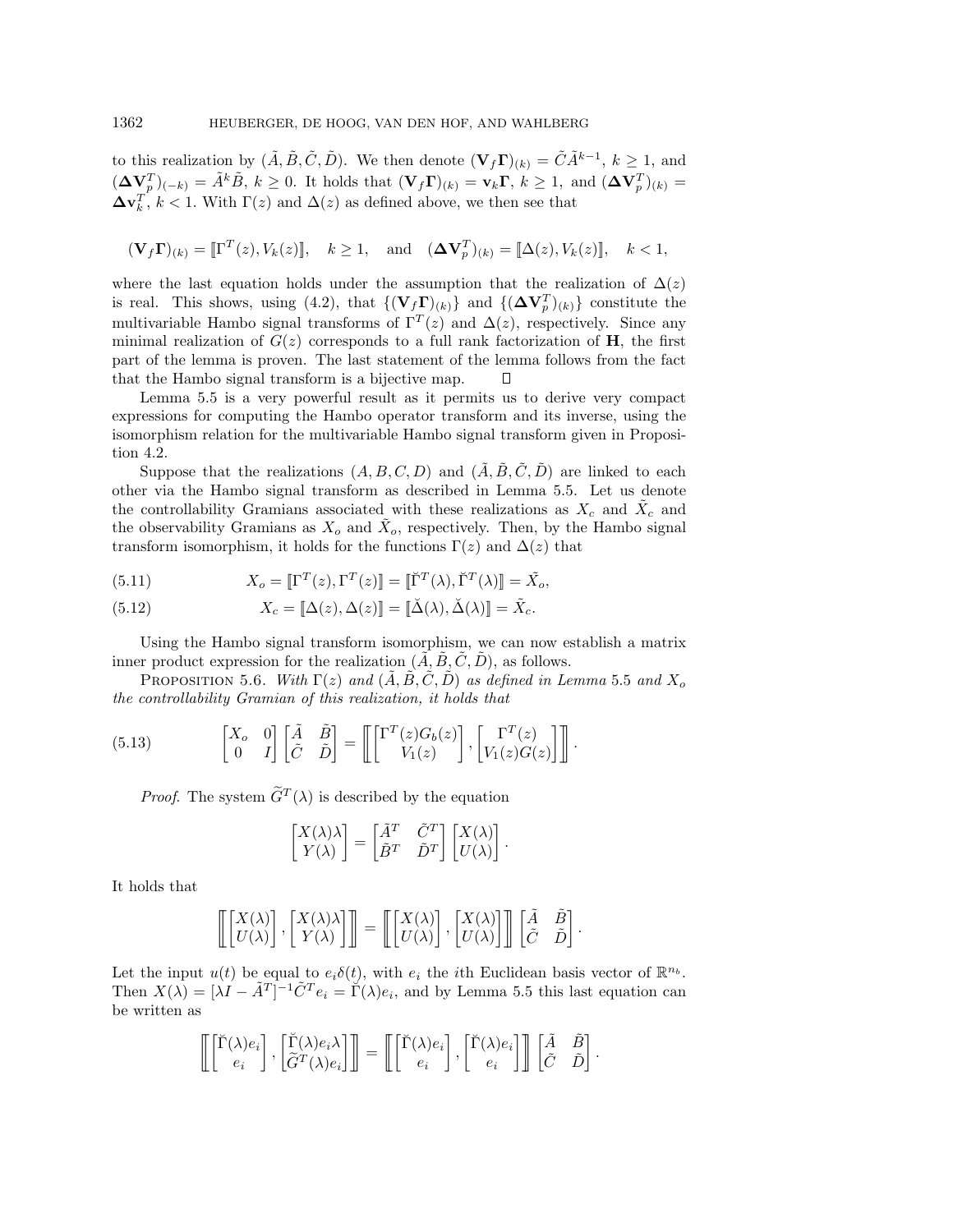

FIG. 5.1. Systems for proof of Corollary 5.7.

Because this holds for all i such that  $1 \leq i \leq n_b$ , we can also write (after summation of the latter equation over all  $i = 1, \ldots, n_b$ ) f Corollary 5.7.<br>, we can also write (after

this holds for all *i* such that 
$$
1 \leq i \leq n_b
$$
, we can also write (after summat  
ter equation over all  $i = 1, ..., n_b$ )  

$$
\left[ \begin{bmatrix} \check{\Gamma}(\lambda) \\ I \end{bmatrix}, \begin{bmatrix} \check{\Gamma}(\lambda) \\ \tilde{G}^T(\lambda) \end{bmatrix} \right] = \left[ \begin{bmatrix} \check{\Gamma}(\lambda) \\ I \end{bmatrix}, \begin{bmatrix} \check{\Gamma}(\lambda) \\ I \end{bmatrix} \right] \left[ \begin{bmatrix} \tilde{A} & \tilde{B} \\ \tilde{C} & \tilde{D} \end{bmatrix} = \begin{bmatrix} \tilde{X}_o & 0 \\ 0 & I \end{bmatrix} \begin{bmatrix} \tilde{A} & \tilde{B} \\ \tilde{C} & \tilde{D} \end{bmatrix}.
$$

The term on the left-hand side of this equation equals

$$
\begin{aligned}\n\mathbb{I} &= \mathbb{I} \left[ \begin{array}{c} \tilde{I} \end{array} \right], \begin{array}{c} \tilde{I} \end{array} \right] \mathbb{I} \left[ \tilde{C} \right] \\
\text{ide of this equation equals} \\
\mathbb{I} \left[ \begin{bmatrix} \tilde{\Gamma}(\lambda)\lambda^{-1} \\ I\lambda^{-1} \end{bmatrix}, \begin{bmatrix} \tilde{\Gamma}(\lambda) \\ \tilde{G}^T(\lambda)\lambda^{-1} \end{bmatrix} \right].\n\end{aligned}
$$

We observe that  $\lambda^{-1}I$  is equal to the Hambo operator transform of  $G_b(z)$  (see (4.6)). Further,  $\lambda^{-1}I$  is the Hambo signal transform of  $V_1(z)$ , as was demonstrated in Example 4.4. From Proposition 4.7 it then follows that  $\lambda^{-1}I\check{T}^{T}(\lambda)$  is the Hambo signal We observe that  $\lambda^{-1}I$  is equal to the Hambo operator transform of  $G_b(z)$  (see (4.6)).<br>Further,  $\lambda^{-1}I$  is the Hambo signal transform of  $V_1(z)$ , as was demonstrated in Example 4.4. From Proposition 4.7 it then follows Using the Hambo signal transform isomorphism (Proposition 4.2), it therefore holds that ). Similarl<br>ransform i $\check{\Gamma}(\lambda)$ <br> $\widetilde{G}^T(\lambda)\lambda^{-1}$ 

$$
\left[\begin{bmatrix} \breve{\Gamma}(\lambda)\lambda^{-1} \\ I\lambda^{-1} \end{bmatrix}, \begin{bmatrix} \breve{\Gamma}(\lambda) \\ \widetilde{G}^T(\lambda)\lambda^{-1} \end{bmatrix}\right] = \left[\begin{bmatrix} \Gamma^T(z)G_b(z) \\ V_1(z) \end{bmatrix}, \begin{bmatrix} \Gamma^T(z) \\ V_1(z)G(z) \end{bmatrix}\right]. \square
$$

Obviously, a dual formulation of this proposition that uses expressions involving  $\Delta(z)$  and  $X_c$  is possible.

Proposition 5.6 can also be formulated in the form of a Sylvester equation.

COROLLARY 5.7. Consider a system  $G(z) \in RH_2$ , with minimal realization (A, B, C, D) and observability Gramian X<sub>o</sub>. Then  $\tilde{G}(z)$  are minimal realization.<br>COROLLARY 5.7. Consider a system  $G(z) \in RH_2$ , with minimal realization (A, B, C, D) and observability Gramian X<sub>o</sub>. Then  $\tilde{G}(\lambda)$  has  $(\tilde{A}, \tilde{B}, \tilde{C}, \tilde{D})$  that satisfies the following Sylvester equation: a also be formulat<br> *Consider a syst*<br> *vability Gramian*<br> *ies the following* yyı<br>vitl<br>s  $\omega$  *coservability* 

$$
\begin{bmatrix}\nA^T & C^T C_b \\
0 & A_b\n\end{bmatrix}\n\begin{bmatrix}\nX_o \tilde{A} & X_o \tilde{B} \\
\tilde{C} & \tilde{D}\n\end{bmatrix}\n\begin{bmatrix}\nA & BB_b^T \\
0 & A_b^T\n\end{bmatrix} + \begin{bmatrix}\nC^T D_b \\
B_b\n\end{bmatrix}\n\begin{bmatrix}\nC & DB_b^T\n\end{bmatrix}
$$
\n(5.14)\n
$$
= \begin{bmatrix}\nX_o \tilde{A} & X_o \tilde{B} \\
\tilde{C} & \tilde{D}\n\end{bmatrix}.
$$

*Proof.* The Sylvester equation is obtained by formulating (5.13) in the time do-<br>
n using straightforward state space realizations of the transfer functions that ap-<br>  $\therefore$  in the inner product. Consider the systems show main using straightforward state space realizations of the transfer functions that appear in the inner product. Consider the systems shown in Figure 5.1. State equations of these systems are

$$
\begin{bmatrix} x_{1,1}(t+1) \\ x_{1,2}(t+1) \end{bmatrix} = \begin{bmatrix} A^T & C^T C_b \\ 0 & A_b \end{bmatrix} \begin{bmatrix} x_{1,1}(t) \\ x_{1,2}(t) \end{bmatrix} + \begin{bmatrix} C^T D_b \\ B_b \end{bmatrix} u(t)
$$

$$
\begin{bmatrix} x_{2,1}(t+1) \\ x_{2,2}(t+1) \end{bmatrix} = \begin{bmatrix} A^T & 0 \\ B_b B^T & A_b \end{bmatrix} \begin{bmatrix} x_{2,1}(t) \\ x_{2,2}(t) \end{bmatrix} + \begin{bmatrix} C^T \\ B_b D^T \end{bmatrix} u(t),
$$

and

$$
\begin{bmatrix} x_{2,1}(t+1) \\ x_{2,2}(t+1) \end{bmatrix} = \begin{bmatrix} A^T & 0 \\ B_b B^T & A_b \end{bmatrix} \begin{bmatrix} x_{2,1}(t) \\ x_{2,2}(t) \end{bmatrix} + \begin{bmatrix} C^T \\ B_b D^T \end{bmatrix} u(t),
$$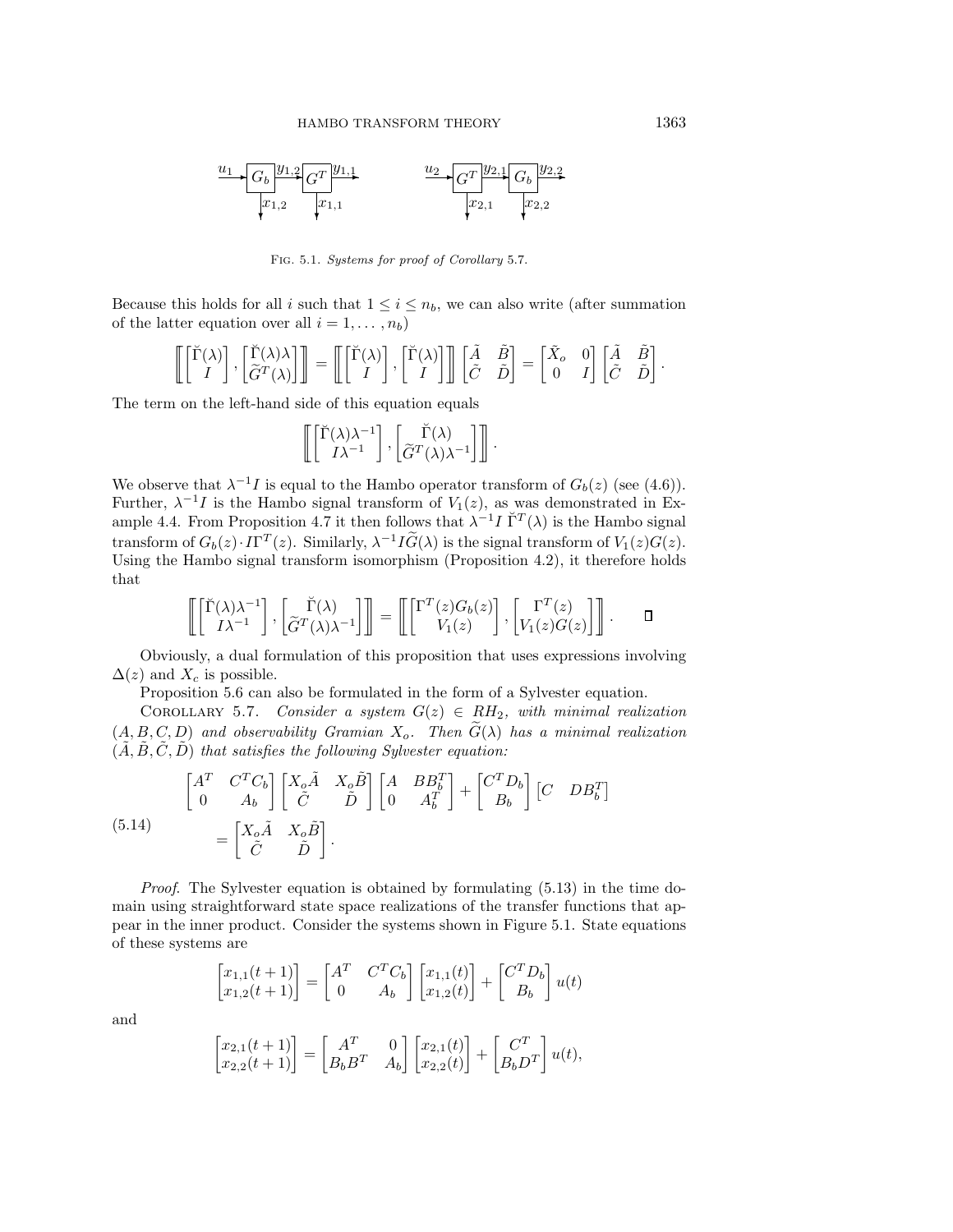respectively. The solution of (5.13) is then equal to

$$
\left[\left[\begin{matrix} x_{1,1} \\ x_{1,2} \end{matrix}\right], \left[\begin{matrix} x_{2,1} \\ x_{2,2} \end{matrix}\right]\right],
$$

which results in  $(5.14)$ .  $\Box$ 

Existence of a solution to this Sylvester equation (5.14) is guaranteed if the systems in the inner product expression in (5.13) are stable. This is true by assumption for  $\Gamma(z)$  and  $G(z)$  and by definition for  $G_b(z)$  and  $V_1(z)$ .

Note that (5.14) can be simplified further in the case where  $X_o = I$ , i.e., when the realization  $(A, B, C, D)$  is output balanced.

Using the Hambo signal transform isomorphism, it is equally simple to derive a matrix inner product expression for the realization  $(A, B, C, D)$  that involves  $\breve{\Gamma}(\lambda)$ .

that

Using the Hambo signal transform isomorphism, it is equally simple to derive a  
matrix inner product expression for the realization 
$$
(A, B, C, D)
$$
 that involves  $\tilde{\Gamma}(\lambda)$ .  
PROPOSITION 5.8. With  $\Gamma(z)$  and  $(A, B, C, D)$  as defined in Lemma 5.5, it holds  
that  

$$
(5.15) \qquad \begin{bmatrix} \tilde{X}_o & 0 \\ 0 & 1 \end{bmatrix} \begin{bmatrix} A & B \\ C & D \end{bmatrix} = \begin{bmatrix} \tilde{\Gamma}^T(\lambda) N^T(\lambda) \\ W_1^T(\lambda) \end{bmatrix}, \begin{bmatrix} \tilde{\Gamma}^T(\lambda) \\ W_1^T(\lambda) \tilde{G}^T(\lambda) \end{bmatrix} \end{bmatrix}.
$$
  
*Proof.* The system  $G^T(z)$  is described by the state equation

$$
\begin{bmatrix} X(z)z \\ Y(z) \end{bmatrix} = \begin{bmatrix} A^T & C^T \\ B^T & D^T \end{bmatrix} \begin{bmatrix} X(z) \\ U(z) \end{bmatrix}.
$$

It holds that

$$
\begin{bmatrix} X(z)z \ Y(z) \end{bmatrix} = \begin{bmatrix} A^T & C^T \ B^T & D^T \end{bmatrix} \begin{bmatrix} X(z) \ U(z) \end{bmatrix}.
$$

$$
\begin{bmatrix} \begin{bmatrix} X(z) \ U(z) \end{bmatrix}, \begin{bmatrix} X(z)z \ Y(z) \end{bmatrix} \end{bmatrix} = \begin{bmatrix} \begin{bmatrix} X(z) \ U(z) \end{bmatrix}, \begin{bmatrix} X(z) \ U(z) \end{bmatrix} \end{bmatrix} \begin{bmatrix} A & B \ C & D \end{bmatrix}.
$$

$$
\begin{bmatrix}\nX(z) \\
U(z)\n\end{bmatrix},\n\begin{bmatrix}\nX(z)z \\
Y(z)\n\end{bmatrix}\n\begin{bmatrix}\n= \n\begin{bmatrix}\nX(z) \\
U(z)\n\end{bmatrix},\n\begin{bmatrix}\nX(z) \\
U(z)\n\end{bmatrix}\n\begin{bmatrix}\nA & B \\
C & D\n\end{bmatrix}.
$$
\nLet the input  $u(t)$  be equal to  $\delta(t)$ . Then this last equation can be written as\n
$$
\begin{bmatrix}\n\begin{bmatrix}\n\Gamma^T(z) \\
1\n\end{bmatrix},\n\begin{bmatrix}\n\Gamma^T(z)z \\
G^T(z)\n\end{bmatrix}\n\begin{bmatrix}\n= \n\begin{bmatrix}\n\Gamma(z) \\
1\n\end{bmatrix},\n\begin{bmatrix}\n\Gamma(z) \\
1\n\end{bmatrix}\n\begin{bmatrix}\nA & B \\
C & D\n\end{bmatrix} =\n\begin{bmatrix}\nX_o & 0 \\
0 & 1\n\end{bmatrix}\n\begin{bmatrix}\nA & B \\
C & D\n\end{bmatrix}.
$$

.

The term on the left-hand side of this equation equals

$$
\left[\!\!\left[ \begin{matrix} \Gamma^T(z) z^{-1} \\ z^{-1} \end{matrix} \!\!\right], \begin{bmatrix} \Gamma^T(z) \\ G^T(z) z^{-1} \end{bmatrix} \right]\!\! \right].
$$

We observe that  $z^{-1}$  is equal to the inverse Hambo operator transform of  $N(\lambda)$  (as follows from Proposition 5.1). At the same time,  $z^{-1}$  is the inverse Hambo signal transform of  $W_1(\lambda)$ . Then it follows from Proposi follows from Proposition 5.1). At the same time,  $z^{-1}$  is the inverse Hambo signal transform of  $W_1(\lambda)$ . Then it follows from Proposition 4.7 that  $z^{-1}I \Gamma(z)$  is the Hambo inverse signal transform of  $N(\lambda)\tilde{\Gamma}(\lambda)$ . Similarly, by definition of the Hambo the Hambo signal transform isomorphism (Proposition 4.2), it therefore holds that operator transform,  $G(z)z^{-1}$  is then the inverse signal transform of  $\tilde{G}(\lambda)W_1(\lambda)$ . Using

$$
\begin{bmatrix} \begin{bmatrix} \Gamma^T(z)z^{-1} \\ z^{-1} \end{bmatrix}, \begin{bmatrix} \Gamma^T(z) \\ G^T(z)z^{-1} \end{bmatrix} \end{bmatrix} = \begin{bmatrix} \begin{bmatrix} \check{\Gamma}^T(\lambda)N^T(\lambda) \\ W_1^T(\lambda) \end{bmatrix}, \begin{bmatrix} \check{\Gamma}^T(\lambda) \\ W_1^T(\lambda)\check{G}^T(\lambda) \end{bmatrix} \end{bmatrix}.
$$
   
Again a dual formulation of this proposition is possible that uses expressions  
lying  $\Delta(z)$  and  $X_c$ . Expression (5.15) can also be put in Sylvester equation form.  
COROLLARY 5.9. *Consider a Hambo transform*  $\tilde{G}(\lambda)$  of a system  $G(z) \in RH_2$ ,

Again a dual formulation of this proposition is possible that uses expressions involving  $\Delta(z)$  and  $X_c$ . Expression (5.15) can also be put in Sylvester equation form.

with minimal state space realization  $(\tilde{A}, \tilde{B}, \tilde{C}, \tilde{D})$  and observability Gramian  $\tilde{X}_o$ . Then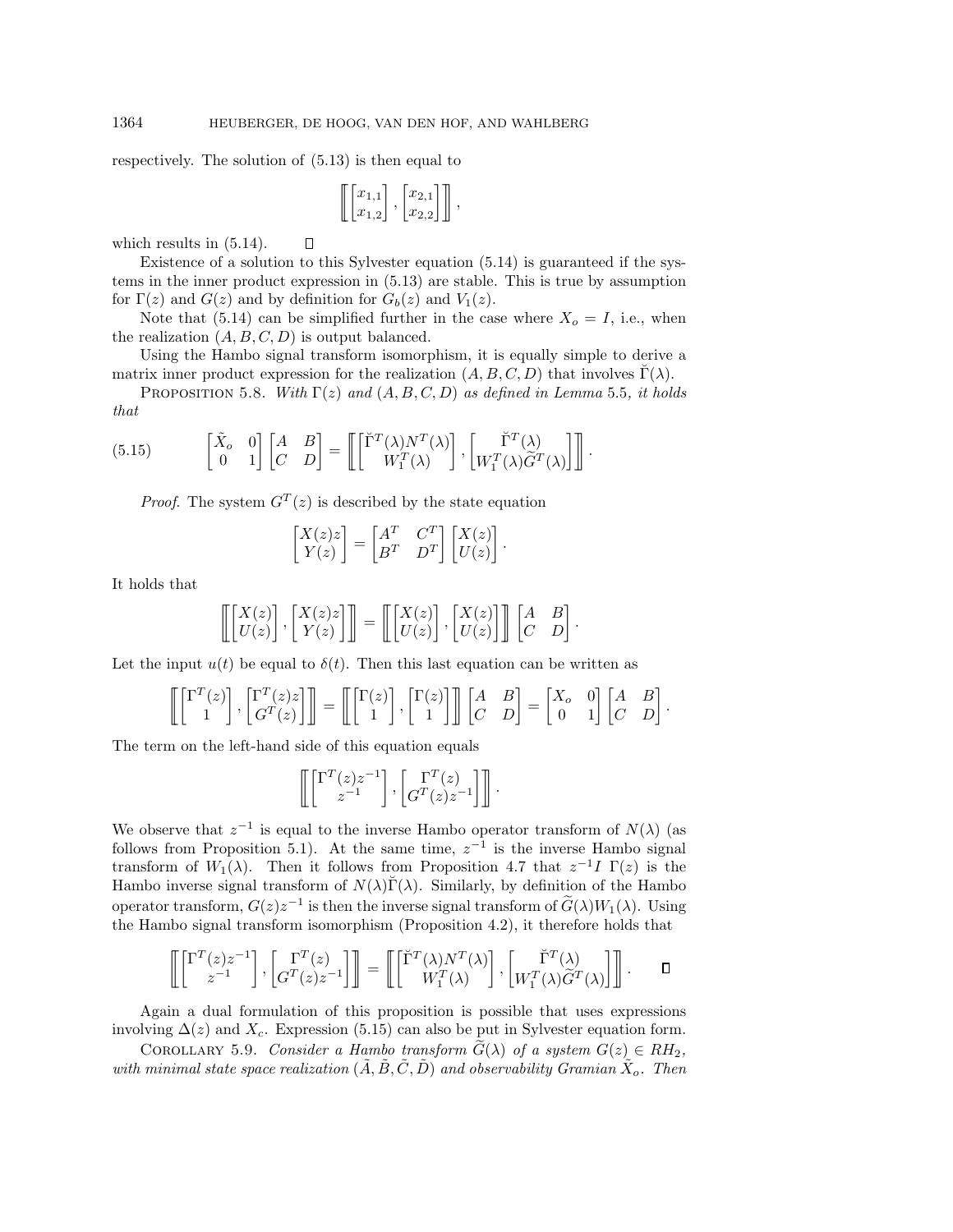

FIG. 5.2. Systems for proof of Corollary 5.9.

 $G(z)$  has a minimal state space realization  $(A, B, C, D)$  that satisfies the following  $Sylvester$  equation:  $\frac{1}{2}$ 

$$
G(z) \text{ has a minimal state space realization } (A, B, C, D) \text{ that satisfies the } \mathit{Sylwester equation:}
$$
\n
$$
\begin{bmatrix}\n\tilde{A}^T & \tilde{C}^T C_b^T \\
0 & D_b^T\n\end{bmatrix}\n\begin{bmatrix}\n\tilde{X}_o A & \tilde{X}_o B \\
C & D\n\end{bmatrix}\n\begin{bmatrix}\n\tilde{A} & \tilde{B} B_b \\
0 & D_b\n\end{bmatrix} + \n\begin{bmatrix}\n\tilde{C}^T A_b^T \\
B_b^T\n\end{bmatrix}\n\begin{bmatrix}\n\tilde{C} & \tilde{D} B_b\n\end{bmatrix}
$$
\n
$$
= \begin{bmatrix}\n\tilde{X}_o A & \tilde{X}_o B \\
C & D\n\end{bmatrix}.
$$

Proof. The proof is similar to that of Corollary 5.7. Consider the systems shown in Figure 5.2. State equations of these systems are

$$
\begin{aligned}\n&= \left[ \begin{array}{cc} C & D \end{array} \right] \cdot \\
& \text{proof is similar to that of Corollary 5.7. Consider the} \\
\text{State equations of these systems are} \\
& \left[ x_{3,1}(t+1) \right] = \left[ \begin{array}{cc} \tilde{A}^T & \tilde{C}^T C_b^T \\ 0 & D_b^T \end{array} \right] \left[ x_{3,1}(t) \right] + \left[ \begin{array}{c} \tilde{C}^T A_b^T \\ B_b^T \end{array} \right] u(t) \\
& \left[ x_{4,1}(t+1) \right] \\
& \left[ x_{4,1}(t+1) \right] = \left[ \begin{array}{cc} \tilde{A}^T & 0 \\ B_b^T \tilde{B}^T & D_b^T \end{array} \right] \left[ x_{4,1}(t) \right] + \left[ \begin{array}{cc} \tilde{C}^T \\ B_b^T \tilde{D}^T \end{array} \right] u(t)\n\end{aligned}
$$

and

$$
\begin{bmatrix} x_{4,1}(t+1) \\ x_{4,2}(t+1) \end{bmatrix} = \begin{bmatrix} \tilde{A}^T & 0 \\ B_b^T \tilde{B}^T & D_b^T \end{bmatrix} \begin{bmatrix} x_{4,1}(t) \\ x_{4,2}(t) \end{bmatrix} + \begin{bmatrix} \tilde{C}^T \\ B_b^T \tilde{D}^T \end{bmatrix} u(t),
$$

respectively. The solution of (5.15) is then equal to

$$
\left[\!\left[\begin{matrix} x_{3,1} \\ x_{3,2} \end{matrix}\right],\begin{bmatrix} x_{4,1} \\ x_{4,2} \end{bmatrix}\right],
$$

which results in  $(5.16)$ .

Existence of a solution to this Sylvester equation (5.16) is guaranteed if the systems in the inner product expression in (5.15) are stable. That this is true for  $\Gamma(\lambda)$ follows from the assumption that  $G(z)$  is stable and the fact that  $\Gamma^{T}(z)$  is stable. which results in (5.16).  $\square$ <br>Existence of a solution to this Sylvester equation (5.16) is guaranteed if<br>tems in the inner product expression in (5.15) are stable. That this is true :<br>follows from the assumption that  $G(z)$ 

Equation (5.16) can again be simplified further when  $(A, B, C, D)$  is output balanced.

Note that formulas (5.14) and (5.16) look very similar. Also note that the formulas are reciprocal: using a realization  $(A, B, C, D)$  in (5.14) results in a realization  $(\tilde{A}, \tilde{B}, \tilde{C}, \tilde{D})$ , which, when used in (5.16), yields the original  $(A, B, C, D)$  again. This follows from the fact that the functions  $\Gamma^{T}(z)$  and  $\tilde{\Gamma}(\lambda)$  correspond uniquely through the Hambo signal transform.

As stated, similar results as those given by Corollaries 5.7 and 5.9 can be given using a controllability approach. We state the results here without proof. Details can be found in [7].

COROLLARY 5.10 (Hambo system transform—controllability form [7]). Consider a system  $G(z) \in RH_2$  with minimal state space realization  $(A, B, C, D)$  and controllability Gramian  $X_c$ . Then its Hambo transform  $\widetilde{G}(\lambda)$  has a minimal state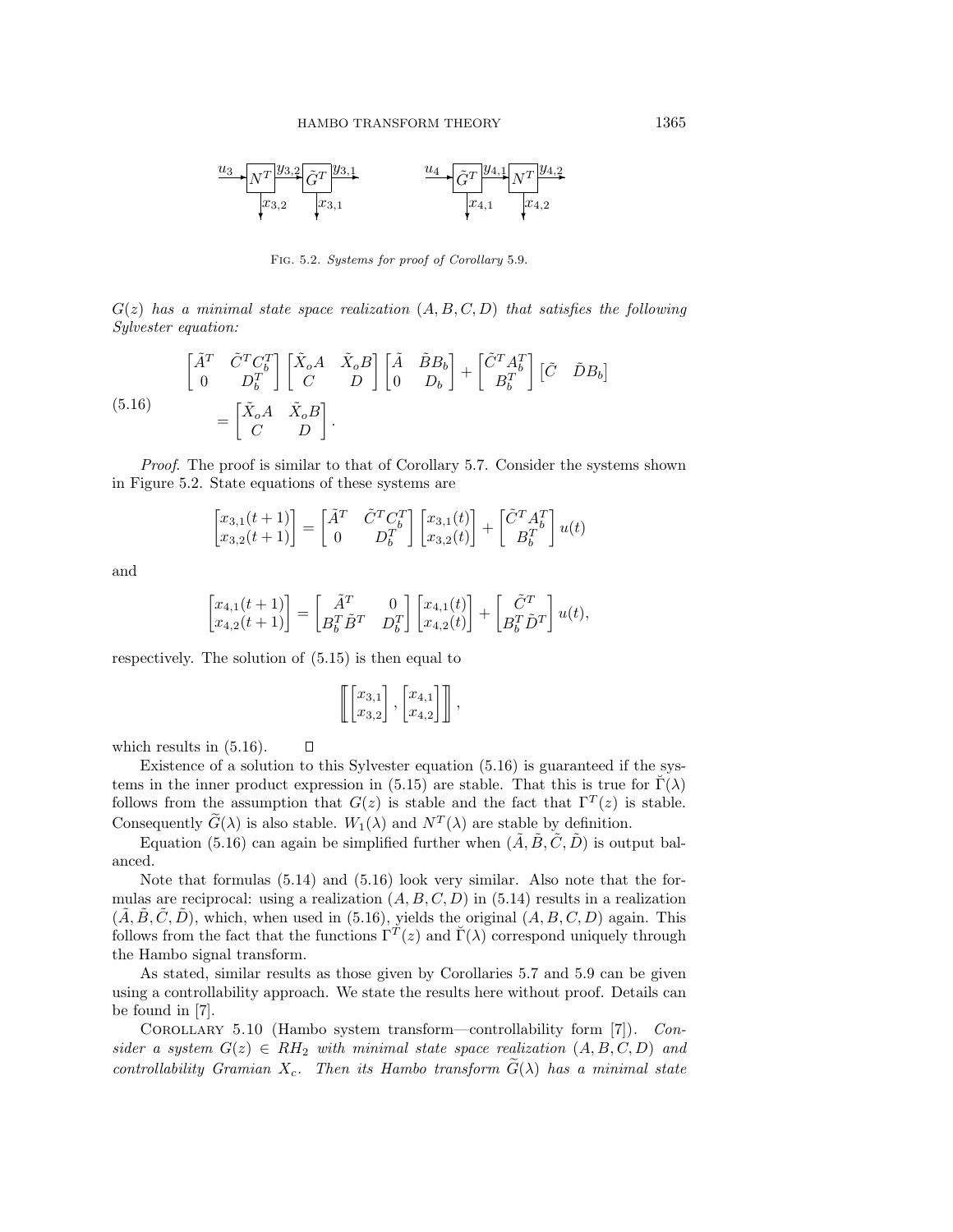space realization  $(\tilde{A}, \tilde{B}, \tilde{C}, \tilde{D})$  with controllability Gramian  $\tilde{X}_c = X_c$  that satisfies the following Sylvester equation: UBERGER, DE I<br>  $(\tilde{A}, \tilde{B}, \tilde{C}, \tilde{D})$  with  $\tilde{C}$ . Al<br>mi<br>-

(5.17) 
$$
\begin{bmatrix} A & 0 \ C_b^T & A_b^T \end{bmatrix} \begin{bmatrix} \tilde{A}X_c & \tilde{B} \\ \tilde{C}X_c & \tilde{D} \end{bmatrix} \begin{bmatrix} A^T & 0 \\ B_b B^T & A_b \end{bmatrix} + \begin{bmatrix} B \\ C_b^T D \end{bmatrix} \begin{bmatrix} D_b B^T & C_b \end{bmatrix} = \begin{bmatrix} \tilde{A}X_c & \tilde{B} \\ \tilde{C}X_c & \tilde{D} \end{bmatrix}.
$$
  
\nCOROLLARY 5.11 (inverse Hambo system transform—controllability form [7]).  
\nConsider a Hambo transform  $\tilde{G}$  of a system  $G(z) \in RH_2$  with minimal state space

Corollary 5.11 (inverse Hambo system transform—controllability form [7]). realization  $(\tilde{A}, \tilde{B}, \tilde{C}, \tilde{D})$  and controllability Gramian  $\tilde{X}_c$ . Then  $G(z)$  has a minimal state space realization  $(A, B, C, D)$  with controllability Gramian  $X_c = \tilde{X}_c$  that satisfies the following Sylvester equation:  $\begin{array}{c}\n\textit{ansform $\widetilde{G}$ of} \\
\widetilde{O} \textit{)} \textit{ and control} \\
\textit{(A, B, C, D)} \textit{ with} \\
\textit{or equation:} \end{array}$  $\frac{1}{T}$ <br> $\frac{1}{T}$ <br> $\frac{1}{T}$ 

$$
\begin{bmatrix} \tilde{A} & 0 \\ C_b \tilde{C} & D_b \end{bmatrix} \begin{bmatrix} A \tilde{X}_c & B \\ C \tilde{X}_c & D \end{bmatrix} \begin{bmatrix} \tilde{A}^T & 0 \\ B_b^T \tilde{B}^T & D_b^T \end{bmatrix} + \begin{bmatrix} \tilde{B} \\ C_b \tilde{D} \end{bmatrix} \begin{bmatrix} A_b^T \tilde{B}^T & C_b^T \end{bmatrix}
$$
  

$$
= \begin{bmatrix} A \tilde{X}_c & B \\ C \tilde{X}_c & D \end{bmatrix}.
$$

There are various formulas that can be derived in this context. For instance, it is straightforward to derive a generic formula for  $\tilde{D}$  that is a direct result of substituting  $\lambda = \infty$  in (5.2): at can be<br>formula<br> $\tilde{D} = \sum_{n=1}^{\infty}$ 

(5.19) 
$$
\tilde{D} = \sum_{k=0}^{\infty} g(k) A_b^k.
$$

An equivalent relation (see [7]) can be derived for  $\tilde{A}$  as defined by (5.14), (5.17) when we define  $g_b(k)$  as the impulse response sequence of  $G_b(z)$ :  $\overline{k} = 0$ <br>  $\overline{k} = 0$ <br>  $\overline{A} = \sum_{n=0}^{\infty}$ 

(5.20) 
$$
\tilde{A} = \sum_{k=0}^{\infty} g_b(k) A^k.
$$

we define  $g_b(k)$  as the impulse response sequence of  $G_b(z)$ :<br>
(5.20)  $\tilde{A} = \sum_{k=0}^{\infty} g_b(k) A^k$ .<br>
This expression can be verified as follows. Define  $F = \sum_{k=0}^{\infty} g_b(k) A^k$ , and consider<br>
the expression  $A^T X_o F A$ , where the expression  $A^T X_o F A$ , where  $X_o$  is the observability Gramian of the realization  $(A, B, C, D)$ . It follows that

7. (b). It follows that  
\n
$$
A^T X_o F A = \sum_{k=0}^{\infty} g_b(k) (A^T X_o A) A^k = \sum_{k=0}^{\infty} g_b(k) (X_o - C^T C) A^k
$$
\n
$$
= X_o F - C^T C \cdot D_b - \sum_{k=1}^{\infty} C^T C_b A_b^{k-1} B_b C A^k
$$
\n
$$
= X_o F - C^T D_b C - C^T C Y A, \text{ where } A_b Y A + B_b C = Y.
$$

Evaluation of the terms in (5.14) yields that it must hold that  $Y = \tilde{C}$  and  $F = \tilde{A}$ , as defined by (5.14). Analogously, evaluation of  $AFX_cA^T$  shows that  $F = \tilde{A}$ , as defined by (5.17).

**6. Properties of Hambo transforms.** We proceed with demonstrating a number of interesting properties of Hambo transforms that ensue from the theory developed in the preceding sections. These properties are of interest because they are instrumental to the application of the basis function theory in the context of system modelling [39, 8, 7].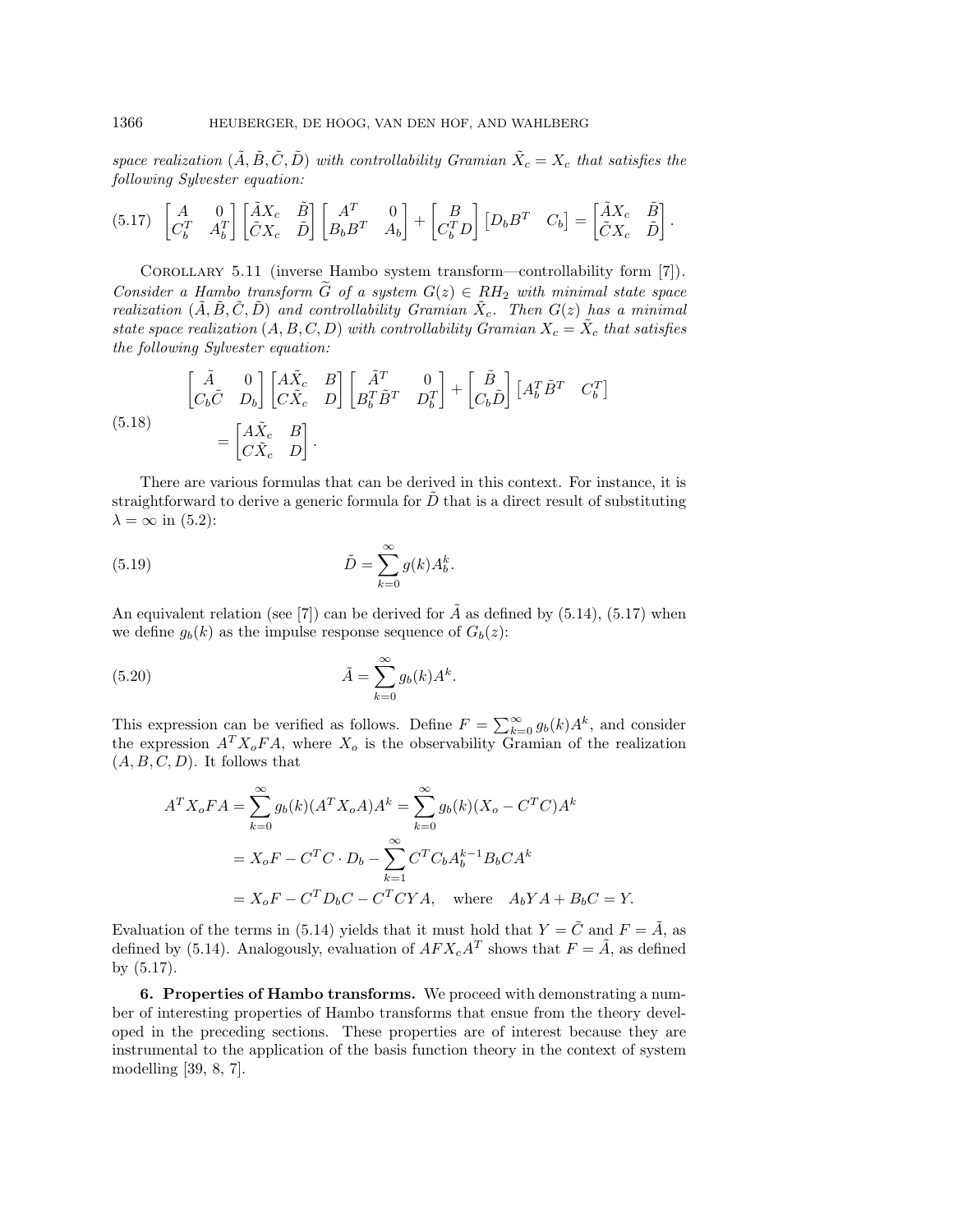г.<br>П

**6.1. Calculation rules.** The Hambo operator transform obeys the following rules: HAMBO TRANSFORM THEORY<br> **6.1. Calculation rules.** The Hambo operator trans<br>
rules:<br>
(6.1) if  $H(z) = (\alpha G_1(z) + \beta G_2(z))$ , then  $\widetilde{H}(\lambda) = \alpha \widehat{G}$ ensform obeys the foll

(6.1) if 
$$
H(z) = (\alpha G_1(z) + \beta G_2(z))
$$
, then  $\widetilde{H}(\lambda) = \alpha \widetilde{G}_1(\lambda) + \beta \widetilde{G}_2(\lambda)$ ,

rules:  
\n(6.1) if 
$$
H(z) = (\alpha G_1(z) + \beta G_2(z))
$$
, then  $\widetilde{H}(\lambda) = \alpha \widetilde{G}_1(\lambda) + \beta \widetilde{G}_2(\lambda)$ ,  
\n(6.2)  
\n $\widetilde{G}_1 \widetilde{G}_2(\lambda) = \widetilde{G}_1(\lambda) \widetilde{G}_2(\lambda) = \widetilde{G}_2(\lambda) \widetilde{G}_1(\lambda)$ ,  
\n $\widetilde{G}^{-1}(\lambda) = (\widetilde{G}(\lambda))^{-1}$ ,

(6.3) 
$$
\widetilde{G^{-1}}(\lambda) = (\widetilde{G}(\lambda))^{-1},
$$

where  $G_1(z)$ ,  $G_2(z)$ ,  $G(z)$ ,  $G^{-1}(z) \in H_2$ , and  $\alpha, \beta \in \mathbb{R}$ .

Proof.  $(6.1)$ : The proof follows trivially from the definition of the Hambo operator transform and the linearity of the Hambo signal transform.

(6.2): Let  $Y(z) = G_1(z)G_2(z)U(z)$ . Define  $X(z) = G_2(z)U(z)$ . By definition of the operator transform, it holds that  $\check{Y}(\lambda) = \widetilde{G_1}(\lambda)\check{X}(\lambda) = \widetilde{G_1}(\lambda)\widetilde{G_2}(\lambda)\check{U}(\lambda)$ . Since this holds for all  $U(z)$ ,  $Y(z)$ , (6.2) follows. The second equality follows from the fact that the scalar systems  $G_1(z)$  and  $G_2(z)$  commute. cansform, it holds that  $\check{Y}(\lambda) = \widetilde{G}_1(\lambda)\check{X}(\lambda) = \widetilde{G}_1(\lambda)\widetilde{G}_2(\lambda)\check{U}(\lambda)$ . Since<br>ull  $U(z), Y(z), (6.2)$  follows. The second equality follows from the fact<br>systems  $G_1(z)$  and  $G_2(z)$  commute.<br>uning that  $G^{-1}(z) \in H_2$ ,

(6.3): Assuming that  $G^{-1}(z) \in H_2$ , we have by definition of the Hambo transform that  $\breve{U}(\lambda) = \widehat{G}$  $G^{-1}(\lambda).$ (6.3): Assuming that  $G^{-1}(z) \in H_2$ , we have by definition of the Hambo transform<br>that  $\check{U}(\lambda) = \widetilde{G^{-1}}(\lambda)\check{Y}(\lambda)$ . We also know that  $\check{Y}(\lambda) = \widetilde{G}(\lambda)\check{U}(\lambda)$ . Hence  $(\widetilde{G}(\lambda))^{-1} =$ <br> $\widetilde{G^{-1}}(\lambda)$ .  $\square$ <br>On the basi

On the basis of these properties, it holds, for instance, that if  $H(z)=(G(z)(1 +$  $G(z))^{-1} \in H_2$ .

These properties thus imply that parallel and series interconnections of systems remain unchanged under Hambo operator transformation. Feedback interconnections also remain unchanged under the condition that the inverse taken is also in  $H_2$ . It also remain unchanged under the condition that the inverse taken is also in  $H_2$ . It<br>follows immediately that the same goes for linear fractional transformations (LFT),<br>where we assume a pointwise definition of the opera where we assume a pointwise definition of the operator transform for multivariable<br>systems, i.e.,<br> $\begin{bmatrix} G_{11}(z) G_{12}(z) \\ G_{21}(z) G_{22}(z) \end{bmatrix} = \begin{bmatrix} \tilde{G}_{11}(z) & \tilde{G}_{12}(z) \\ \tilde{G}_{21}(z) & \tilde{G}_{22}(z) \end{bmatrix}.$ systems, i.e.,

$$
\begin{bmatrix} G_{11}(\widetilde{z}) \ \widetilde{G}_{12}(z) \\ G_{21}(z) \ \widetilde{G}_{22}(z) \end{bmatrix} = \begin{bmatrix} \widetilde{G}_{11}(z) & \widetilde{G}_{12}(z) \\ \widetilde{G}_{21}(z) & \widetilde{G}_{22}(z) \end{bmatrix}.
$$

**6.2. Pole locations.** It was established in section 5.2 that the McMillan degree of a Hambo operator transform is equal to the McMillan degree of the original system.  $\begin{bmatrix} G_{11}(z) & G_{12}(z) \\ G_{21}(z) & G_{22}(z) \end{bmatrix} = \begin{bmatrix} G_{11}(z) & G_{12}(z) \\ \widetilde{G}_{21}(z) & \widetilde{G}_{22}(z) \end{bmatrix}.$ <br> **6.2. Pole locations.** It was established in section 5.2 that the McMillan degree of a Hambo operator transform is equal **6.2. Pole locations.** It was of a Hambo operator transform is  $\epsilon$ <br>Hence the number of poles of  $\widetilde{G}(\lambda)$  of  $\widetilde{G}(\lambda)$  are determined as follows.

PROPOSITION 6.1. Consider a system  $G(z) \in RH_2$  and a Hambo basis generated by an inner function  $G_b(z)$ . If  $G(z)$  has a pole at  $z = a_i$ , its Hambo operator transform Hence the number of poles of  $\widetilde{G}(\lambda)$  is equal to that<br>of  $\widetilde{G}(\lambda)$  are determined as follows.<br>PROPOSITION 6.1. Consider a system  $G(z)$ <br>by an inner function  $G_b(z)$ . If  $G(z)$  has a pole at  $\widetilde{G}(\lambda)$  will have a p PROPOSITION 6.1. Consider a system  $G(z) \in RH_2$  and a Hambo basis generated<br>by an inner function  $G_b(z)$ . If  $G(z)$  has a pole at  $z = a_i$ , its Hambo operator transform<br> $\widetilde{G}(\lambda)$  will have a pole at  $\mu_i = G_b(\frac{1}{a_i}) = G_b^{-1}(a_i)$ 

*Proof.* This assertion can be proved on the basis of  $(5.20)$ . That is, if  $G(z)$  $(A, B, C, D)$  with  $\overline{a_i}$  = G<br>
a proved<br>
B, C, D)<br>  $\tilde{A} = \sum_{i=1}^{\infty}$ 

(6.4) 
$$
\tilde{A} = \sum_{k=0}^{\infty} g_b(k) A^k,
$$

where  $g_b(k)$  represents the impulse response sequence of  $G_b(z)$ . Consider any eigenvalue  $a_i$  of A and a corresponding eigenvector  $x_i \in \mathbb{C}^n$ ,  $Ax_i = x_i a_i$ . If we multiply (6.4) from the right with  $x_i$ , we find  $\tilde{A}x_i = x_i \sum_{k=0}^{\infty} g_b(k) a_i^k = x_i G_b(\frac{1}{a_i}) =$  $x_i G_b^{-1}(\underline{a_i})$ . Therefore,  $\tilde{A}$  has eigenvalue  $G_b(\frac{1}{a_i})$  with corresponding eigenvector  $x_i$ .  $\Box$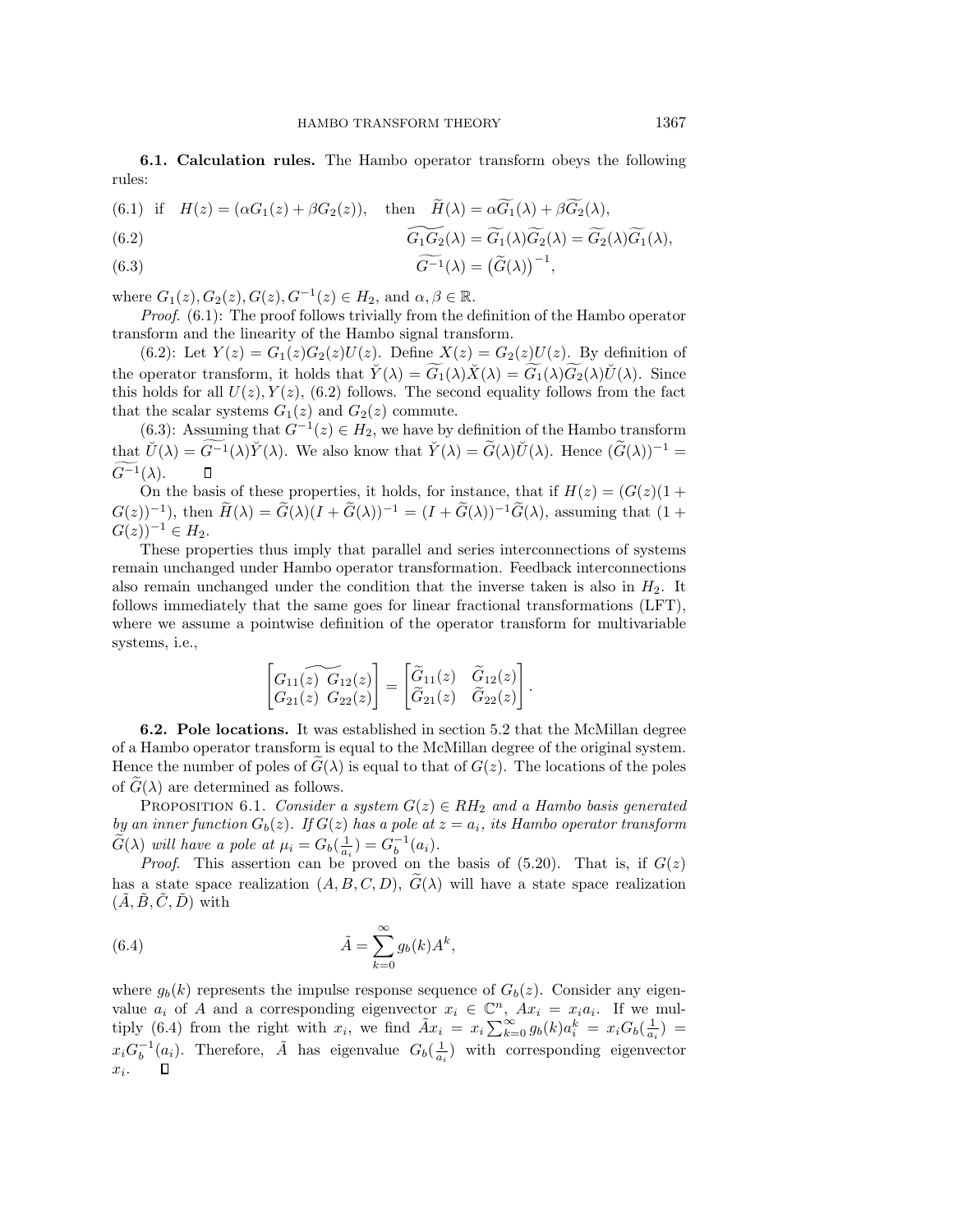COROLLARY 6.2. The Hambo operator transform  $\widetilde{G}(\lambda)$  of a system  $G(z) \in H_2$  is stable.

Proof. By the maximum modulus theorem [34] it holds that for an inner function  $G_b(z)$ ,  $|G_b(z)| < 1$  outside the unit disk. Hence  $|G_b(\frac{1}{a})| < 1$  for all  $a < 1$ . COROLLARY 6.2. The Hambo operator tr<br>stable.<br>*Proof.* By the maximum modulus theore<br>tion  $G_b(z)$ ,  $|G_b(z)| < 1$  outside the unit dis<br>Consequently,  $\widetilde{G}(\lambda)$  is stable if  $G(z)$  is stable. Consequently,  $\tilde{G}(\lambda)$  is stable if  $G(z)$  is stable.  $\square$ <br>Corollary 5.2 showed that for  $G(z) \in H_{2-}$ ,  $\tilde{G}(\lambda) = \tilde{G}(\lambda)W_0(\lambda)$ . Since this must

be an element of  $H_2^{n_b}$ , it therefore must hold that the unstable pole of  $W_0$  which lies tion  $G_b(z)$ ,  $|G_b(z)| < 1$  outside the unit disk. Hence  $|G_b(\frac{1}{a})| < 1$  for all  $a < 1$ .<br>Consequently,  $\widetilde{G}(\lambda)$  is stable if  $G(z)$  is stable.  $\square$ <br>Corollary 5.2 showed that for  $G(z) \in H_{2-}$ ,  $\check{G}(\lambda) = \widetilde{G}(\lambda)W_0(\lambda)$ . Consequently,  $G(\lambda)$  is stable if  $G(z)$  is stable.  $\square$ <br>Corollary 5.2 showed that for  $G(z) \in H_{2-}$ ,  $\check{G}(\lambda) = \widetilde{G}(\lambda)W$ <br>be an element of  $H_2^{n_b}$ , it therefore must hold that the unstable<br>at  $\frac{1}{D_b}$  is cancelled by

COROLLARY 6.3. Let  $G(z) \in H_{2-}$  have McMillan degree n with poles at  $a_i$  with  $1 \leq i \leq n$ . Then the Hambo signal transform  $G(\lambda)$  is stable, and its poles form a subset of  $\{\mu_i\}_{1\leq i\leq n}$  with  $\mu_i = G_b(\frac{1}{a_i})$ . Hence the McMillan degree of  $\breve{G}(\lambda)$  is smaller than or equal to n.

On the basis of Corollary 6.3, one can make the following statement about the convergence rate of an expansion in terms of Hambo basis functions [13].

PROPOSITION 6.4. Let a Hambo basis function expansion of  $G(z) \in H_{2-}$  be subset of  $\{\mu_i\}_{1 \leq i \leq n}$  with than or equal to n.<br>
On the basis of Convergence rate of an<br>
PROPOSITION 6.4.<br>
given by  $G(z) = \sum$ th  $\mu_i = G_b(\frac{1}{a_i})$ . Hence<br>
orollary 6.3, one can<br>
expansion in terms of<br>  $Let \ a \ Hambo \ basis:$ <br>  $k \in \mathbb{N} \check{g}^T(k) V_k(z) = \sum_{i=1}^{\infty}$  $\sum_{k\in\mathbb{N}}\sum_{i=1}^{n_b}\breve{g}(k)_i\Phi_{k,i}(z)$ . Further, let  $G(z)$ have McMillan degree n and poles  $a_i, 1 \leq i \leq n$ . Then with  $\mu$  defined as  $\mu =$  $\max_{1 \leq i \leq n} |G_b(\frac{1}{a_i})|$ , it holds that there exists a positive constant  $c \in \mathbb{R}$  such that  $\max_{1 \leq i \leq n_b} |\breve{g}(k)_i| \leq c \mu^{k-1}.$ 

This is simply a result of the well-known fact that the convergence of an impulse response sequence is dominated by the pole with the largest modulus. If the poles of  $G(z)$  are a subset of the poles  $\xi_j$ ,  $1 \leq j \leq n_b$ , of  $G_b(z)$ , then it holds that  $G_b(\frac{1}{a_i}) = 0$ for  $1 \leq i \leq n$ . Hence it follows that in this case  $\breve{g}(k) = 0$  for all  $k > 1$ , and the basis function expansion converges to zero in one step. This illustrates the mechanism that the convergence becomes very fast when the poles in the basis generating inner function lie close to the poles of  $G(z)$ .

**6.3. Eigenstructure of Hambo operator transforms.** In this section, we analyze some of the structural properties of Hambo operator transforms. A direct relation between the eigenvalues of a Hambo operator transform  $G(\lambda)$  and its preimage  $G(z)$  is established. It is further shown how  $\tilde{G}(\lambda)$ , evaluated on the unit circle, can be diagonalized by means of a similarity transformation with an orthogonal matrix, thus revealing information about the singular values of the Hambo operator transform. We first observe the following result which was previously shown to hold in [43, 44].

LEMMA 6.5. Given a Hambo basis generating inner function  $G_b(z)$  and its corresponding dual basis generating inner function  $N(\lambda)$ , for  $z \neq 0$ 

(6.5) 
$$
zV_1^T(z) N(\lambda)|_{\lambda^{-1}=G_b(z)} = V_1^T(z).
$$

*Proof.* The proof follows by direct evaluation of  $N(G_b(z))V_1(z)$  using  $G_b(z)$  =  $C_b(zI - A_b)^{-1}B_b + D_b$ , making the assumption that  $z \notin \sigma(A_b)$ : .3)<br>Proof. The proo $(zI - A_b)^{-1}B_b + I$ <br> $N(G_b(z))V_1(z) = ($ 

$$
N(G_b(z))V_1(z) = (A_b + B_b(G_b(z) - D_b)^{-1}C_b) (zI - A_b)^{-1}B_b
$$
  
=  $A_b(zI - A_b)^{-1}B_b + B_b(C_b(zI - A_b)^{-1}B_b)^{-1}C_b(zI - A_b)^{-1}B_b$   
=  $A_b(zI - A_b)^{-1}B_b + B_b = V_1(z)z$ .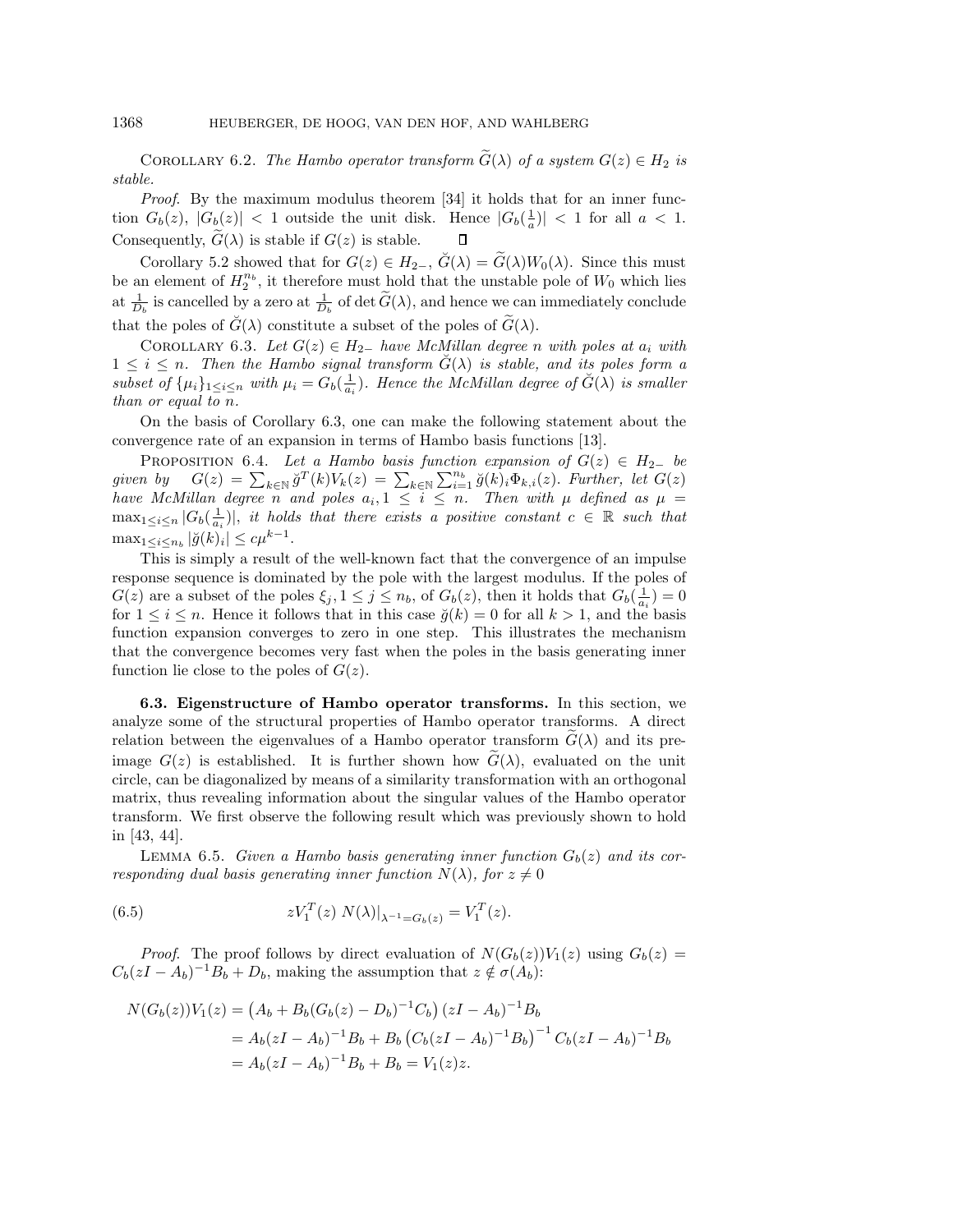By the inner property of  $N(\lambda)$  and  $G_b(z)$ , this latter equation can be rephrased as  $(6.5)$ . Since  $A_b$  has only a finite number of eigenvalues, continuity shows that the result is valid for all  $z \in \mathbb{C}$ .

We see that for  $z \neq 0$ ,  $V_1^T(z)$  is a left eigenvector of  $N(\lambda)|_{\lambda^{-1}=G_b(z)}$ , with  $z^{-1}$  $\overline{\phantom{a}}$ 

the corresponding eigenvalue. This has the following consequence.<br>
PROPOSITION 6.6. Consider a Hambo basis generated by the in<br>
and a transfer function  $G(z) \in H_2$ . Then the Hambo operator trans.<br>
(6.6)  $V_1^T(z) \tilde{G}(\lambda) \Big$ PROPOSITION 6.6. Consider a Hambo basis generated by the inner function  $G_b(z)$ and is valid for all  $z \in \mathbb{C}$ .<br>
The see that for  $z \neq 0$ ,  $V_1^T(z)$  is a left eigenvector of  $N(\lambda)|_{\lambda^{-1} = G_b(z)}$ , with  $z^{-1}$ <br>
the corresponding eigenvalue. This has the following consequence.<br>
PROPOSITION 6.6. Consider

(6.6) 
$$
V_1^T(z) \widetilde{G}(\lambda) \Big|_{\lambda^{-1} = G_b(z)} = G(z) V_1^T(z)
$$

Proof. It follows by direct substitution of Lemma 6.5 in Proposition 5.1 that

for all 
$$
z \neq 0
$$
.  
\n*Proof.* It follows by direct substitution of Lemma 6.5 in Proposition 5.1 that  
\n
$$
V_1^T(z) \tilde{G}(\lambda) \Big|_{\lambda^{-1} = G_b(z)} = \sum_{\tau=0}^{\infty} g(\tau) V_1^T(z) N(\lambda)^\tau |_{\lambda^{-1} = G_b(z)} = \sum_{\tau=0}^{\infty} g(\tau) z^{-\tau} V_1^T(z).
$$

Consider a certain fixed value of  $\lambda$  denoted as  $\lambda_0$ . Because  $G_b(z)$  is an inner function of McMillan degree  $n_b$ , the equation  $\lambda_0^{-1} = G_b(z)$  will have  $n_b$  solutions which we will denote as  $z_i$ . Defining the matrix  $X({z_i})$  as  $X({z_i})$  =  $[V_1(z_1) V_1(z_2) \cdots V_1(z_{n_b})]$ <sup>7=0</sup><br>
d value of  $\lambda$  denoted as  $\lambda_0$ . Because  $G_b(z)$  is an in-<br>
legree  $n_b$ , the equation  $\lambda_0^{-1} = G_b(z)$  will have  $n_b$  so-<br>
ote as  $z_i$ . Defining the matrix  $X({z_i})$  as  $X({z_i}) =$ <br>
, one can write, using Proposition 6.6 diag  $G(z_i)X^T({z_i})$ . If the solutions  $z_i$  to  $\lambda_0^{-1} = G_b(z)$  are distinct, it holds that  $V_1^T(z_i)V_1(\frac{1}{z_j})=0$  for  $z_i\neq z_j$ . This follows directly from the following result, which is known as the *Christoffel–Darboux* formula  $[6, 4]$  for the Hambo basis. It gives an expression for the reproducing kernel of the subspace spanned by the functions  $\Phi_{1,i}(z), 1 \leq i \leq n_b$ , which is equal to  $K(z, z') = V_1^T(z')V_1(\frac{1}{z})$ .

LEMMA  $6.7$  (Christoffel–Darboux formula). Consider a Hambo basis generating inner function  $G_b(z)$ . It holds for all  $z_1, z_2 \in \mathbb{C}$ ,  $z_1 \neq z_2$ , that

(6.7) 
$$
V_1^T(z_1)V_1\left(\frac{1}{z_2}\right) = \frac{G_b(z_1)G_b(\frac{1}{z_2})-1}{1-\frac{z_1}{z_2}}.
$$

*Proof.* The proof follows from the properties of the orthogonal realization  $(A_b, B_b, A_c)$  $C_b, D_b$ . Using that  $zV_1(z) = A_bV_1(z) + B_b$ , we have that

$$
z_1 V_1^T(z_1) V_1\left(\frac{1}{z_2}\right) \frac{1}{z_2} = (V_1^T(z_1) A_b^T + B_b^T) \left(A_b V_1\left(\frac{1}{z_2}\right) + B_b\right)
$$
  
=  $V_1^T(z_1) A_b^T A_b V_1\left(\frac{1}{z_2}\right) + V_1^T(z_1) A_b^T B_b + B_b^T A_b V_1\left(\frac{1}{z_2}\right) + B_b^T B_b.$ 

Substituting  $A_b^T A_b = I - C_b^T C_b$ ,  $A_b^T B_b = -C_b^T D_b$ , and  $B_b^T B_b = 1 - D_b^T D_b$  results in

$$
z_1 V_1^T(z_1) V_1\left(\frac{1}{z_2}\right) \frac{1}{z_2} = V_1^T(z_1) V_1\left(\frac{1}{z_2}\right) - G_b(z_1) G_b\left(\frac{1}{z_2}\right) + 1,
$$
  
the rephrased as (6.7). 
$$
\Box
$$
  
ow have that, if the solutions  $z_i$  to  $\lambda_0^{-1} = G_b(z)$  are distinct, it h  

$$
X^T(\lbrace z_i \rbrace)\widetilde{G}(\lambda_0)X\left(\lbrace \frac{1}{z_i} \rbrace\right) = \text{diag } G(z_i) \text{ diag } V_1^T(z_i) V_1\left(\frac{1}{z_i}\right).
$$

which can be rephrased as (6.7).

We now have that, if the solutions  $z_i$  to  $\lambda_0^{-1} = G_b(z)$  are distinct, it holds that

$$
X^{T}(\lbrace z_{i}\rbrace)\widetilde{G}(\lambda_{0})X\left(\lbrace \frac{1}{z_{i}} \rbrace\right)=\text{diag }G(z_{i})\text{ diag }V_{1}^{T}(z_{i})V_{1}\left(\frac{1}{z_{i}}\right).
$$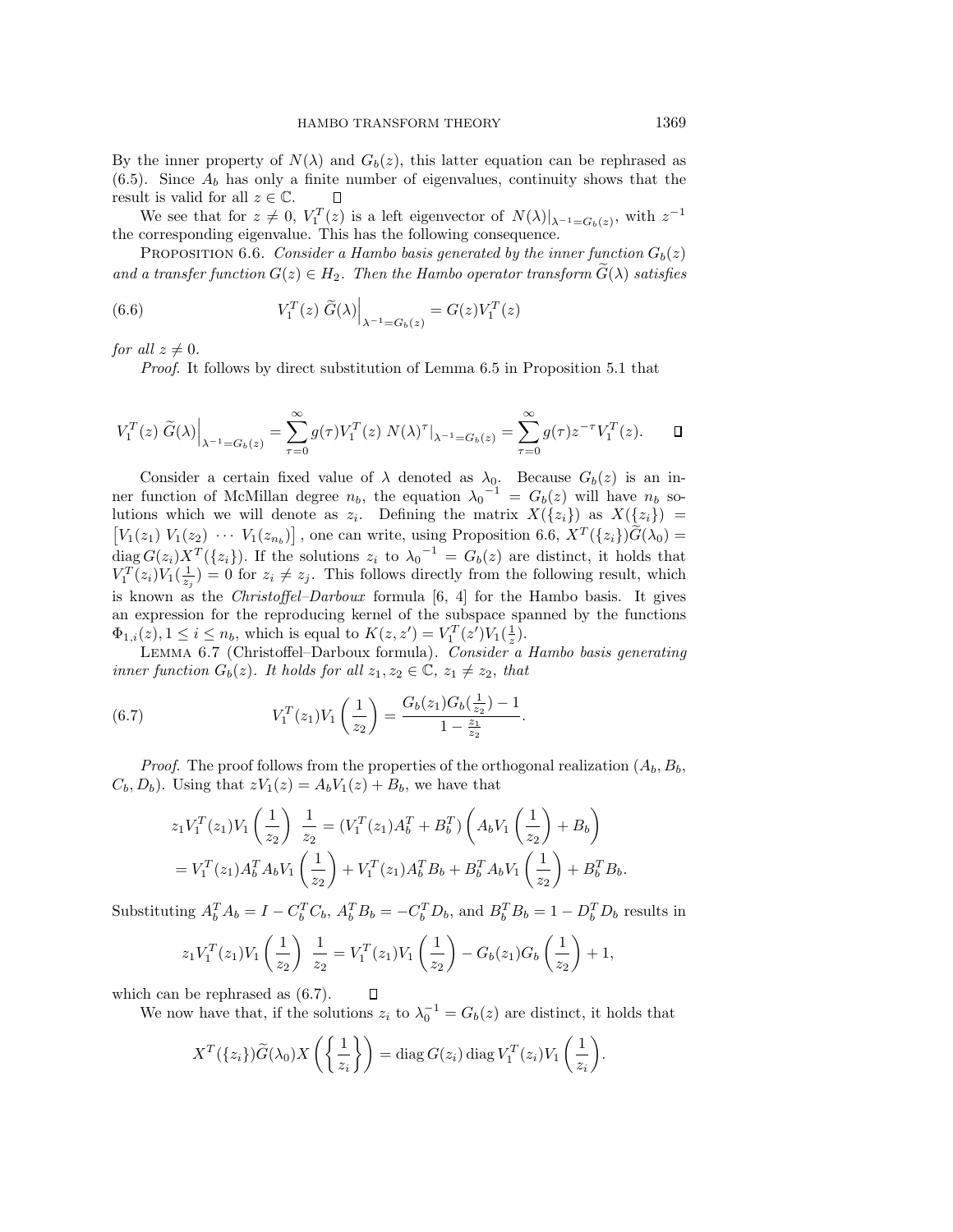The case where  $|\lambda_0| = 1$  is a simple but important situation for which it holds that the solutions  $z_i$  to  $\lambda_0^{-1} = G_b(z)$  are all distinct. This follows directly from the fact that any scalar inner function with McMillan degree  $n_b$  can be written as a Blaschke I370 HEUBERGER, DE HOOG, VAN DEN HOF, AND WAHLBERG<br>The case where  $|\lambda_0| = 1$  is a simple but important situation for which it holds that<br>the solutions  $z_i$  to  $\lambda_0^{-1} = G_b(z)$  are all distinct. This follows directly from  $0 \leq \omega_1 < \omega_2 < \cdots < \omega_{n_b} < 2\pi$  with  $G_b(e^{i\omega_k}) = 1$ .  $\begin{array}{c} \text{with~MCM11}\ \text{and~thus~t}\ \text{in~0~to~2\pi}\ \text{ith~}G_b(e^{i\omega})\ \text{e~observat}\ \text{)}(\text{diag~}\sqrt{2})\ \end{array}$ 

A further consequence of the observation that  $V_1^T(z)V_1(\frac{1}{z}) > 0$  if  $|z| = 1$  is that for  $|\lambda_0| = 1$ , the matrix  $X(\{\frac{1}{z_i}\})$  (diag  $\sqrt{V_1^T(z_i)V_1(\frac{1}{z_i})}$ )<sup>-1</sup> is an orthogonal matrix. unit circle  $n_b$  times as  $\omega$  goes from 0 to  $2\pi$ , and nence there are  $0 \leq \omega_1 < \omega_2 < \cdots < \omega_{n_b} < 2\pi$  with  $G_b(e^{i\omega_k}) = 1$ .<br>A further consequence of the observation that  $V_1^T(z)V_1(\frac{1}{z})$  for  $|\lambda_0| = 1$ , the matrix  $X(\$ A further consequence of the ob-<br>for  $|\lambda_0| = 1$ , the matrix  $X(\{\frac{1}{z_i}\})$ (d<br>This brings us the following diagona<br>PROPOSITION 6.8. Let  $z_i$ , with  $|\lambda_0| = 1$ . Then, defining  $R = \text{diag } \sqrt{\frac{1}{n}}$ This brings us the following diagonal decomposition of  $\tilde{G}(\lambda_0)$ .

brings us the following diagonal decomposition of  $\widetilde{G}(\lambda_0)$ .<br>
PROPOSITION 6.8. Let  $z_i$ , with  $1 \le i \le n_b$ , be the solutions to  $\lambda_0^{-1} = G_b(z_i)$  with<br>  $= 1$ . Then, defining  $R = \text{diag } \sqrt{V_1^T(z_i)V_1(\frac{1}{z_i})}$ , it holds that  $V_1^T(z_i)V_1(\frac{1}{z_i})$ , it holds that

$$
R^{-1}X^{T}(\lbrace z_{i} \rbrace)\widetilde{G}(\lambda_{0})X\left(\left\{\frac{1}{z_{i}}\right\}\right)R^{-1} = \text{diag }G(z_{i}).
$$
  

$$
X(\lbrace \frac{1}{z_{i}} \rbrace)R^{-1} \text{ is an orthogonal matrix. Hence the singular values of } \widetilde{G}(\lambda_{0}) \text{ are equal}
$$

to  $|\tilde{G}(z_i)|$ .  $R^{-1}X^T(\lbrace z_i \rbrace)G(\lambda_0)X \Big(\lbrace \frac{1}{z_i} \rbrace)R^{-1} = \text{diag } G(z_i).$ <br>  $\frac{1}{z_i} \rbrace)R^{-1}$  is an orthogonal matrix. Hence the singular values of  $\widetilde{G}(z_i)|$ .<br>
This proposition also shows that  $\widetilde{G}(\lambda)$  is Hermitian when  $|\lambda| = 1$ .

**6.4. Norm invariance under Hambo operator transformation.** It was shown before that the Hambo transforms of scalar stable finite dimensional LTI systems are again stable finite dimensional LTI systems, albeit that they have input/output dimension  $n_b \times n_b$ . For the particular case of the Hambo operator transform, it was further shown that the McMillan degree, Hankel singular values, and  $\ell_2$ -gain are also invariant under Hambo operator transformation. This leads to the following observations.

COROLLARY 6.9. The Hankel and  $H_{\infty}$ -norms of a system  $G(z) \in H_{\infty}$  are invariant under Hambo operator transformation.

The assertion for the Hankel norm follows from invariance of the Hankel singular values. Invariance of the  $H_{\infty}$ -norm follows from the fact that the  $H_{\infty}$ -norm is equal to the  $\ell_2$ -gain. Alternatively, it follows from Proposition 6.8, which shows that variant under Hambo operator transformation.<br>The assertion for the Hankel norm follows from invariance of the Hankel singu-<br>lar values. Invariance of the  $H_{\infty}$ -norm follows from the fact that the  $H_{\infty}$ -norm is<br>equal norms that are induced by the  $\ell_2$ -norm for signals, which is invariant under Hambo signal transformation as follows, e.g., from Proposition 4.2. It is important to take notice of the fact that the  $H_2$ -norm is not invariant under Hambo *operator* transformation. On the basis of Proposition 5.3, we can, however, conclude the following.

COROLLARY 6.10. The  $H_2$ -norm of the Hambo operator transform of  $G(z) \in H_2$ satisfies From is not invariant uniform.<br>Solition 5.3, we can, howe<br> $\mathcal{E}_2$ -norm of the Hambo op<br> $\|\widetilde{G}\|_2 = \|V_k G\|_2 \ \ \forall k \in \mathbb{Z}.$ 

$$
\|\widetilde{G}\|_2 = \|V_k G\|_2 \ \ \forall k \in \mathbb{Z}.
$$

*Proof.* The proof follows by taking the trace of both sides of (5.4) with  $G_1(z)$  =  $G_2(z) = G(z)$ .  $\Box$ 

**7. Extensions and derivatives.** In this section, we briefly discuss some closely related subjects in the context of the Hambo transform theory.

Time-varying transforms. In [7] a more generalized transform theory is developed, where the transforms are directly based on the Takenaka–Malmquist functions, as discussed in section 2. The main difference with the Hambo transforms is that the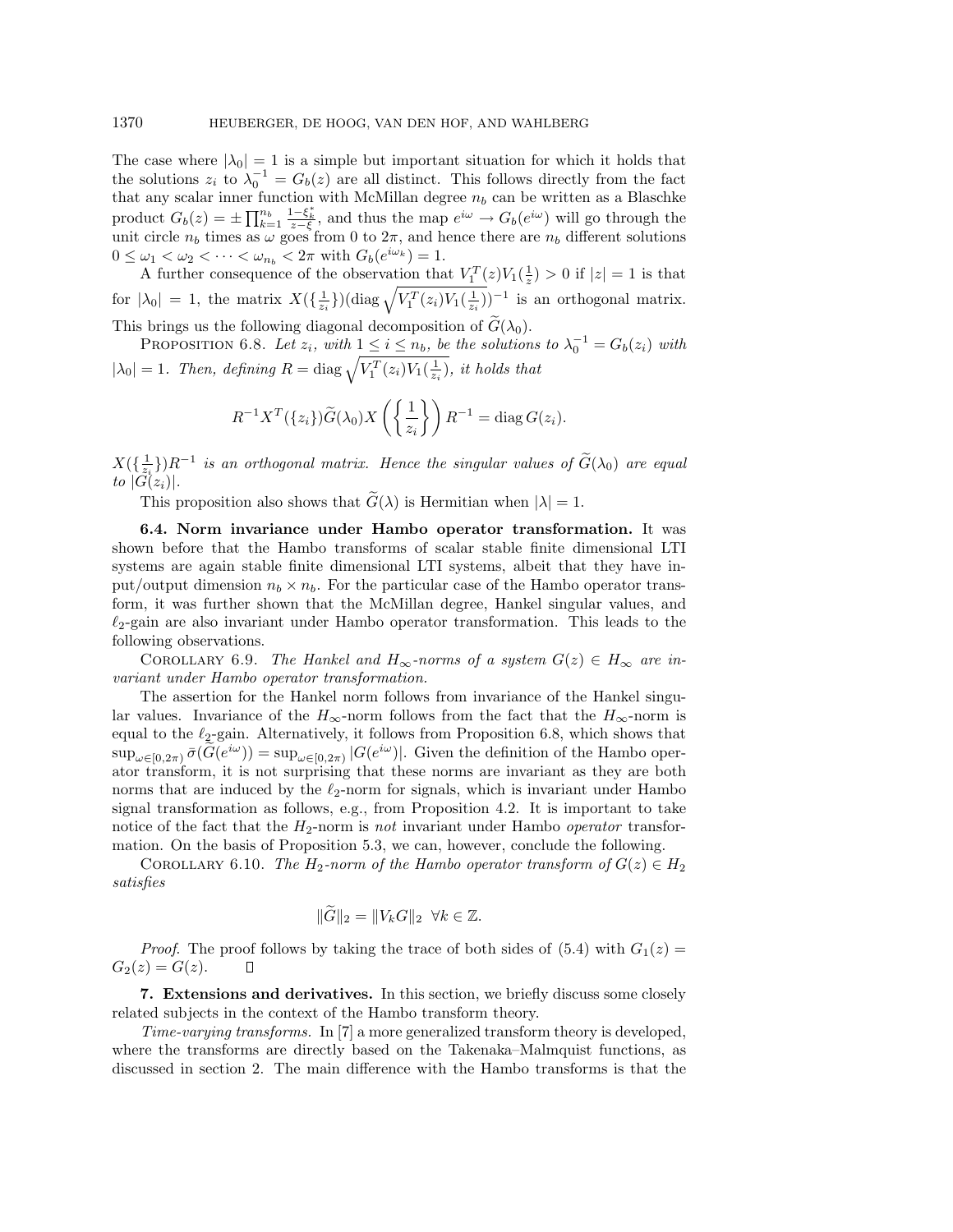transforms for the generalized case turn out to be scalar time-varying operators instead of multivariable time-invariant systems.

Multivariable systems. In this paper, the Hambo operator transform has been restricted to the class of scalar systems. An important issue here is that for scalar systems the transformed system turns out to be an element of  $H_2^{n_b \times n_b}$ . While it is straightforward (see, e.g.,  $[25, 7]$ ) to define Hambo transforms for multivariable  $p \times m$  systems, the transform will blow up to dimensions  $p n_b \times m n_b$ . An alternative method which does not increase the input/output dimension, using a time-varying transformation, is discussed in [7].

Unstable systems. This paper primarily considers stable systems. It is not difficult to extend the transformation formulas of section 5.3 to unstable systems as well. In fact, the same formulas are valid with the exception of systems that contain poles that are reciprocals of basis poles. The problem in the latter case is that the resulting transform may be a noncausal system. This is explained by the following example for the Laguerre basis functions.

Let a be the (stable) pole of the Laguerre basis functions (2.4), and let  $G(z) \in H_2^{\perp}$ be given by  $G(z) = \frac{1}{z^{-1}-a}$ . The Hambo transform of  $G(z)$  can be calculated with (5.2), transform may be a noncausal system. This is explained by the following example for<br>the Laguerre basis functions.<br>Let *a* be the (stable) pole of the Laguerre basis functions (2.4), and let  $G(z) \in H_2^{\perp}$ <br>be given by  $G(z$ Hambo transform is still well defined, the state space formulas cannot be used as is.

Realization. In [37, 8, 7], the problems of exact and partial realization in terms of Hambo functions have been solved. This concerns the situation where a sequence of expansion coefficients  $\{\breve{g}(k), k = 1, \ldots, N\}$  is given and a system  $G(z)$  of minimal degree is sought such that the first N expansion coefficients of  $G(z)$  coincide with the given set. Such a situation typically arises in an identification setting, as described in [39]. In fact, the state space relations described in section 5.3 are a direct spin-off of this research.

Frequency warping. The variable substitution of  $(5.3)$  is sometimes referred to as a frequency transformation, as it maps  $\mathbb T$  to  $\mathbb T$ . With  $z = e^{i\omega}$  and  $\lambda = e^{i\vartheta}$ , it holds that this transformation, defined as  $\vartheta = \beta(\omega)$ , constitutes a continuously differentiable nondecreasing (hence bijective) mapping from  $\omega \in [0, 2\pi)$  to  $\vartheta \in [0, 2n_b\pi)$ . The properties of this  $\beta$  mapping, and in particular its inverse  $\beta^{-1}$ , are analyzed in [35], where it is used in a frequency domain approach to Hambo basis function modelling. A discrete set of equidistantly distributed frequency points in the  $\vartheta$  domain is mapped by  $\beta^{-1}$  to a nonequidistantly distributed set of frequency points in the  $\omega$  domain. This frequency distortion, or "warping" property, is exploited in [41] for the case  $n_b = 1$  to enable the application of the fast Fourier transform (FFT) algorithm to nonuniformly spaced samples of a discrete time Fourier transform (DTFT).

(Future) applications. The theory on Hambo transforms proved to be a powerful tool in the derivation of variance expressions for identification in terms of orthogonal basis functions [39]. Furthermore, as stated before, this theory has been instrumental in the derivation of approximate realization algorithms that are based on expansions in orthonormal basis functions. In [7] it is shown that these algorithms can also be used to solve certain classes of interpolation problems. Other promising future directions for use of the transform theory are, for instance, the application of system identification in the transform domain, extending the results of [40, 11, 10], and control design in the transform domain, utilizing the property that any linear system can be transformed into a system with all poles located at the origin.

**8. Conclusions.** In this paper, we have analyzed a signals and systems transform that is induced by the Hambo functions. These functions, which are a special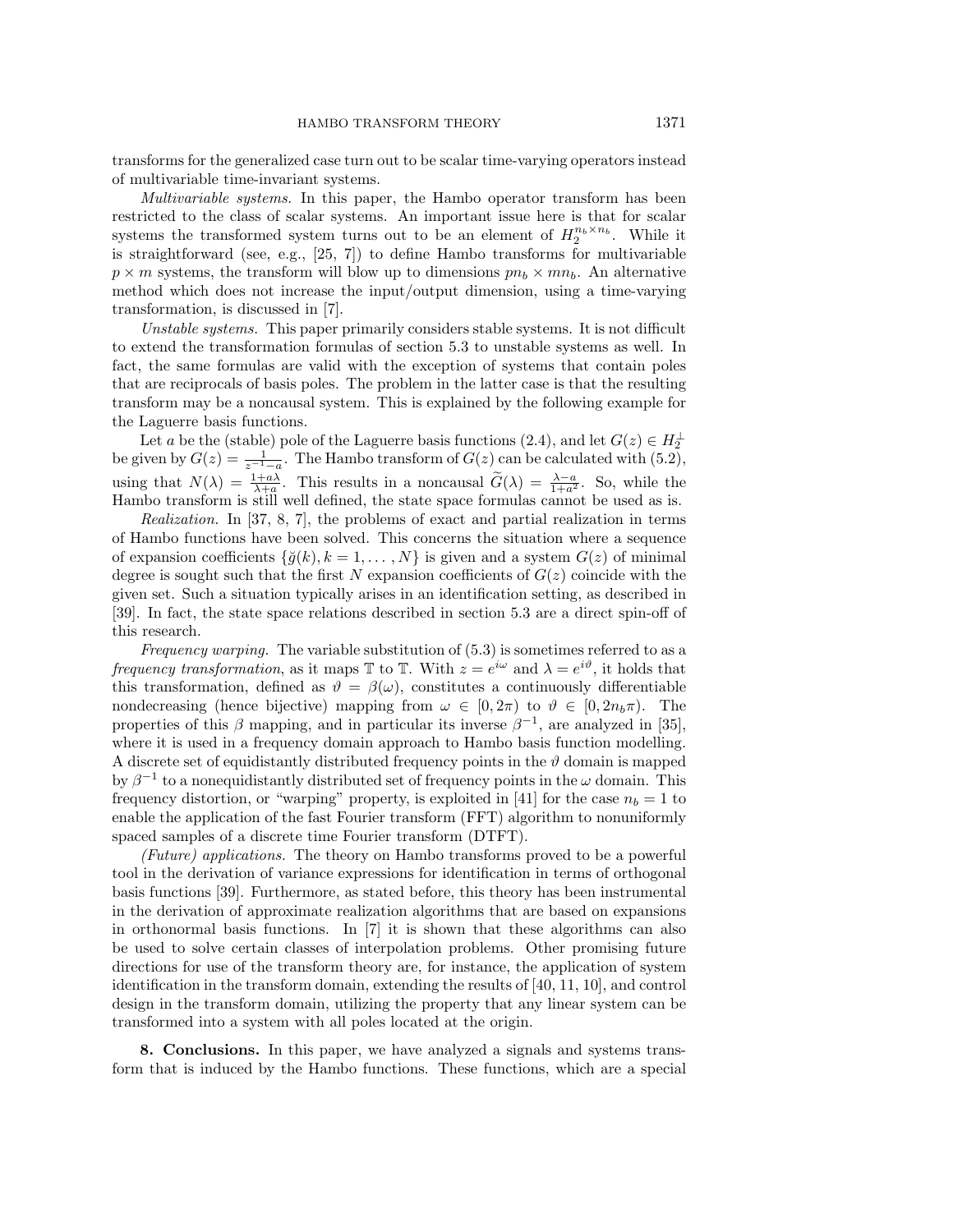case of the Takenaka–Malmquist functions, are induced by the balanced states of scalar inner (stable all-pass) functions and encompass the classical pulse, Laguerre, and Kautz functions. The induced signals and systems transforms generalize the Z-transform and the Laguerre transform to a multidimensional representation. The transforms have been analyzed in detail, providing insight into their structural properties. Explicit and efficient algorithms have been provided that enable the calculation of minimal state space realizations of the operator transform and its inverse.

## REFERENCES

- [1] H. AKÇAY AND P. HEUBERGER, A frequency-domain iterative identification algorithm using general orthonormal basis functions, Automatica J. IFAC, 37 (2001), pp. 663–674.
- [2] H. Belt, Orthonormal Bases for Adaptive Filtering, Ph.D. thesis, Eindhoven University of Technology, The Netherlands, 1997.
- [3] P. BODIN AND B. WAHLBERG, Thresholding in high order transfer function estimation, in Proceedings of the 33rd IEEE Conference on Decision and Control, Lake Buena Vista, FL, 1994, pp. 3400–3405.
- [4] A. BULTHEEL, P. GONZÁLEZ-VERA, E. HENDRIKSEN, AND O. NJÅSTAD, Orthogonal Rational Functions, Cambridge Monogr. Appl. Comput. Math. 5, Cambridge University Press, Cambridge, UK, 1999.
- [5] M. CAMPI, R. LEONARDI, AND L. ROSSI, *Generalized super-exponential method for blind equal*ization using Kautz filters, in Proceedings of the IEEE Signal Processing Workshop on Higher Order Statistics, Caesarea, Italy, 1999, pp. 107–111.
- [6] P. J. Davis, Interpolation and Approximation, Dover, New York, 1975.
- [7] T. de Hoog, Rational Orthonormal Bases and Related Transforms in Linear System Modeling, Ph.D. thesis, Delft University of Technology, Delft, The Netherlands, 2001.
- [8] T. DE HOOG, Z. SZABÓ, P. HEUBERGER, P. VAN DEN HOF, AND J. BOKOR, Minimal partial realization from generalized orthonormal basis function expansions, Automatica J. IFAC, 38 (2002), pp. 655–669.
- [9] Z. FEJZO AND H. LEV-ARI, Adaptive Laguerre-lattice filters, IEEE Trans. Signal Process., 45 (1997), pp. 3006–3016.
- [10] B. Fischer, System Identification in Alternative Shift Operators with Applications and Some Other Topics, Doctoral thesis, Luleå University of Technology, Luleå, Sweden, 1999.
- [11] B. FISCHER AND A. MEDVEDEV, Laguerre shift identification of a pressurized process, in Proceedings of the American Control Conference, Philadelphia, PA, 1998, pp. 1933–1937.
- [12] P. Heuberger, On Approximate System Identification with System Based Orthonormal Functions, Ph.D. thesis, Delft University of Technology, Delft, The Netherlands, 1991.
- [13] P. HEUBERGER AND P. VAN DEN HOF, The Hambo transform: A signal and system transform induced by generalized orthonormal basis functions, in Proceedings of the 13th IFAC World Congress, San Francisco, CA, 1996, pp. 357–362.
- [14] P. HEUBERGER, P. VAN DEN HOF, AND O. BOSGRA, A generalized orthonormal basis for linear dynamical systems, IEEE Trans. Automat. Control, 40 (1995), pp. 451–465.
- [15] B. Ho and R. Kalman, Effective construction of linear state-variable models from input/output functions, Regelungstechnik, 14 (1966), pp. 545–592.
- [16] T. KAILATH, A. SAYED, AND B. HASSIBI, *Linear Estimation*, Prentice Hall Information and System Sciences Series, Prentice Hall, Upper Saddle River, NJ, 2000.
- [17] R. KALMAN, P. FALB, AND M. ARBIB, Topics in Mathematical System Theory, International Series in Pure and Applied Mathematics, McGraw-Hill, New York, 1969.
- [18] W. Kautz, Transient synthesis in the time domain, IRE Transactions on Circuit Theory, 1 (1954), pp. 29–39.
- [19] Y. LEE, Statistical Theory of Communication, Wiley, New York, 1960.
- [20] F. Malmquist, Sur la d´etermination d'une classe de fonctions analytiques par leurs valeurs dans un ensemble donné de points, in Comptes Rendus du Sixième Congrès des Mathématiciens Scandinaves (Copenhagen, 1925), Jul. Gjellerups Forlag, Copenhagen, Denmark, 1926, pp. 253–259.
- [21] R. MERCHED AND A. SAYED, Fast rls Laguerre adaptive filtering, in Proceedings of the Allerton Conference on Communication, Control and Computing, Allerton, IL, 1999, pp. 338–347.
- [22] B. Moore, Principal component analysis in linear systems: Controllability, observability, and model reduction, IEEE Trans. Automat. Control, 26 (1981), pp. 17–32.